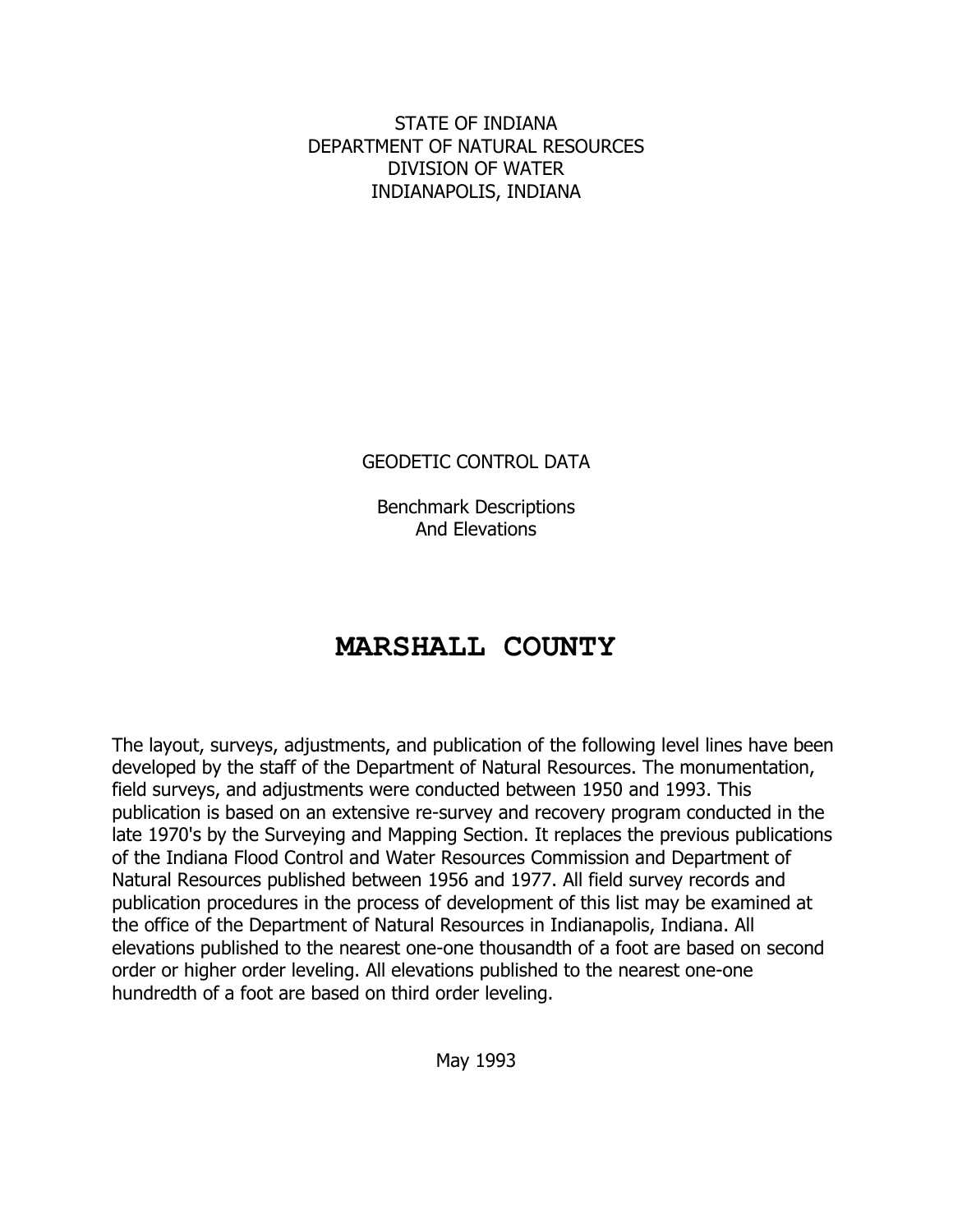#### DNR BM MRS 88, 1978

In Marshall County, Argos Quad., in the SW  $\frac{1}{4}$  of Sec. 24, T. 32 N, R. 3 E, 2<sup>nd</sup> PM; about 3.7 miles north of Talma; at the East 18 B Road concrete bridge over the Tippecanoe River; set in the top of the south end of the east bridge seat, 14.7 feet south of the centerline of the road, 2.3 feet below the road, 0.8 foot east of the west face of the bridge seat; a Department of Natural Resources brass control station tablet, stamped "MRS 88 1978".

2<sup>nd</sup> Order

772.050 feet N.G.V.D. 1929 771.639 feet N.A.V.D. 1988

# DNR TBM MLK 129, 1978

In Marshall County, Argos Quad., in the NE 1/4 of Sec. 16, T. 32 N, R. 3 E, 2<sup>nd</sup> PM; about 3.2 miles north of Talma; about 0.35 mile north along South Elm Road from its intersection with East 19 B Road to a driveway east; set in the east side of a power pole, in the southwest ¼ of the intersection, 400 feet south of the extended centerline of the driveway, 20.7 feet west of the centerline of the road, 0.8 foot above the ground; a railroad spike driven through an aluminum tag, stamped "IDNR TBM MLK 129 1978".

2<sup>nd</sup> Order

766.185 feet N.G.V.D. 1929 765.771 feet N.A.V.D. 1988

DNR TBM MLK 128, 1978

In Marshall County, Argos Quad., in the SE 1/4 of Sec. 26, T. 32 N, R. 3 E, 2<sup>nd</sup> PM; about 2.2 miles north of Talma; at the intersection of South Elm Road and East  $20<sup>th</sup>$  Road; set in the west side of a power pole, in the northwest 1/4 of the intersection, 265 feet north of the centerline of East 20<sup>th</sup> Road, 18.5 feet west of the centerline of South Elm Road, 0.7 foot above the ground; a railroad spike driven through an aluminum tag, stamped "IDNR TBM MLK 128 1978".

2<sup>nd</sup> Order

802.540 feet N.G.V.D. 1929 802.127 feet N.A.V.D. 1988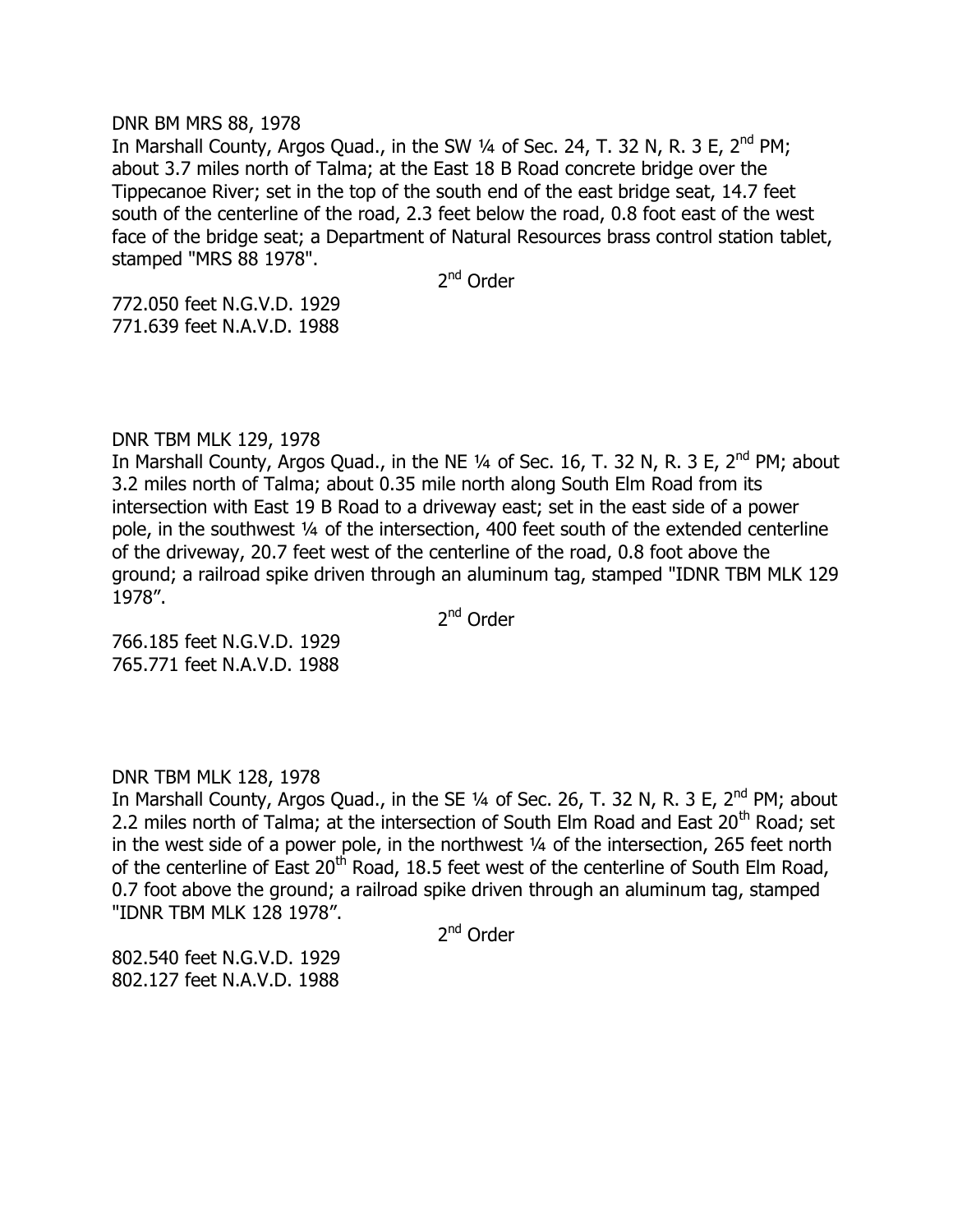## DNR TBM MLK 131, 1978

In Marshall County, Argos Quad., in the East  $\frac{1}{2}$  of Sec. 23, T. 32 N, R. 3 E, 2<sup>nd</sup> PM; about 3.7 miles north of Talma; at the East 18 B Road 72-foot concrete bridge over Outlet Creek; set in the top of the east end of the south concrete sidewalk of the bridge, 64 feet west of the centerline of South Elm Road, 13.0 feet south of the centerline of East 18 B Road, 1.0 foot west of the east end of the sidewalk, 0.6 foot above the road; a chiseled triangle.

2<sup>nd</sup> Order

772.207 feet N.G.V.D. 1929 771.795 feet N.A.V.D. 1988

# DNR BM MRS 94, 1978

In Marshall County, Argos Quad., in the SE  $\frac{1}{4}$  of Sec. 23, T. 32 N, R. 3 E., 2<sup>nd</sup> PM; about 3.3 miles north of Talma; at the South Elm Road 63-foot concrete bridge over Outlet Creek; set in the top of the northwest end of the northeast bridge abutment, 15.0 feet northwest of the centerline of the road, 2.1 feet southeast of the northwest end of the abutment, 0.6 foot northeast of the southwest end of the abutment, level with the road; a Department of Natural Resources brass control station tablet, stamped "MRS 94 1978".

2<sup>nd</sup> Order

770.021 feet N.G.V.D. 1929 769.608 feet N.A.V.D. 1988

DNR TBM MLK 130, 1978

In Marshall County, Argos Quad, in the SE 1/4 of Sec. 23, T. 32 N, R. 3 E, 2<sup>nd</sup> PM; about 3.3 miles north of Talma; at the South Elm Road 63-foot concrete bridge over Outlet Creek; set in the top of the southeast end of the southwest bridge abutment, 15.0 feet southeast of the centerline of the road, 2.2 feet northwest of the southeast end of the abutment, 0.6 foot southwest of the northeast face of the abutment, level with the road; a chiseled triangle.

2<sup>nd</sup> Order

770.025 feet N.G.V.D. 1929 769.611 feet N.A.V.D. 1988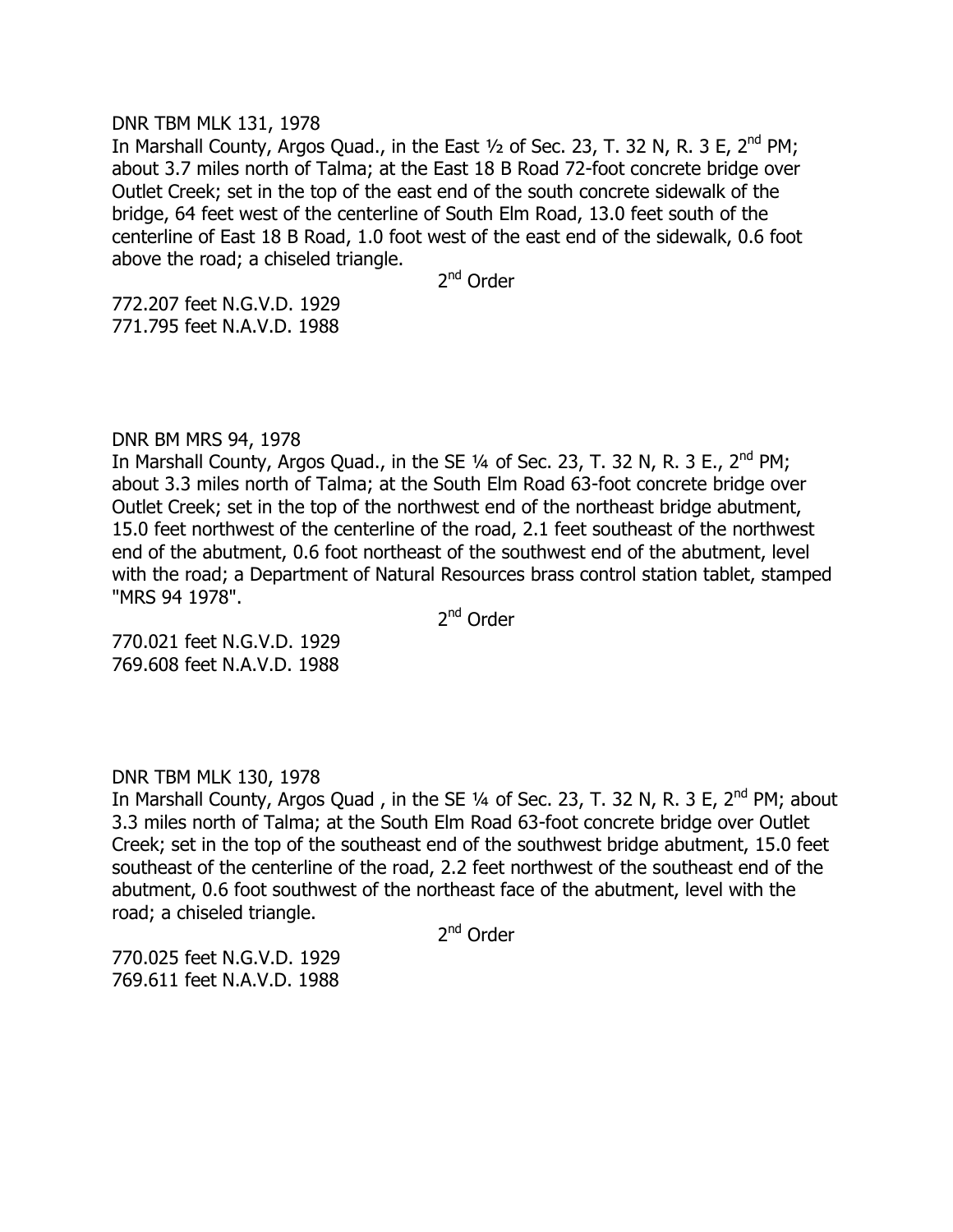#### USC&GS BM T 168 RESET 1962

In Marshall County, Bremen Quad., in the SW 1/4 of Sec. 26, T. 35 N., R. 3 E., 2<sup>nd</sup> PM; at Bremen; at the State Road 331 bridge over Armey Ditch; set in the top of the north end of the east curb of the bridge, 3.0 feet south of the north end of the curb, 0.8 foot above the road; a U.S. Coast and Geodetic Survey bench mark tablet, stamped "T 168 RESET 1962".

2<sup>nd</sup> Order

807.266 feet N.G.V.D. 1929 806.879 feet N.A.V.D. 1988

# DNR TBM MLK 10, 1978

In Marshall County, Bremen Quad., in the SE  $\frac{1}{4}$  of Sec. 27, T. 35 N., R. 3 E., 2<sup>nd</sup> PM; at Bremen; at the State Road 331, single span bridge over Armey Ditch; set in the south end of the curb, 14.0 feet west of the centerline of the road, 0.5 foot above the road, 0.4 foot north of the south end of the bridge; a chiseled triangle.

2<sup>nd</sup> Order

807.713 feet N.G.V.D. 1929 807.326 feet N.A.V.D. 1988

# IFC&WRC TBM YR 128, 1955

In Marshall County, Bremen Quad., in the NE  $\frac{1}{4}$  of Sec. 34, T. 35 N., R. 3 E., 2<sup>nd</sup> PM; at Bremen; 0.25 mile west along U.S. 6 from it intersection with State Road 331 to its intersection with Liberty Drive; set in the north side of a telephone pole, 69 feet west of the centerline of Liberty Drive, 27 feet south of the centerline of U.S. 6, 0.5 foot above the road; a railroad spike driven through a brass plate, stamped "TBM YR 128 1955".

2<sup>nd</sup> Order

821.696 feet N.G.V.D. 1929 821.295 feet N.A.V.D. 1988

# USC&GS BM U 168, 1946

In Marshall County, Bremen Quad., in the NW  $\frac{1}{4}$  of Sec. 35, T. 35 N., R. 3 E.,  $2^{nd}$  PM; at Bremen; at the main entrance to the Bremen-German Township School; set vertically in the north wall of the school, 7.0 feet east of the centerline of the entrance, 3.2 feet above the ground; a U.S. Coast and Geodetic Survey bench mark tablet, stamped "U 168 1946".

2<sup>nd</sup> Order

847.790 feet N.G.V.D. 1929 847.406 feet N.A.V.D. 1988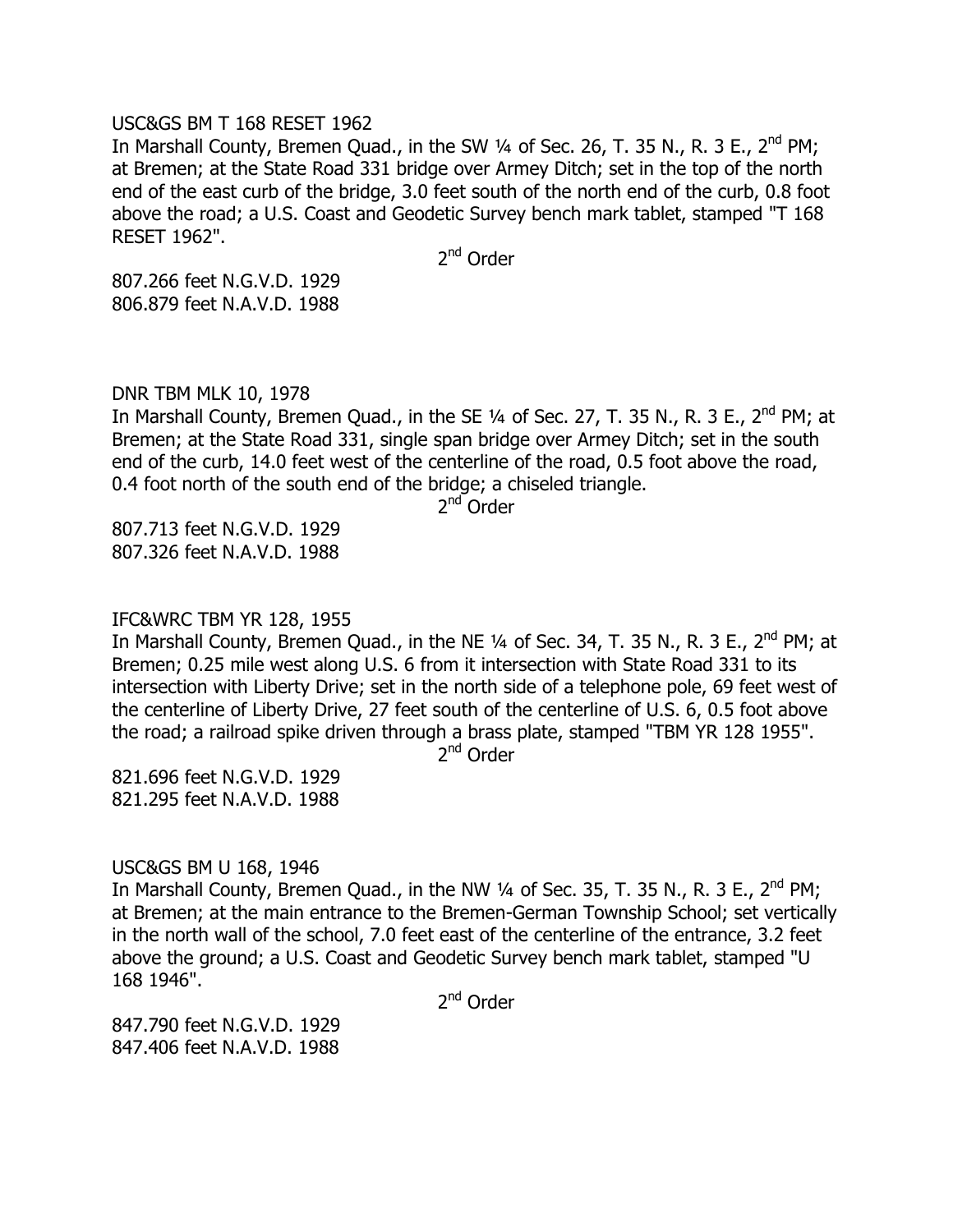#### IFC&WRC TBM YR 127, 1955

In Marshall County, Bremen Quad., in the NW  $\frac{1}{4}$  of Sec. 35, T. 35 N., R. 3 E., 2<sup>nd</sup> PM; at Bremen; 4 blocks east and 1 block south of the intersection of State Road 331 and U.S. 6, at the intersection of West South Street and South Marshall Street; set in the south side of a light pole, 22 feet east of the centerline of South Marshall Street, 18 feet north of the centerline of West South Street, 0.3 foot above the sidewalk; a railroad spike driven through a brass plate, stamped "TBM YR 127 1955".

2<sup>nd</sup> Order

849.569 feet N.G.V.D. 1929 849.168 feet N.A.V.D. 1988

DNR TBM DD 12

In Marshall County, Bremen Quad., in the SW  $\frac{1}{4}$  of Sec. 22, T. 34 N., R. 3 E., 2<sup>nd</sup> PM; about 4.5 miles south of Bremen; at the intersection of North Filbert Road and East 7<sup>th</sup> Road, in the northwest ¼ of the intersection; set in the east side of NIPS Co. power pole # 272/324, 48 feet west of the centerline of North Filbert Road, 16 feet north of the centerline of East 7<sup>th</sup> Road, 0.6 foot above ground; a railroad spike.

2<sup>nd</sup> Order

802.739 feet N.G.V.D. 1929 802.320 feet N.A.V.D. 1988

DNR TBM MLK 212, 1978

In Marshall County, Bremen Quad., in the South  $1/2$  of Sec. 22, T. 34 N., R. 3 E., 2<sup>nd</sup> PM; about 4.5 miles south-southwest of Bremen; at the intersection of North Filbert Road and East  $7<sup>th</sup>$  Road; set in the south side of power pole # 290/817, in the northwest  $\frac{1}{4}$ of the intersection, 54 feet west of the centerline of North Filbert Road, 18.3 feet north of the centerline of East  $7<sup>th</sup>$  Road, 0.6 foot above the ground; a railroad spike.

2<sup>nd</sup> Order

802.727 feet N.G.V.D. 1929 802.287 feet N.A.V.D. 1988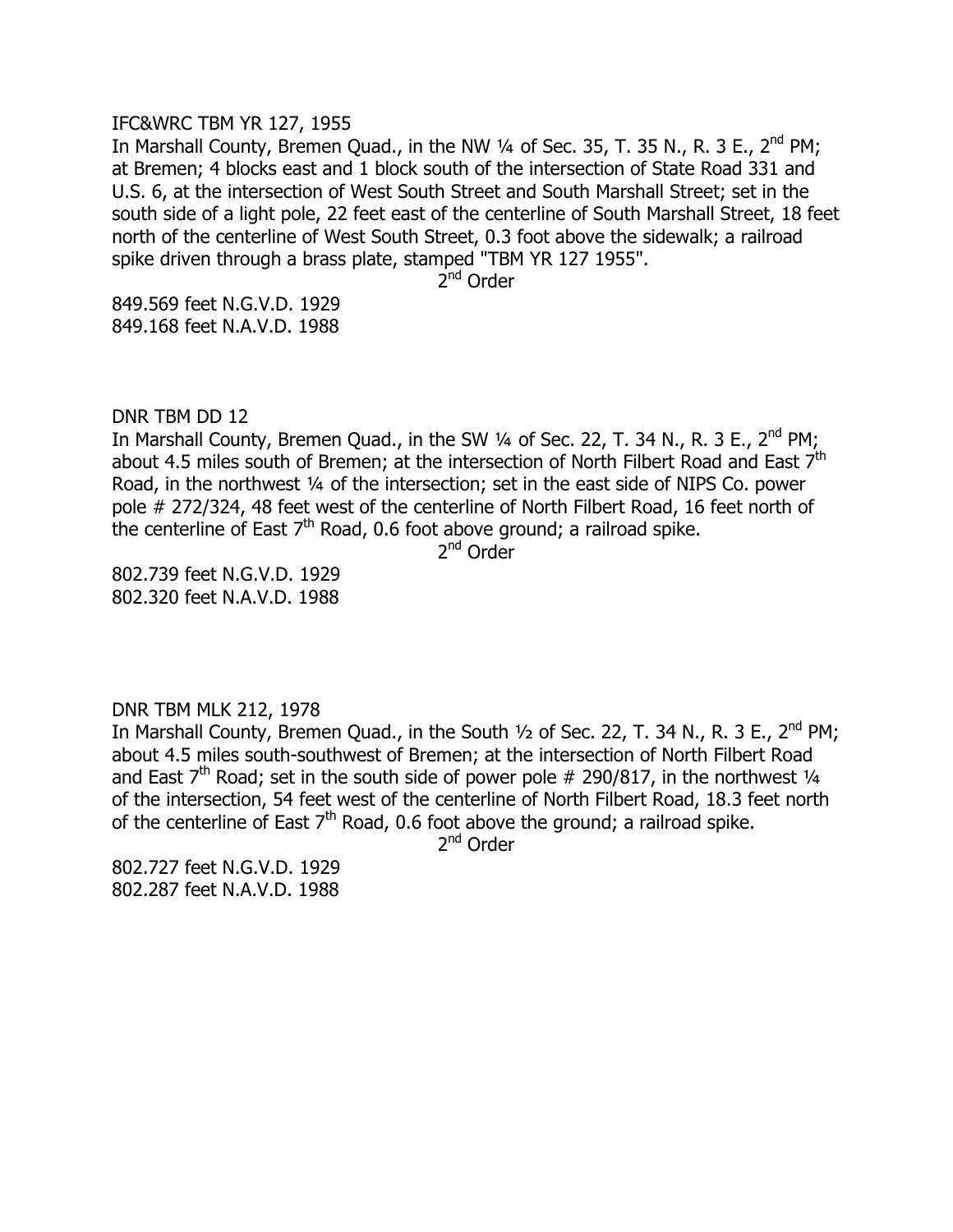#### IFC&WRC BM MRS 36, 1956

In Marshall County, Bremen Quad., in the SE  $1/4$  of Sec. 22, T. 34 N., R. 3 E., 2<sup>nd</sup> PM; about 4.4 miles south of Bremen; at the East  $7<sup>th</sup>$  Road Bridge # 97 over Dausman Ditch; set in the top of the northwest wingwall, 11.5 feet north of the centerline of the road, 1.0 foot east of the west end of the bridge, level with the road; a Indiana Flood Control and Water Resources Commission bronze bench mark tablet, stamped "MRS 36 1956".

2<sup>nd</sup> Order

797.467 feet N.G.V.D. 1929 797.020 feet N.A.V.D. 1988

# DNR TBM MLK 152, 1978

In Marshall County, Bremen Quad., in the SE 1/4 of Sec. 22, T. 34 N., R. 3 E., 2<sup>nd</sup> PM; about 4.4 miles south of Bremen; at the East  $7<sup>th</sup>$  Road bridge over Dausman Ditch; set in the top of the east end of the south concrete bridge curb, 10.8 feet south of the centerline of the road, 1.4 feet west of the east end of the bridge, 0.7 foot above the road; a chiseled triangle.

2<sup>nd</sup> Order

798.316 feet N.G.V.D. 1929 797.869 feet N.A.V.D. 1988

# IFC&WRC BM MRS 23, 1955

In Marshall County, Bremen Quad., in the NW 1/4 of Sec. 10, T. 34 N., R. 3 E., 2<sup>nd</sup> PM; about 2.1 miles southwest of Bremen; at the North Filbert Trail Bridge # 47 over Bowser Ditch; set on the top of the northwest end of the southwest bridge seat, 11 feet northwest of the centerline of the road, 0.3 foot from the face of the southwest abutment, 2.8 feet below the road; a Indiana Flood Control and Water Resources Commission bronze bench mark tablet, stamped "MRS 23 1955".

2<sup>nd</sup> Order

797.589 feet N.G.V.D. 1929 797.197 feet N.A.V.D. 1988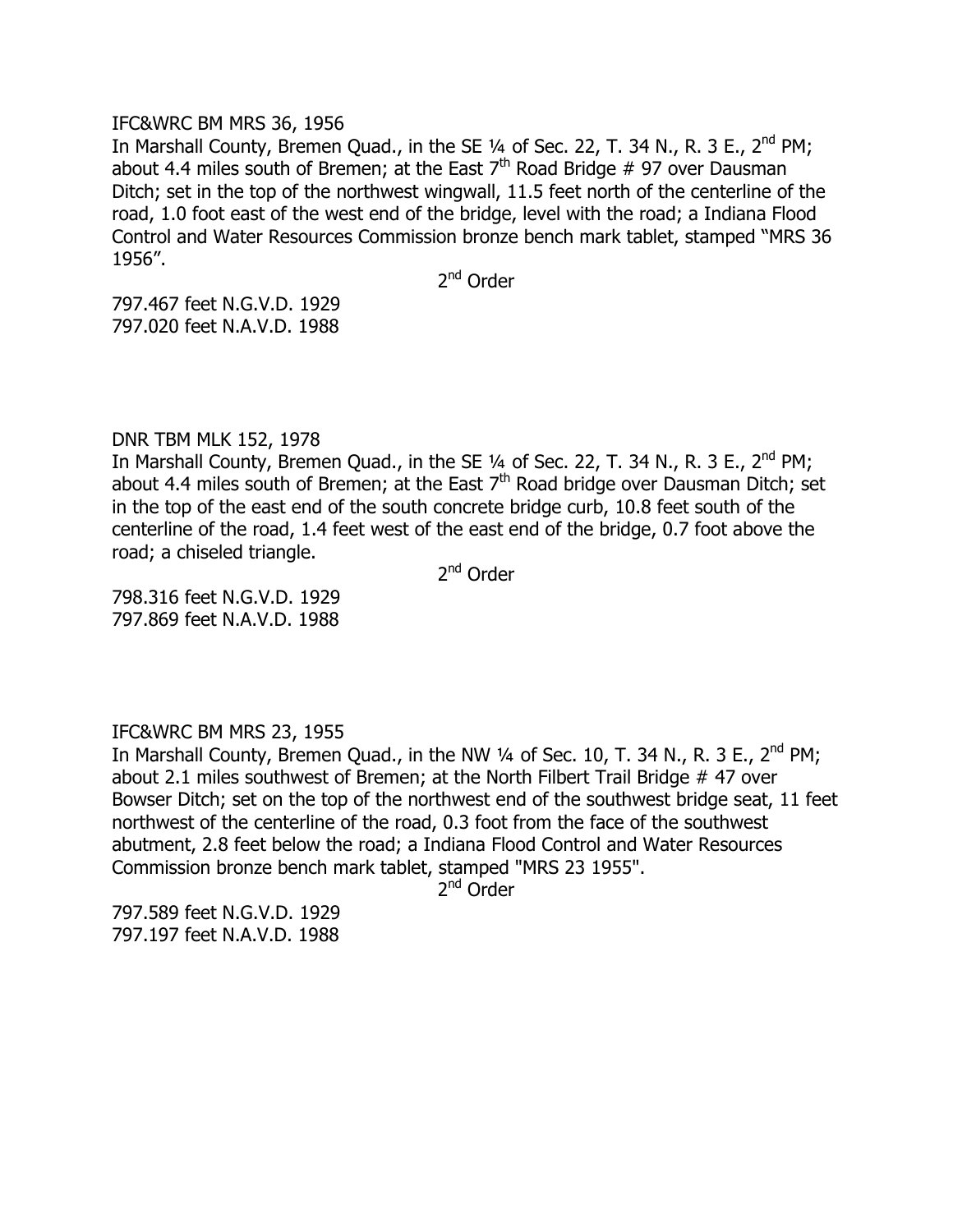DNR TBM MLK 210, 1978

In Marshall County, Bremen Quad., in the NW  $\frac{1}{4}$  of Sec. 21, T. 34 N., R. 3 E., 2<sup>nd</sup> PM; about 4.6 miles southwest of Bremen; at the North Hickory Road fifteen-foot culvert over Isaac Sells Ditch; set in the top of the east end of the culvert, 20.9 feet east of the centerline of the road, 2.5 feet below the road; the center of two filed notches.

2<sup>nd</sup> Order

795.667 feet N.G.V.D. 1929 795.243 feet N.A.V.D. 1988

# USC&GS BM U 169, 1946

In Marshall County, Bremen Quad., in the South  $\frac{1}{2}$  of Sec. 10, T. 34 N., R. 3 E., 2<sup>nd</sup> PM; about 2.5 miles south-southwest of Bremen; at the East  $5<sup>th</sup>$  Road four-foot metal pipe culvert over a unnamed tributary to John Mattern Ditch; set in the center of the top of the north concrete headwall, 11.5 feet north of the centerline of the road, 0.5 foot above the road, a U.S. Coast and Geodetic Survey bronze bench mark tablet, stamped "U 169 1946".

2<sup>nd</sup> Order

801.199 feet N.G.V.D. 1929 800.812 feet N.A.V.D. 1988

# USGS RM 4 GAGING STATION LAKE OF THE WOODS

In Marshall County, Bremen Quad., in the NW  $\frac{1}{4}$  of Sec. 6, T. 34 N., R. 3 E., 2<sup>nd</sup> PM; about 4 miles west-southwest of Bremen; about 1.4 miles west along East 3 A Road from its intersection with Plymouth-Goshen Trail, to a northwest-south crossroad (East Shore Drive), thence 0.25 mile northwest to a T-road south (Channelwood Drive); set in the top of a concrete lake level monument, in the Bremen Conservation Club Birchwood Park, in the southwest 1/4 of the intersection, 170 feet southwest of East Shore Drive, 66 feet west of the T-road south(Channelwood Drive), 15.5 feet west of the centerline of a dirt service road, 6.9 feet north of the clubhouse, 1.8 feet above the ground; a U.S. Geological Survey gaging station tablet, not stamped.

2<sup>nd</sup> Order

810.743 feet N.G.V.D. 1929 810.374 feet N.A.V.D. 1988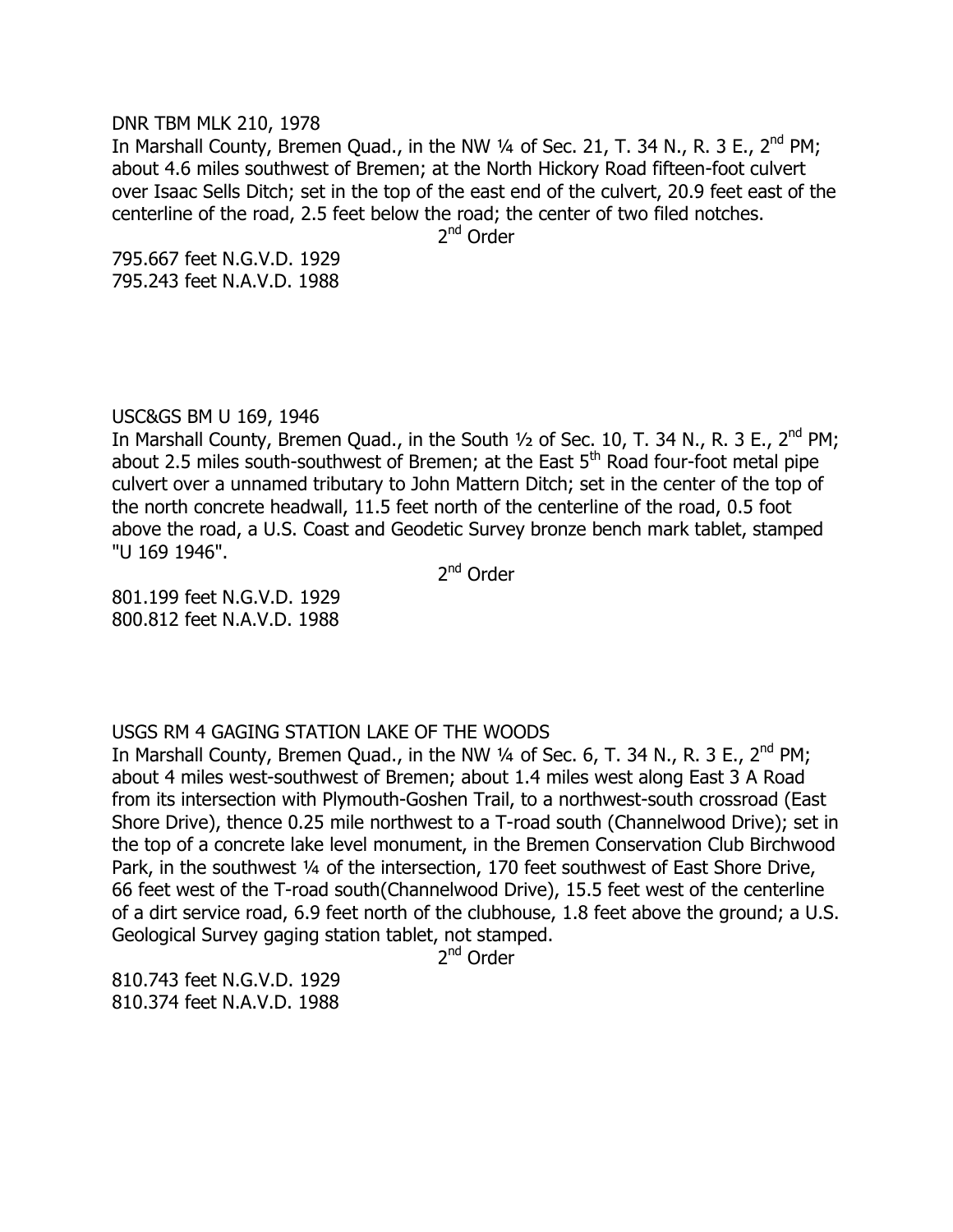#### DNR BM MRS 87, 1978

In Marshall County, Bremen Quad., in the West 1/2 of Sec. 7, T. 34 N., R. 3 E., 2<sup>nd</sup> PM; about 4 miles west-southwest of Bremen; at the West Shore Drive triple cmp culverts over the outlet for Lake of the Woods; 50 feet west of the north-south centerline of the middle culvert, 15.4 feet south of the centerline of the road, level with the road; a Department of Natural Resources brass control station tablet, stamped "MRS 87 1978".

2<sup>nd</sup> Order

806.574 feet N.G.V.D. 1929 806.205 feet N.A.V.D. 1988

# **MARK is UNSTABLE DO NOT USE!!**

806.673 feet N.G.V.D. 1929 806.304 feet N.A.V.D. 1988

# USC&GS BM R 169, 1946

In Marshall County, Bremen Quad., in the SE  $\frac{1}{4}$  of Sec. 7, T. 34 N., R. 3 E., 2<sup>nd</sup> PM; about 4.7 miles southwest of Bremen; at the intersection of East  $5<sup>th</sup>$  Road and the Plymouth-Goshen Trail; set in the top of a concrete post, in the northeast 1/4 of the intersection, 25.0 feet north of the centerline of East  $5<sup>th</sup>$  Road, 19.0 feet east of the centerline of Plymouth-Goshen Trail, 5.5 feet north of a steel rail corner fence post, 0.5 foot above the ground; a U.S. Coast and Geodetic Survey bench mark tablet, stamped "R 169 1946".

2<sup>nd</sup> Order

818.509 feet N.G.V.D. 1929 818.131 feet N.A.V.D. 1988 Recovered good condition 7\21\2015 RN

# USC&GS BM S 169, 1946

In Marshall County, Bremen Quad., in the SE  $\frac{1}{4}$  of Sec. 8, T. 34 N., R. 3 E., 2<sup>nd</sup> PM; about 3.3 miles southwest of Bremen; at the Ewald Cemetery, about 0.1 mile east along East  $5<sup>th</sup>$  Road from its intersection with North Hawthorn Road; set in the top of a concrete post, 97.0 feet south of the northeast corner of the cemetery, 19.0 feet west of the extended centerline of the road tangent leading north, 17.5 feet north of a 24 inch Oak tree, 4.5 feet east of the east cemetery fence, about level with the road; a U.S. Coast and Geodetic Survey bronze bench mark tablet, stamped "S 169 1946".

2<sup>nd</sup> Order

821.022 feet N.G.V.D. 1929 820.641 feet N.A.V.D. 1988 Recovered good condition 7\21\2015 RN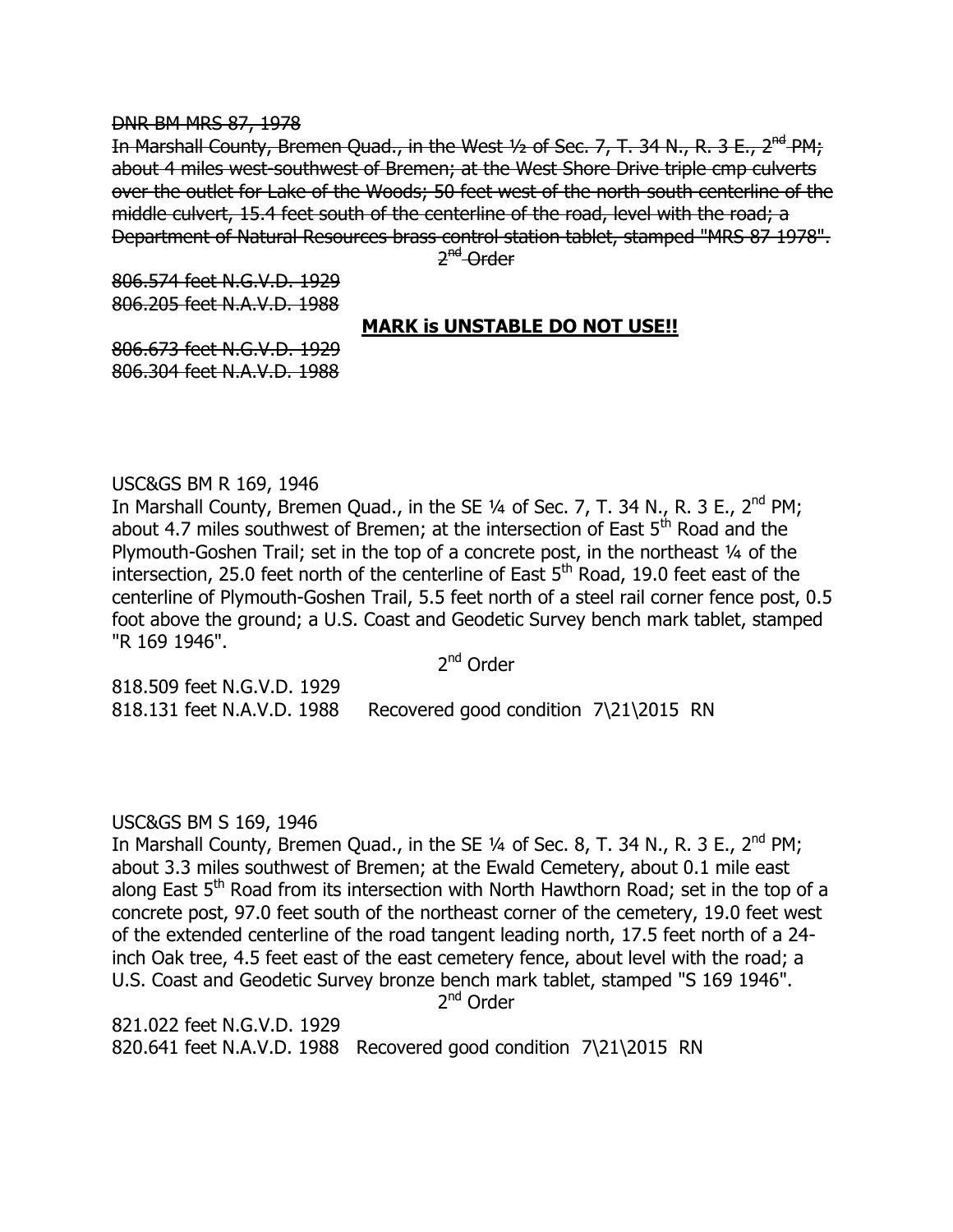#### DNR TBM MLK 14, 1978

In Marshall County, Bremen Quad., in the SE  $\frac{1}{4}$  of Sec. 22, T. 35 N., R. 3 E., 2<sup>nd</sup> PM; about 1.4 miles north of Bremen; at the State Road 331 single span concrete bridge over Sarah Hershberger Ditch; set in the top of the south end of the west curb of the bridge, 18.3 feet west of the centerline of the road, 1.6 feet north of the south end of the bridge, 0.7 foot above the road; a chiseled triangle.

2<sup>nd</sup> Order

813.336 feet N.G.V.D. 1929 812.952 feet N.A.V.D. 1988

# USC&GS BM S 168, 1946

In Marshall County, Bremen Quad., in the NE  $\frac{1}{4}$  of Sec. 27, T. 35 N., R. 3 E., 2<sup>nd</sup> PM; about 1 mile north of Bremen; at the intersection of State Road 331 and East  $1<sup>st</sup>$  Road; set in the top of a concrete post, in southwest 1/4 of the intersection, 74 feet south of the centerline of East  $1<sup>st</sup>$  Road, 41 feet west of the centerline of State Road 331, 3.0 feet south of a steel rail fence corner, 1.0 foot east of a right-of-way fence, 0.4 foot above the ground; a U.S. Coast and Geodetic Survey bench mark tablet, stamped "S 168 1946".

2<sup>nd</sup> Order

817.918 feet N.G.V.D. 1929 817.534 feet N.A.V.D. 1988

# DNR TBM MLK 300, 1978

In Marshall County, Bremen Quad., in the NE  $\frac{1}{4}$  of Sec. 22, T. 35 N., R. 3 E.,  $2^{nd}$  PM; about 1.8 miles north of Bremen; at the intersection of State Road 331 and "A" Road; set in the south side of power pole  $#$  229/317, in the northwest  $\frac{1}{4}$  of the intersection, 94 feet west of the centerline of State Road 331, 17.0 feet north of the centerline of "A" Road, 0.8 foot above the ground; a railroad spike driven through an aluminum tag, restamped "IDNR TBM MLK 300 1978".

2<sup>nd</sup> Order

817.807 feet N.G.V.D. 1929 817.424 feet N.A.V.D. 1988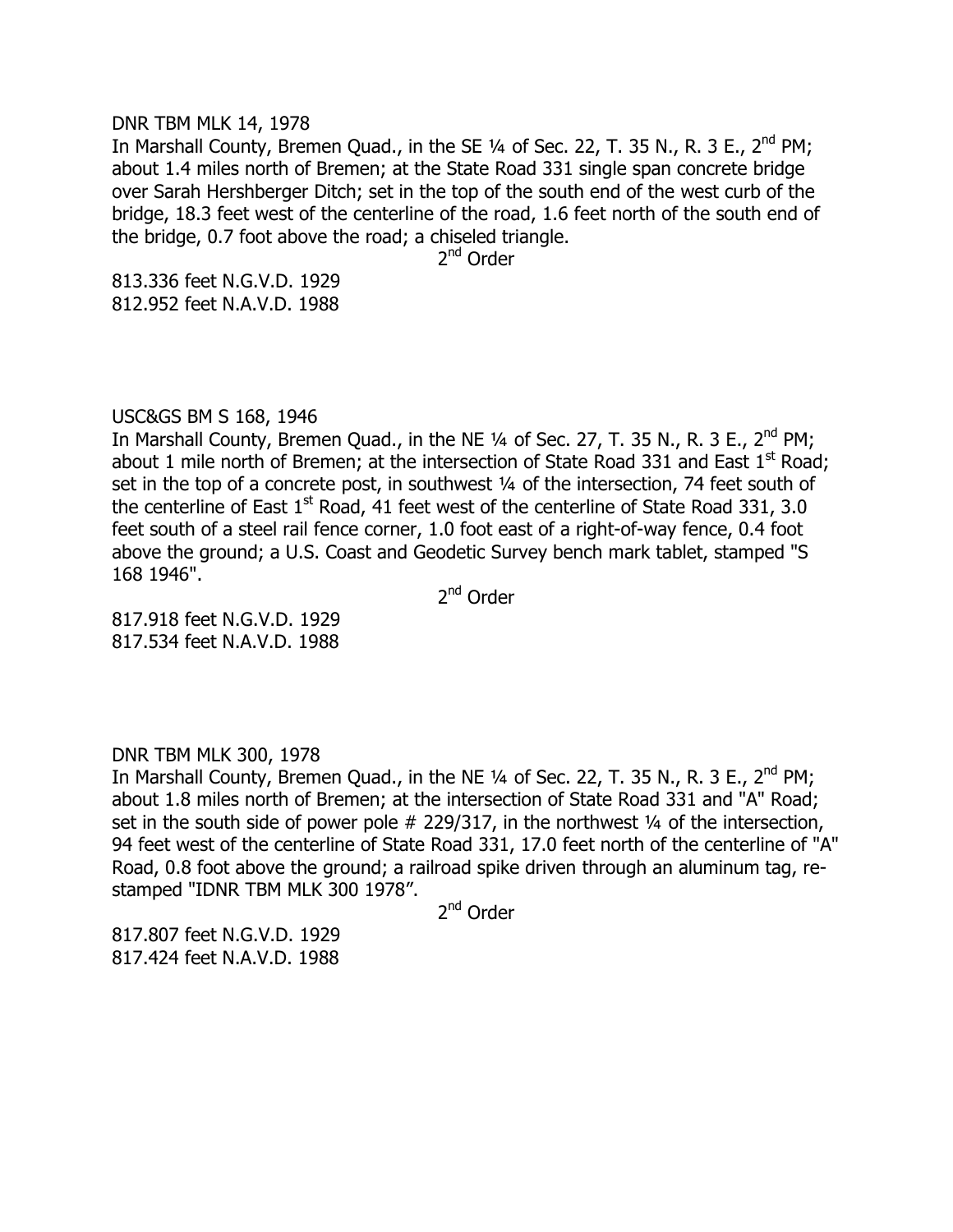#### DNR TBM MLK 12, 1978

In Marshall County, Bremen Quad., in the NW 1/4 of Sec. 22, T. 35 N., R. 3 E., 2<sup>nd</sup> PM; about 1.5 miles northwest of Bremen; at the "A" Road, single span concrete bridge over Yellow River; set in the top of the northwest wingwall of the bridge, 17.5 feet north of the centerline of the road, 1.9 feet below the road, 1.7 feet east of the west edge of the wingwall; a chiseled triangle.

2<sup>nd</sup> Order

808.363 feet N.G.V.D. 1929 807.979 feet N.A.V.D. 1988

# DNR BM MRS 43, 1978

In Marshall County, Bremen Quad., in the NW  $\frac{1}{4}$  of Sec. 22, T. 35 N., R. 3 E., 2<sup>nd</sup> PM; about 1.5 miles northwest of Bremen; at the "A" Road, single span concrete bridge over Yellow River; set in the top of the southeast corner of the bridge floor, 9.6 feet south of the centerline of the road, 0.3 foot west of the east edge of the bridge floor, level with the road; a Department of Natural Resources brass control station tablet, stamped "MRS 43 1978".

2<sup>nd</sup> Order

810.316 feet N.G.V.D. 1929 809.932 feet N.A.V.D. 1988

# DNR TBM MLK 13, 1978

In Marshall County, Bremen Quad., in the SW  $\frac{1}{4}$  of Sec. 22, T. 35 N., R. 3 E., 2<sup>nd</sup> PM; about 1.3 miles northwest of Bremen; at the North Gumwood Road, single span concrete bridge over Yellow River; set in the top of the east end of the north pier of the bridge, 12.0 feet east of the centerline of the bridge, 1.0 foot west of the east end of the pier; a chiseled triangle.

2<sup>nd</sup> Order

805.575 feet N.G.V.D. 1929 805.192 feet N.A.V.D. 1988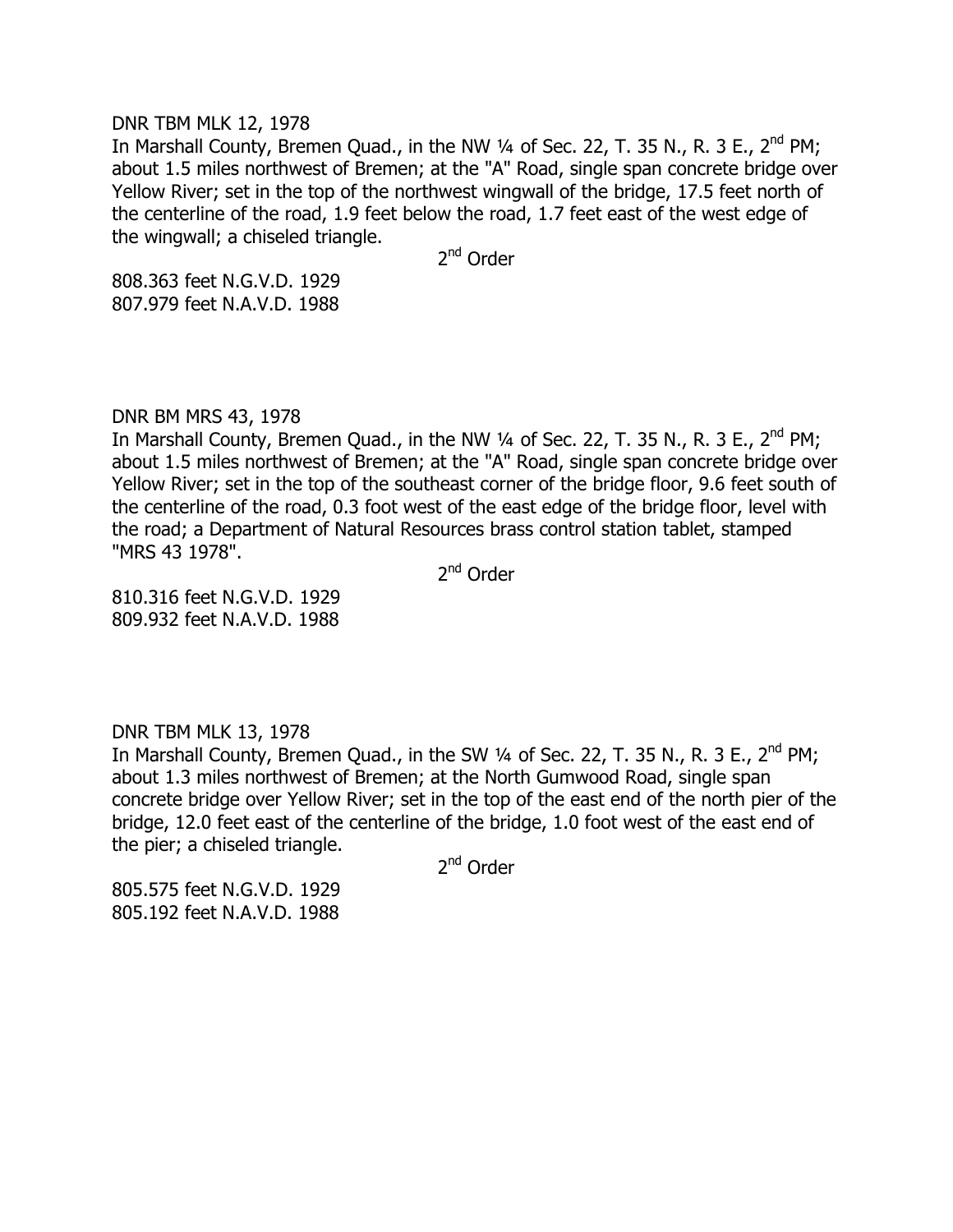#### DNR BM MRS 44, 1978

In Marshall County, Bremen Quad., in the SW  $\frac{1}{4}$  of Sec. 22, T. 35 N., R. 3 E., 2<sup>nd</sup> PM; about 1.3 miles northwest of Bremen; at the North Gumwood Road, single span concrete bridge over Yellow River; set in the top of the east end of the south pier, 15.5 feet north of the south end of the bridge, 11.3 feet east of the centerline of the bridge, 2.5 feet below the bridge deck; a Department of Natural Resources brass control station tablet, stamped "MRS 44 1978".

2<sup>nd</sup> Order

805.602 feet N.G.V.D. 1929 805.219 feet N.A.V.D. 1988

# DNR BM MRS 45, 1978

In Marshall County, Bremen Quad., in the SE 1/4 of Sec. 21, T. 35 N., R. 3 E., 2<sup>nd</sup> PM; about 1.3 miles northwest of Bremen; at the East  $1<sup>st</sup>$  Road, single span concrete bridge over Yellow River; set in the top of the west end of the north concrete bridge curb, 13.3 feet north of the centerline of the bridge, 1.1 feet east of the west end of the bridge, 0.8 foot above the road; a Department of Natural Resources brass control station tablet, stamped "MRS 45 1978".

2<sup>nd</sup> Order

806.435 feet N.G.V.D. 1929 806.052 feet N.A.V.D. 1988

# DNR BM MRS 46, 1978

In Marshall County, Bremen Quad., in the SW  $\frac{1}{4}$  of Sec. 27, T. 35 N., R. 3 E., 2<sup>nd</sup> PM; about 1.0 mile west of Bremen; at the Baltimore and Ohio Railroad, single span bridge over Yellow River; set in the top of the north end of the east concrete bridge seat, 18.2 feet north of the north rail of the track, 6.9 feet below the track surface, 6.8 feet south of the north end of the bridge seat; a Department of Natural Resources brass control station tablet, stamped "MRS 46 1978".

2<sup>nd</sup> Order

807.734 feet N.G.V.D. 1929 807.341 feet N.A.V.D. 1988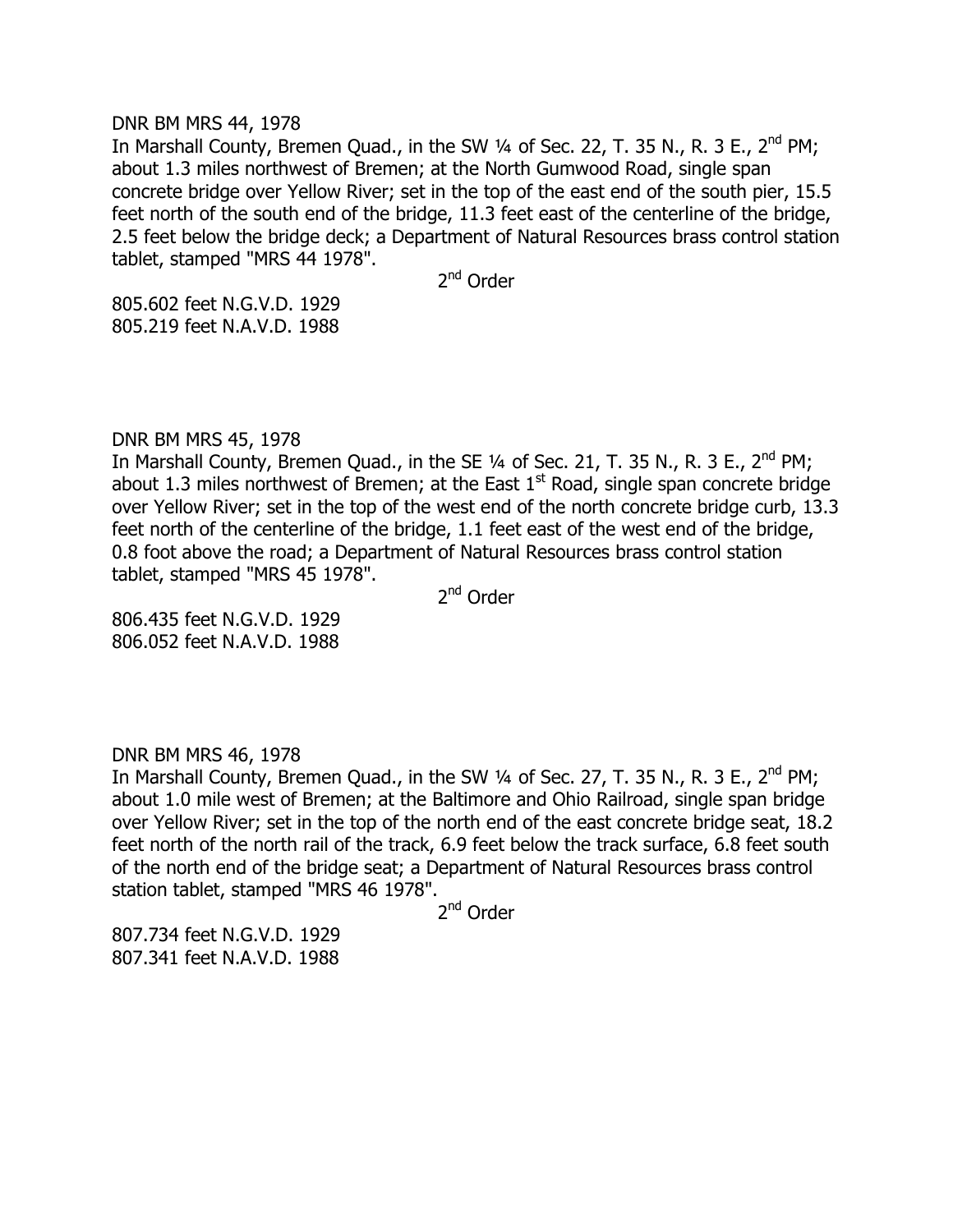#### DNR TBM MLK 15, 1978

In Marshall County, Bremen Quad., in the SW 1/4 of Sec. 27, T. 35 N., R. 3 E., 2<sup>nd</sup> PM; about 1.0 mile west of Bremen; at the Baltimore and Ohio Railroad, single span concrete bridge over Yellow River; set in the top of the third step of the southwest four step retaining wall, 0.8 foot north of the south edge of the retaining wall, 0.4 foot west of the east edge of the retaining wall; a chiseled triangle.

2<sup>nd</sup> Order

807.755 feet N.G.V.D. 1929 807.362 feet N.A.V.D. 1988

# IFC&WRC BM MRS 26, 1955

In Marshall County, Bremen Quad., in the NW  $\frac{1}{4}$  of Sec. 3, T. 35 N., R. 3 E., 2<sup>nd</sup> PM; about 0.7 mile southwest of Bremen; at the East  $3<sup>rd</sup>$  Road, single span concrete bridge over Yellow River; set in the top of the south end of the east concrete abutment of the bridge, 11.1 feet south of the centerline of the bridge, 4.4 feet below the bridge floor, 0.7 foot north of the south end of the abutment, 0.6 foot east of the west face of the abutment; an Indiana Flood Control & Water Resources Commission Brass control station tablet, stamped "MRS 26 1955".

2<sup>nd</sup> Order

797.652 feet N.G.V.D. 1929 797.292 feet N.A.V.D. 1988

# USGS RM 5 GAGING STATION

In Marshall County, Bremen Quad., in the SW  $\frac{1}{4}$  of Sec. 3, T. 34 N., R. 3 E., 2<sup>nd</sup> PM; about 2.2 miles southwest of Bremen; at the East  $4<sup>th</sup>$  Road, single span concrete bridge over Yellow River; set in the top of the northeast headwall of the bridge, 13.3 feet north of the centerline of the road, 0.7 foot below the road, 0.4 foot west of the east end of the bridge; a chiseled square.

2<sup>nd</sup> Order

805.040 feet N.G.V.D. 1929 804.656 feet N.A.V.D. 1988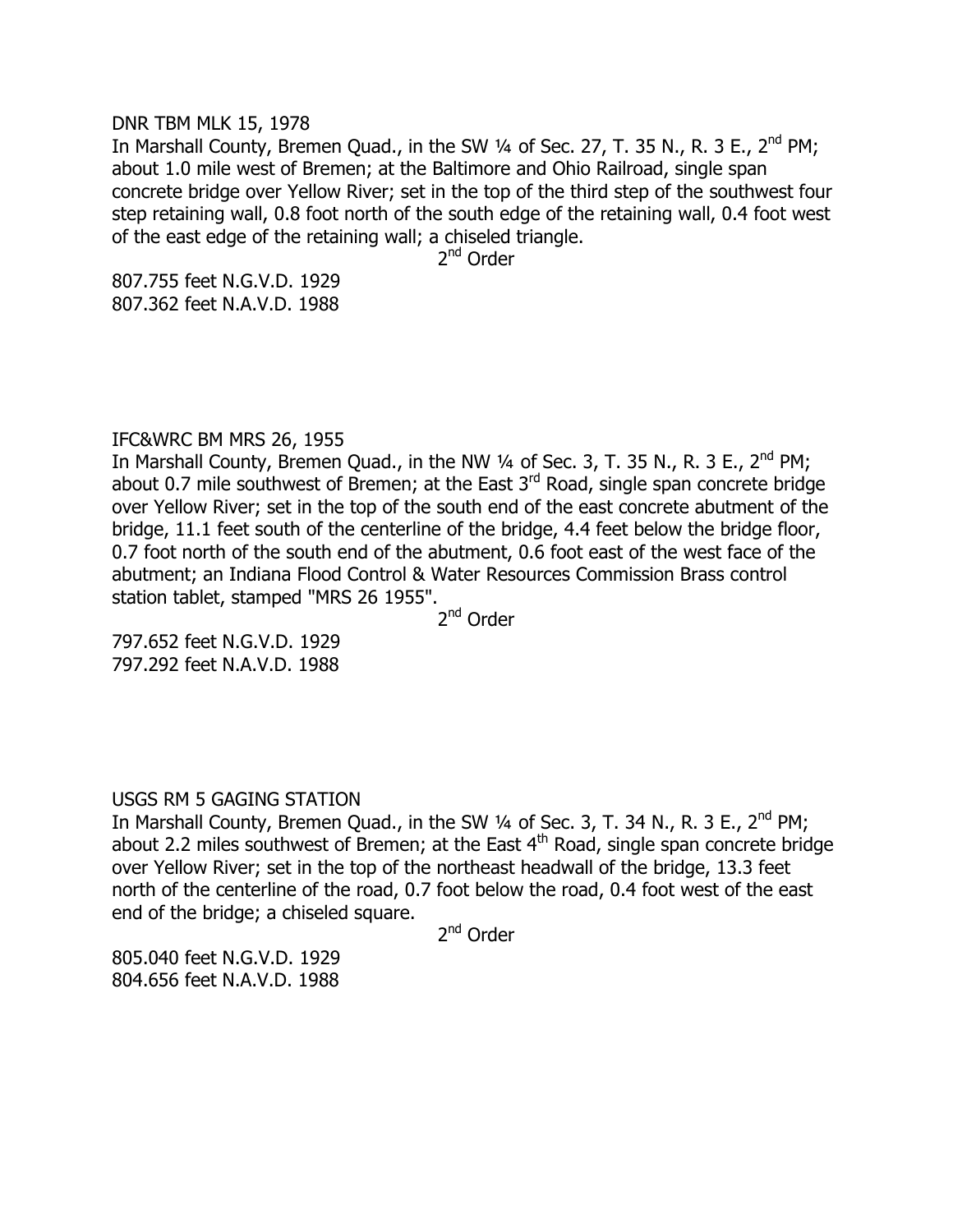# USGS RM 6 GAGING STATION

In Marshall County, Bremen Quad., in the NW  $\frac{1}{4}$  of Sec. 10, T. 34 N., R. 3 E., 2<sup>nd</sup> PM; about 2.2 miles southwest of Bremen; at the East  $4<sup>th</sup>$  Road, a single span concrete bridge over Yellow River; set in the top of the southwest headwall of the bridge, 14.6 feet south of the centerline of the road, 2.7 feet west of the east edge of the headwall, 0.6 foot below the road, 0.45 foot north of the south edge of the headwall; a chiseled square.

2<sup>nd</sup> Order

804.980 feet N.G.V.D. 1929 804.596 feet N.A.V.D. 1988

# DNR BM MRS 48, 1978

In Marshall County, Bremen Quad., in the SW  $\frac{1}{4}$  of Sec. 3, T. 34 N., R. 3 E., 2<sup>nd</sup> PM; about 2.2 miles southwest of Bremen; at the East  $4<sup>th</sup>$  Road, single span concrete bridge over Yellow River; set in top of the northwest concrete headwall of the bridge, 12.5 feet north of the centerline of the road, 1.7 feet east of the west end of the headwall, 0.8 foot above the road; a Department of Natural Resources brass control station tablet, stamped "MRS 48 1978".

2<sup>nd</sup> Order

805.009 feet N.G.V.D. 1929 804.625 feet N.A.V.D. 1988

# IFC&WRC BM MRS 24, 1955

In Marshall County, Bremen Quad., in the NW  $\frac{1}{4}$  of Sec. 10, T. 34 N., R. 3 E., 2<sup>nd</sup> PM; about 2.2 miles southwest of Bremen; at the East  $4<sup>th</sup>$  Road Bridge # 48 over Yellow River; set on the top of the south end of the east bridge seat, 10 feet south of the centerline of the road, 1.1 feet east of the west face of the east abutment, 1.0 foot below the road; a Indiana Flood Control and Water Resources Commission bronze bench mark tablet, stamped MRS 24 1955".

2<sup>nd</sup> Order

799.787 feet N.G.V.D. 1929 799.403 feet N.A.V.D. 1988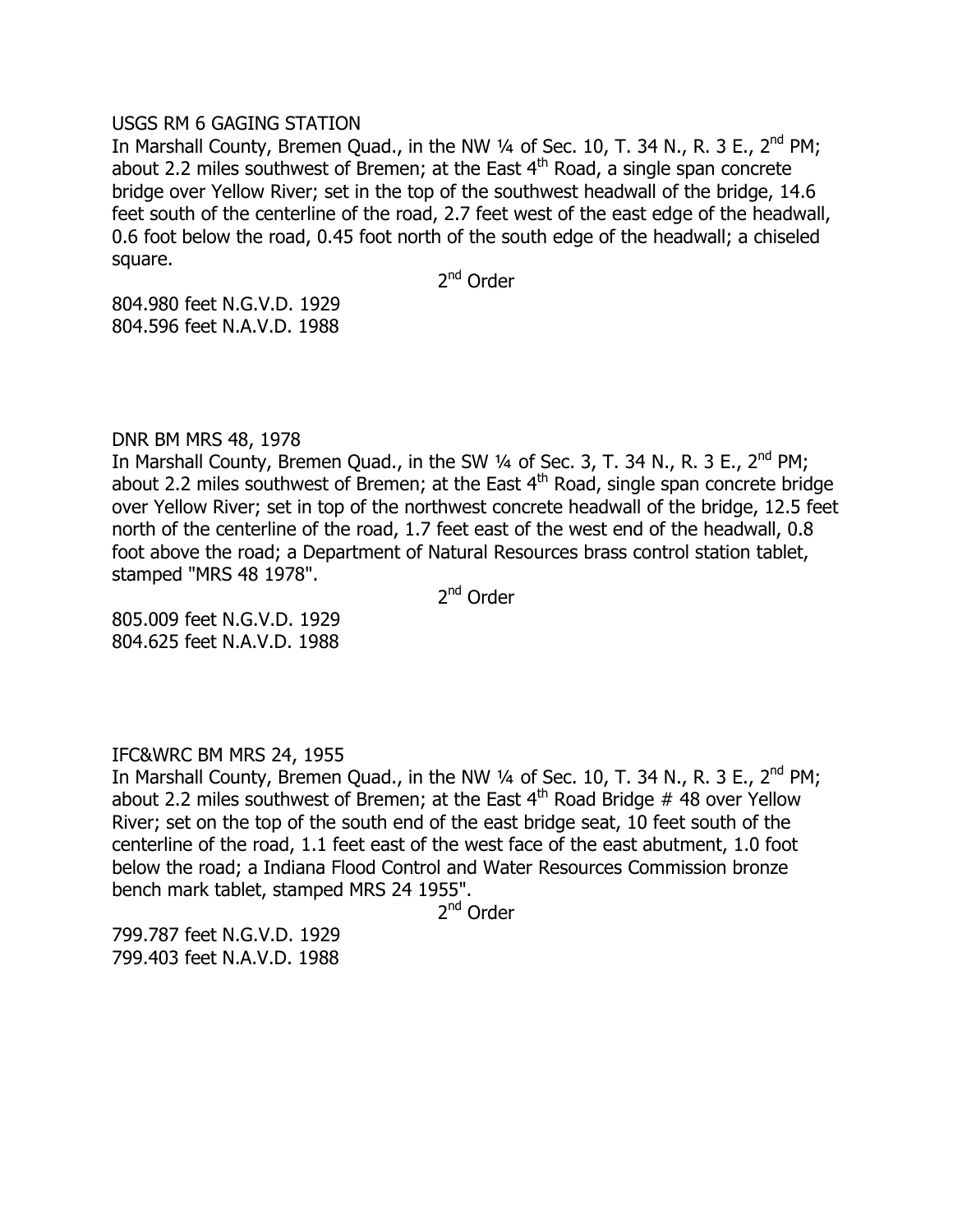## IFC&WRC TBM YR 124, 1955

In Marshall County, Bremen Quad., in the SE  $\frac{1}{4}$  of Sec. 4, T. 34 N., R. 3 E., 2<sup>nd</sup> PM; about 2.3 miles southwest of Bremen; at the intersection of North Grape Road and East  $4^{\text{th}}$  Road; set in power pole # 281/273, 38 feet north of the centerline of East  $4^{\text{th}}$  Road, 15 feet west of the centerline of North Grape Road, level with the road; a railroad spike driven through a brass plate, stamped "TBM YR 124 1955". 800.886 feet N.G.V.D. 1929 2  $2<sup>nd</sup>$  Order 800.508 feet N.A.V.D. 1988

# USC&GS BM T 169, 1946

In Marshall County, Bremen Quad., in the SE  $\frac{1}{4}$  of Sec. 9, T. 34 N., R. 3 E., 2<sup>nd</sup> PM; about 3.3 miles southwest of Bremen; at the East  $5<sup>th</sup>$  Road Bridge # 49 over Yellow River; set on the top of the north end of the east abutment, 9 feet north of the centerline of the road, 1 foot below the road; a U.S. Coast and Geodetic Survey bronze bench mark tablet, stamped "T 169 1946". 797.895 feet N.G.V.D. 1929 2  $2<sup>nd</sup>$  Order 797.511 feet N.A.V.D. 1988

# DNR BM MRS 49, 1978

In Marshall County, Bremen Quad., in the NE  $\frac{1}{4}$  of Sec. 16, T. 34 N., R. 3 E., 2<sup>nd</sup> PM; about 3.3 miles south-southwest of Bremen; at the East  $5<sup>th</sup>$  Road, a single span concrete bridge over Yellow River; set in the top of the southeast bridge seat, 11.2 feet south of the centerline of the road, 2.4 feet below the bridge floor, 0.7 foot east of the west face of the bridge seat, 0.4 foot north of the south face of the bridge seat; a Department of Natural Resources brass control station tablet, stamped "MRS 49 1978". 800.434 feet N.G.V.D. 1929 2  $2<sup>nd</sup>$  Order 800.034 feet N.A.V.D. 1988

# DNR TBM MLK 18, 1978

In Marshall County, Bremen Quad., in the SW  $\frac{1}{4}$  of Sec. 10, T. 34 N., R. 3 E., 2<sup>nd</sup> PM; about 3.1 miles south-southwest Bremen; at the intersection of East  $5<sup>th</sup>$  Road and North Filbert Road; set in the east side of power pole  $# 776/706$ , in the northwest  $\frac{1}{4}$  of the intersection, 62 feet north of the centerline of East  $5<sup>th</sup>$  Road, 18.5 feet west of the centerline of North Filbert Road, 0.7 foot above the ground; a railroad spike. 802.032 feet N.G.V.D. 1929 2  $2<sup>nd</sup>$  Order 801.635 feet N.A.V.D. 1988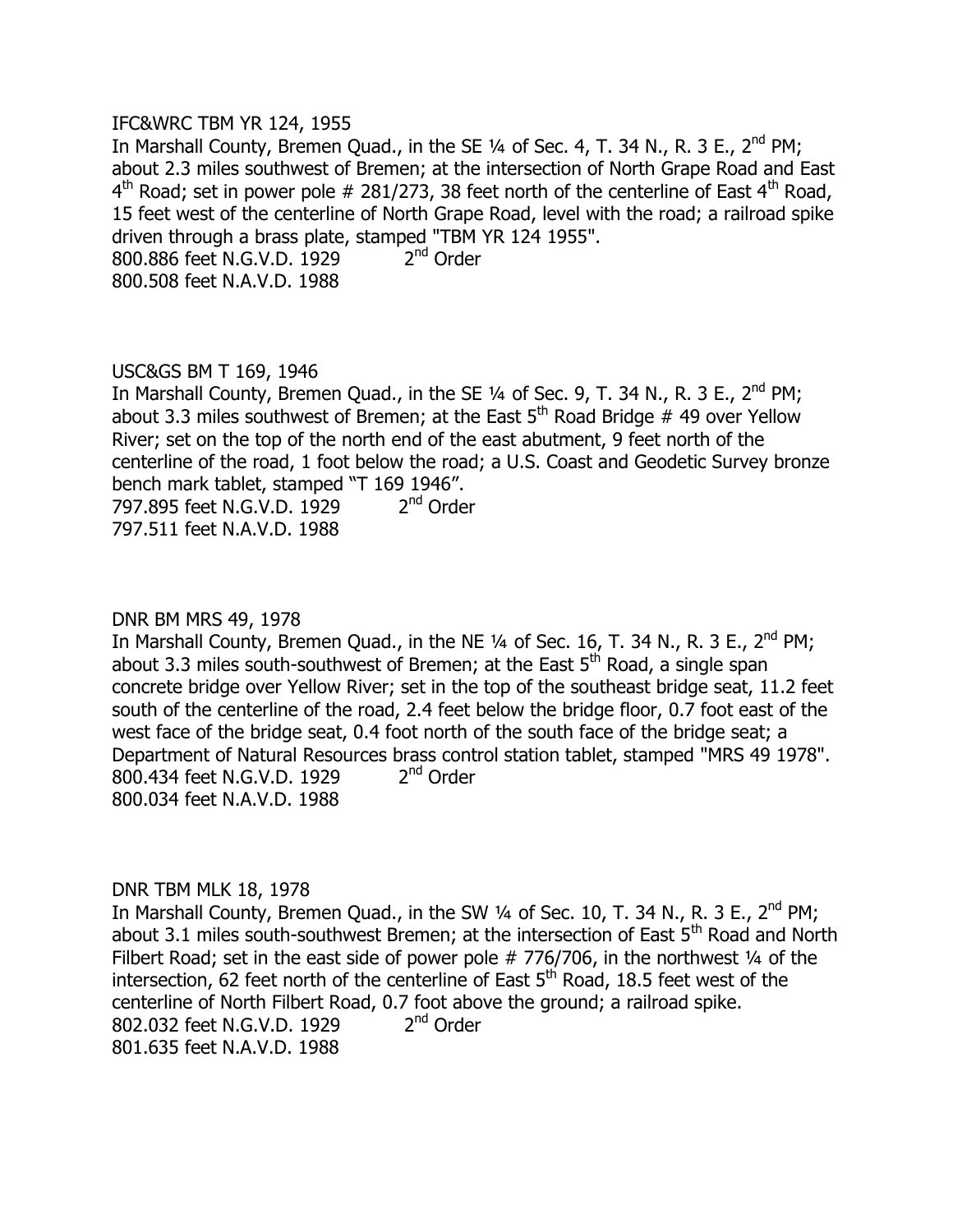#### DNR TBM MLK 19, 1978

In Marshall County, Bremen Quad., in the East  $\frac{1}{2}$  of Sec. 16, T. 34 N., R. 3 E., 2<sup>nd</sup> PM; about 3.7 miles south-southwest of Bremen; 0.25 mile north along North Grape Road from its intersection with East 5 C Road to a turn to the east; set in the east side of power pole # 779/960, 35.5 feet west of the tangent of the north-south centerline of the turn, 27.3 feet south of the tangent of the east-west centerline of the turn, 0.5 foot above the ground; a railroad spike.

2<sup>nd</sup> Order

798.312 feet N.G.V.D. 1929 797.904 feet N.A.V.D. 1988

DNR BM MRS 50, 1978

In Marshall County, Bremen Quad., in the SE  $\frac{1}{4}$  of Sec. 16, T. 34 N., R. 3 E., 2<sup>nd</sup> PM; about 3.85 miles south-southwest of Bremen; at the North Grape Road, single span concrete bridge over Yellow River; set in the top of the northeast concrete headwall of the bridge, 13.0 feet east of the centerline of the road, 0.7 foot above the road, 0.5 foot south of the north end of the headwall; a Department of Natural Resources brass control station tablet, stamped "MRS 50 1978".

2<sup>nd</sup> Order

799.351 feet N.G.V.D. 1929 798.941 feet N.A.V.D. 1988

DNR BM MRS 51, 1978

In Marshall County, Bremen Quad., in the NE  $\frac{1}{4}$  of Sec. 21, T. 34 N., R. 3 E., 2<sup>nd</sup> PM; about 4.1 miles south-southwest of Bremen; at the East  $6<sup>th</sup>$  Road, single span concrete bridge over Yellow River; set in the top of the southwest concrete bridge seat, 11.5 feet south of the centerline of the road, 2.4 feet below the bridge floor, 0.6 foot west of the east face of the bridge seat; a Department of Natural Resources brass control station tablet, stamped "MRS 51 1978".

2<sup>nd</sup> Order

798.394 feet N.G.V.D. 1929 797.980 feet N.A.V.D. 1988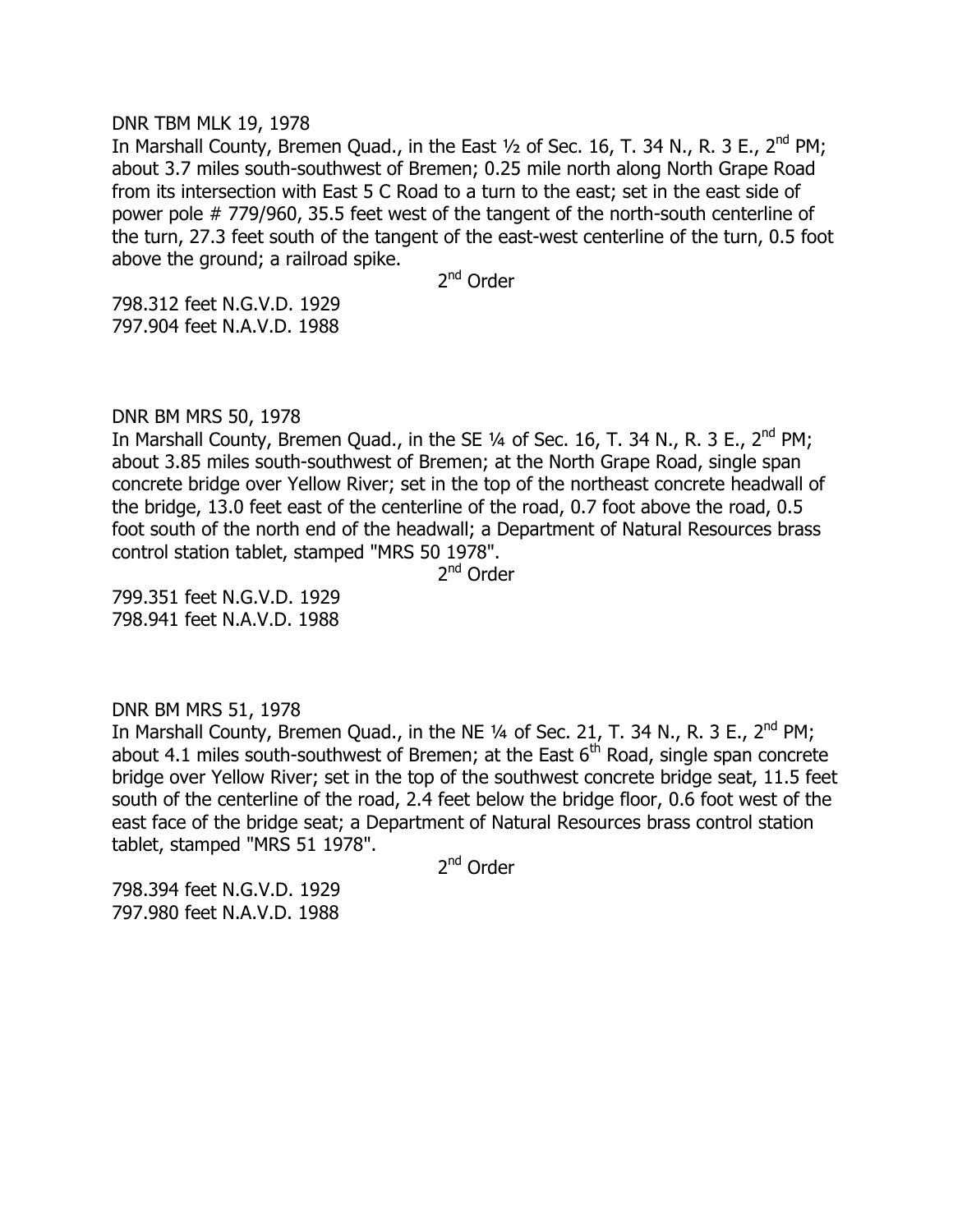#### DNR BM MRS 52, 1978

In Marshall County, Bremen Quad., in the NW  $\frac{1}{4}$  of Sec. 28, T. 34 N., R. 3 E., 2<sup>nd</sup> PM; about 5.2 miles south-southwest of Bremen; at the East  $7<sup>th</sup>$  Road single span concrete bridge over Yellow River; set in the top of the east end of the south concrete bridge curb, 10.1 feet south of the centerline of the road, 1.0 foot west of the east end of the curb, 0.5 foot above the road; a Department of Natural Resources brass control station tablet, stamped "MRS 52 1978".

2<sup>nd</sup> Order

795.190 feet N.G.V.D. 1929 794.758 feet N.A.V.D. 1988

# DNR TBM MLK 211, 1978

In Marshall County, Bremen Quad., in the SE  $1/4$  of Sec. 20, T. 34 N., R. 3 E., 2<sup>nd</sup> PM; about 5.4 miles south-southwest of Bremen; at the intersection of North Hickory Road and East  $7<sup>th</sup>$  Road; set in the east side of power pole # 290/784, in the northeast  $\frac{1}{4}$  of the intersection, 58 feet west of the centerline of North Hickory Road, 19.0 feet north of the centerline of East  $7<sup>th</sup>$  Road, 0.6 foot above the ground; a railroad spike.

2<sup>nd</sup> Order

796.456 feet N.G.V.D. 1929 796.027 feet N.A.V.D. 1988

# USC&GS TRIANGU LATION STATION CIHAK 1952

In Marshall County, Culver Quad., in the NW  $1/4$  of Sec. 18, T. 32 N., R. 1 E., 2<sup>nd</sup> PM; about 2.4 miles west-northwest of Culver; 0.5 mile east along State Road 10 from its intersection with 1150 East Road, near the Starke/Marshall County Line, to a private drive to the north; set in the top of a concrete post, in the southwest ¼ of the intersection, 215 feet west of the extended centerline of the driveway, 59 feet southeast of a "COUNTY LINE" sign, 50.6 feet south of the centerline of the road, 29.0 feet south of a metal witness post, 1.5 feet below the ground; a U.S. Coast and Geodetic Survey triangulation station tablet, stamped "CIHAK 1952".

2<sup>nd</sup> Order

746.293 feet N.G.V.D. 1929 745.911 feet N.A.V.D. 1988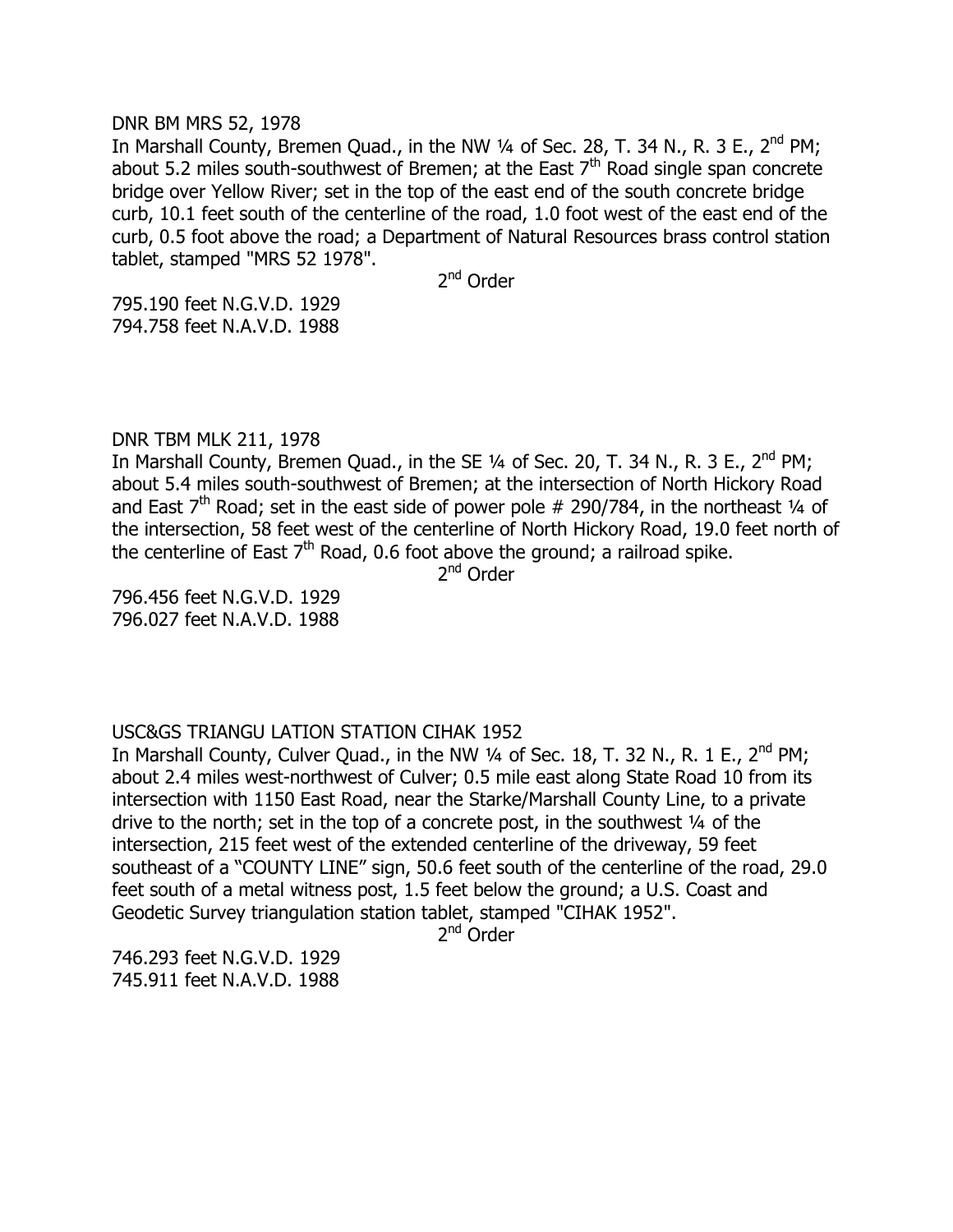# USC&GS RM 3 CIHAK 1952 1975

In Marshall County, Culver Ouad., in the NW  $\frac{1}{4}$  of Sec. 18, T. 32 N., R. 1 E., 2<sup>nd</sup> PM; about 2.4 miles west-northwest of Culver; 0.5 mile east along State Road 10 from its intersection with 1150 East Road, near the Starke/Marshall County Line, to a private drive to the north; set in the top of a concrete post, in the southwest ¼ of the intersection, 146 feet southeast of a "COUNTY LINE" sign, 127 feet west of the centerline of the drive, 23.4 feet south of the centerline of the road, 1.1 feet west of a metal witness post, 0.7 foot above the ground; a U.S. Coast and Geodetic Survey reference mark tablet, stamped "CIHAK NO 3 1952 1975".

2<sup>nd</sup> Order

745.852 feet N.G.V.D. 1929 745.471 feet N.A.V.D. 1988

USGS RM 3 GAGING STATION LOST LAKE

In Marshall County, Culver Quad., in the NW  $\frac{1}{4}$  of Sec. 28, T. 32 N., R. 1 E., 2<sup>nd</sup> PM; about 0.6 mile south of Culver; at Lost Lake, near the intersection of West 19<sup>th</sup> Road and Tamarack Road, 0.01 mile east along a private road from the intersection to the first house on the south side of the private road; set in the top of a concrete lake level monument, in the northwest  $\frac{1}{4}$  of the yard of the 1<sup>st</sup> house, 72 feet south of the centerline of the private road, 12.5 feet west of the centerline of a driveway, 2.6 feet east of a fence line, 1.2 feet above the ground; a U.S. Geological Survey gaging station tablet, not stamped.

2<sup>nd</sup> Order

739.180 feet N.G.V.D. 1929 738.806 feet N.A.V.D. 1988

# USGS RM 5 GAGING STATION LOST LAKE

In Marshall County, Culver Quad., in the NW  $\frac{1}{4}$  of Sec. 28, T. 32 N., R. 1 E., 2<sup>nd</sup> PM; about 0.6 mile south of Culver; at Lost Lake, near the intersection of West 19<sup>th</sup> Road and Tamarack Road, 0.05 east along a private road from the intersection to the  $4<sup>th</sup>$ house on the south side of the private road; set in the top of a concrete post in the southeast ¼ of the yard, 140 feet south of the centerline of the private drive, 3.0 feet west of the southeast corner of the house, 1.4 feet south of the south face of the house, level with the ground; a U.S. Geological Survey gaging station tablet, not stamped.

2<sup>nd</sup> Order

735.082 feet N.G.V.D. 1929 734.708 feet N.A.V.D. 1988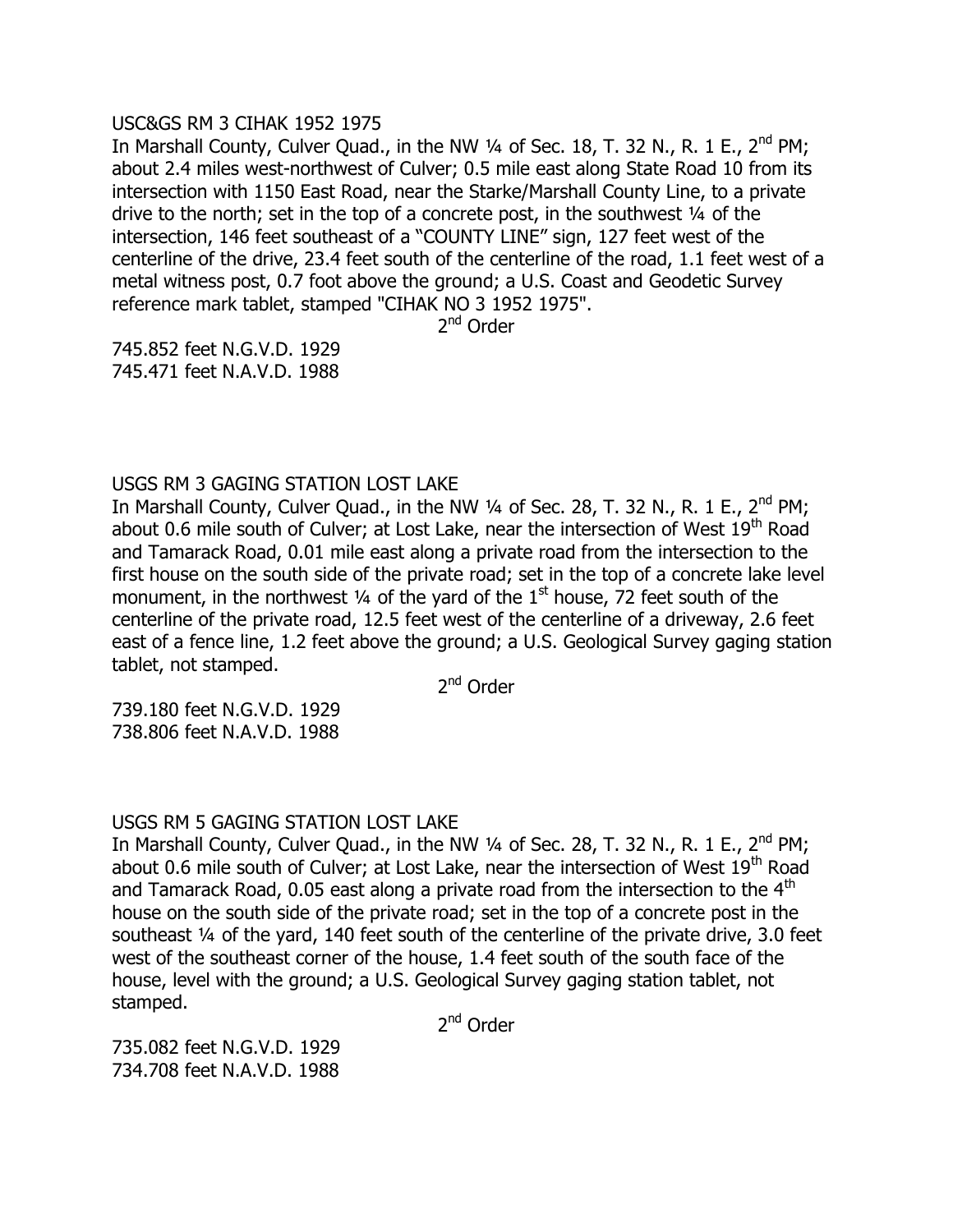#### USC&GS BM A 134, 1946

In Marshall County, Culver Quad., in the NW  $\frac{1}{4}$  of Sec. 16, T. 32 N., R. 1 E., 2<sup>nd</sup> PM; about 0.3 mile north-northwest of Culver; 0.1 mile east along State Road 17 from its intersection with State Road 10 to a three-foot box culvert under the road; set in the top of the south headwall of the culvert, 18.0 feet south of the centerline of State Road 17, 1.2 feet west of the east end of the headwall, level with the road; a U.S. Coast and Geodetic Survey bench mark tablet, stamped "A 134 1946".

2<sup>nd</sup> Order

759.290 feet N.G.V.D. 1929 758.916 feet N.A.V.D. 1988

# USC&GS BM F 25, 1934

In Marshall County, Culver Quad., in the SW  $\frac{1}{4}$  of Sec. 16, T. 32 N., R. 1 E., 2<sup>nd</sup> PM; at Culver; set in top of a concrete post, 63 feet southeast of the southeast corner of the Pennsylvania Railroad station, 19 feet north of the north rail of the track, in the southwest corner of a grass plot, 4 feet north of the north edge of a concrete sidewalk, 7 feet east of the east concrete curbing around a paved parking area, about level with the track, flush with the ground; a U.S. Coast and Geodetic Survey bench mark tablet, stamped "F 25 1934".

2<sup>nd</sup> Order

749.966 feet N.G.V.D. 1929 749.595 feet N.A.V.D. 1988

# USC&GS BM CULVER CITY 1934

In Marshall County, Culver Quad., in the SW  $\frac{1}{4}$  of Sec. 16, T. 32 N., R. 1 E., 2<sup>nd</sup> PM; at Culver; at the junction of Cass and Lake Streets; set in the top of the south end of the southeast leg of a concrete foundation for the city water tower, in the northwest 1/4 of the intersection, 54 feet north of the centerline of the east-west street, 33.0 feet west of the centerline of the north-south street, 1.9 feet above the ground; a U.S. Coast and Geodetic bench mark tablet, stamped "CULVER CITY 1934".

2<sup>nd</sup> Order

753.673 feet N.G.V.D. 1929 753.299 feet N.A.V.D. 1988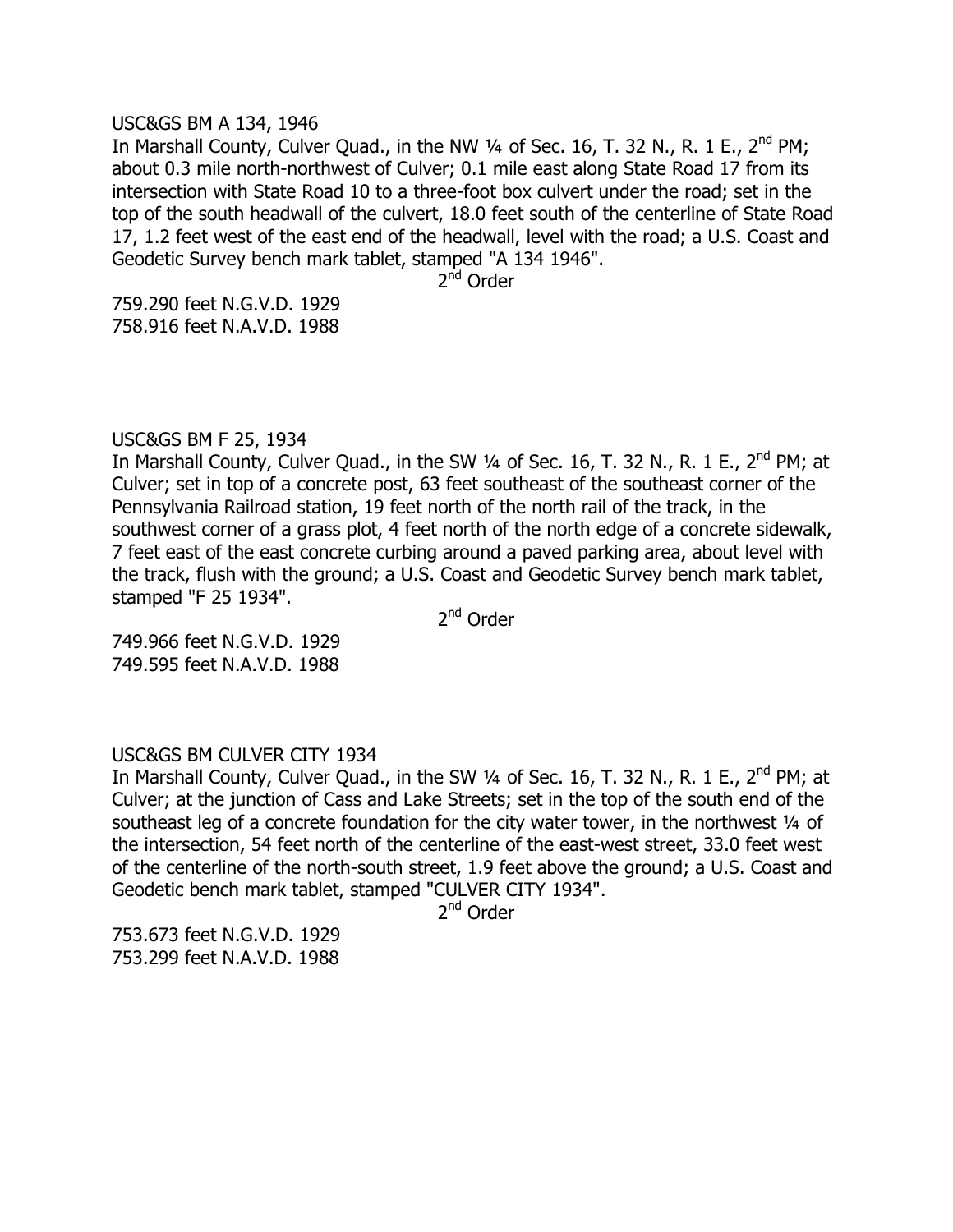# USGS RM 4 MAXINKUCKEE

In Marshall County, Culver Ouad., in the SW  $\frac{1}{4}$  of Sec. 21, T. 32 N., R. 1 E., 2<sup>nd</sup> PM; at Culver; at the abandoned Pennsylvania railroad bridge and the West Shore Drive bridge over the outlet channel for Lake Maxinkuckee; set in the top of the east end of the north bridge abutment of the railroad bridge, 28.8 feet southwest of the centerline of West Shore Drive, 3.6 feet east of the east rail of the track, 3.5 feet below the rail, 0.6 foot north of the south face of the bridge abutment; a U.S. Geological Survey gaging station tablet, not stamped.

2<sup>nd</sup> Order

735.841 feet N.G.V.D. 1929 735.467 feet N.A.V.D. 1988

# USGS RM 2 GAGING STATION MAXINKUCKEE

In Marshall County, Culver Quad., in the SW  $\frac{1}{4}$  of Sec. 21, T. 32 N., R. 1 E., 2<sup>nd</sup> PM; at Culver; at the abandoned Pennsylvania railroad bridge and the West Shore Drive bridge over the outlet channel for Lake Maxinkuckee; set in the top of the northeast corner of the southeast wingwall of the railroad bridge, 8.6 feet east of the east rail, 3.5 feet below the rails, 0.1 foot west of the east end of the wingwall; a chiseled square.

2<sup>nd</sup> Order

735.873 feet N.G.V.D. 1929 735.499 feet N.A.V.D. 1988

# USGS RM 5 GAGING STATION MAXINKUCKEE

In Marshall County, Culver Quad., in the SW  $\frac{1}{4}$  of Sec. 21, T. 32 N., R. 1 E., 2<sup>nd</sup> PM; at Culver; at the abandoned Pennsylvania railroad bridge and the West Shore Drive bridge over the outlet channel for Lake Maxinkuckee; set in the top of a concrete lake level monument, 14.3 feet southwest of the centerline of West Shore Drive, 13.8 feet east of the east rail, 5.0 feet west of a power pole, 1.1 feet above the ground; a U.S. Geological Survey gaging station tablet, not stamped.

2<sup>nd</sup> Order

739.426 feet N.G.V.D. 1929 739.052 feet N.A.V.D. 1988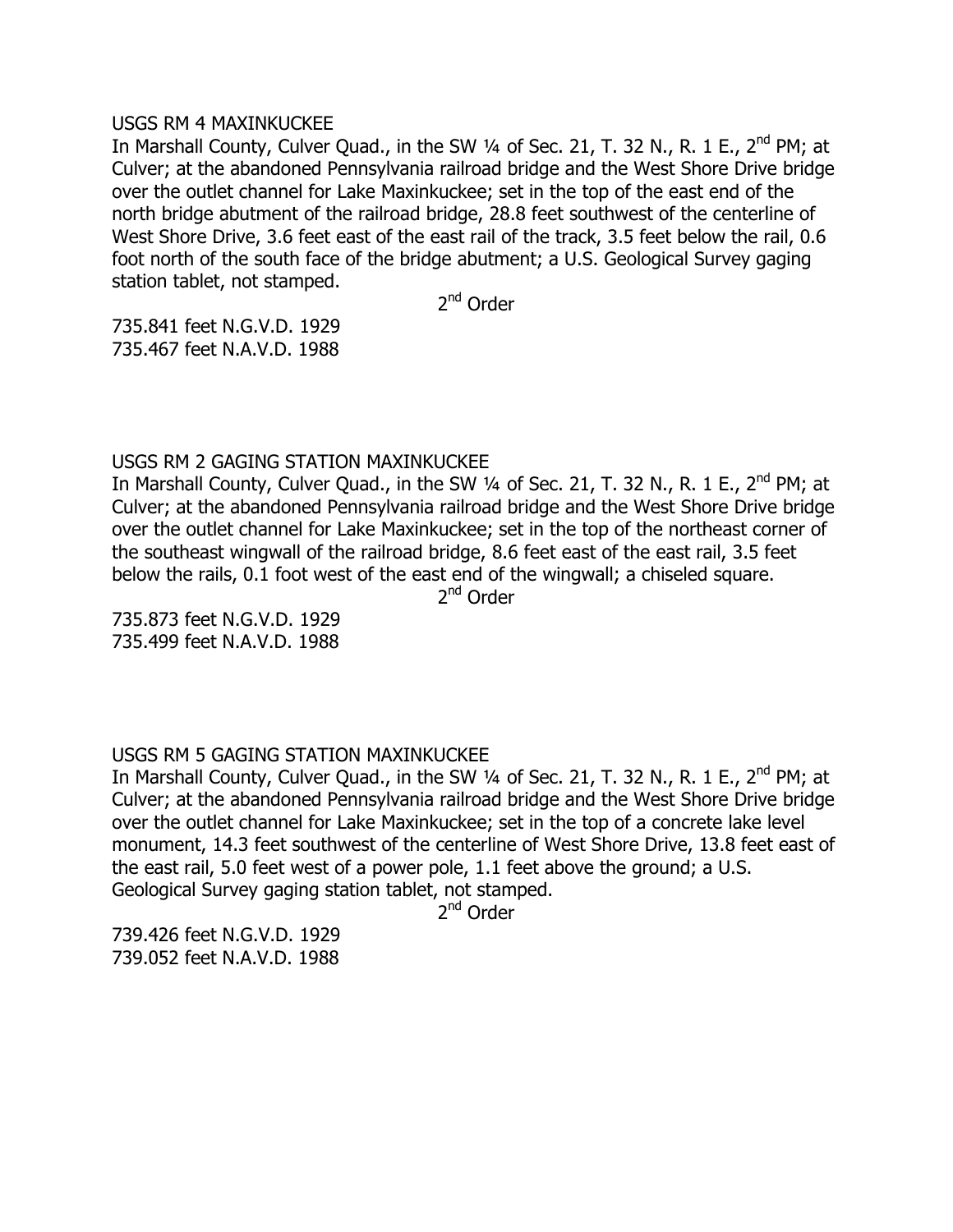# USC&GS TBM 147.81 P.R.R.

In Marshall County, Culver Quad., in the SW  $\frac{1}{4}$  of Sec. 21, T. 32 N., R. 1 E., 2<sup>nd</sup> PM; at Culver; at the abandoned Pennsylvania railroad bridge and the West Shore Drive bridge over the outlet channel for Lake Maxinkuckee; set in the top of the southeast corner of the northeast wingwall of the railroad bridge, 24.0 feet southwest of the centerline of West Shore Drive, 8.6 feet east of the east rail, 3.0 feet below the rails, 0.1 foot west of the east end of the wingwall; a chiseled square.

2<sup>nd</sup> Order

735.865 feet N.G.V.D. 1929 735.491 feet N.A.V.D. 1988

# USGS RM 6 GAGING STATION MAXINKUCKEE

In Marshall County, Culver Quad., in the NW  $\frac{1}{4}$  of Sec. 28, T. 32 N., R. 1 E., 2<sup>nd</sup> PM; about 1.0 mile south-southeast of Culver; at the Public Fishing Site, on the West Shore of Lake Maxinkuckee, on the east side of West Shore Drive; set in the north side of a 30-inch Cottonwood tree in the center of the site, 30.4 feet east of the centerline of the road, 25.0 feet north of the centerline of a boat ramp, 15.0 feet west of the west edge of the lake, 1.3 feet above the ground; a boat spike.

2<sup>nd</sup> Order

738.643 feet N.G.V.D. 1929 738.27 feet N.A.V.D. 1988

# USC&GS TRAVERSE STATION POSEY 1920

In Marshall County, Culver Quad., in the NW 1/4 of Sec. 28, T. 32 N., R. 1 E., 2<sup>nd</sup> PM; about 1.2 mile south-southeast of Culver; 1.2 miles east and south along West Shore Drive from its intersection with Tamarack Road to a private drive west, thence 0.05 mile west to the abandoned Pennsylvania Railroad; set in the top of a concrete post, in the northeast ¼ of the intersection, 26.0 feet north of the centerline of the drive, 6.9 feet east of the east rail, level with the ground; a U.S. Coast and Geodetic Survey traverse station tablet, stamped "POSEY 1920".

2<sup>nd</sup> Order

754.250 feet N.G.V.D. 1929 753.875 feet N.A.V.D. 1988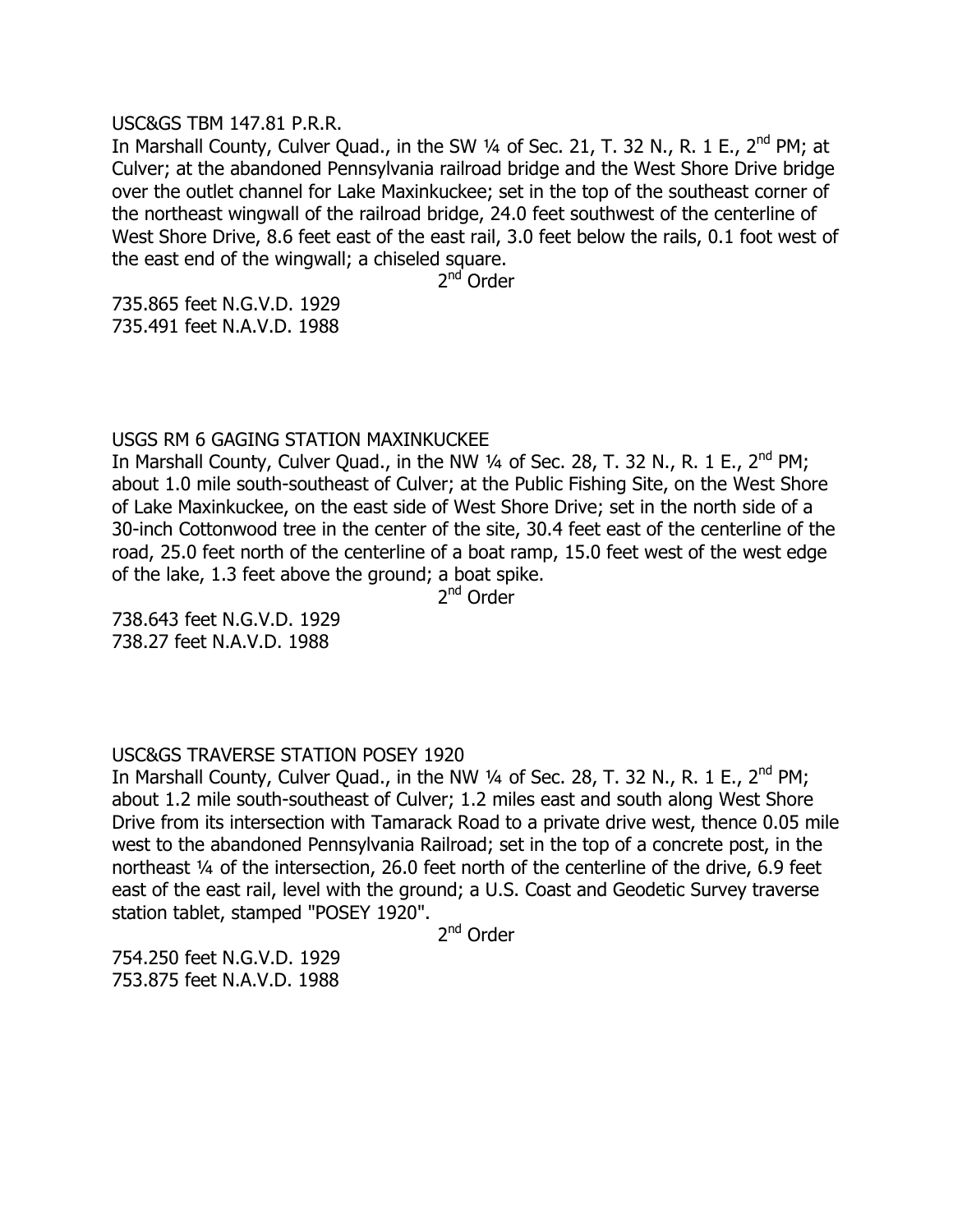#### DNR TBM MLK 126, 1978

In Marshall County, Culver Ouad., in the NE  $\frac{1}{4}$  of Sec. 34, T. 32 N., R. 1 E., 2<sup>nd</sup> PM; about 2.0 miles south of Maxinkuckee; at the West 20 B Road six-foot cmp culvert over the inlet to Lake Maxinkuckee; set in the south side of a power pole, 177 feet west of the centerline of the culvert, 18.6 feet north of the centerline of the road, 0.7 foot above the ground; a railroad spike driven through an aluminum tag, stamped "IDNR TBM MLK 126 1978".

2<sup>nd</sup> Order

739.844 feet N.G.V.D. 1929 739.448 feet N.A.V.D. 1988

# DNR BM MRS 85, 1978

In Marshall County, Culver Quad., in the NE  $\frac{1}{4}$  of Sec. 34, T. 32 N., R. 1 E., 2<sup>nd</sup> PM; about 2.03 miles south of Lake Maxinkuckee; at the West 20 B Road six-foot cmp culvert over the inlet to Lake Maxinkuckee; set in the top of a concrete post, on the north side of the road, 66 feet east of the centerline of the culvert, 17.5 feet north of the centerline of the road, 2.5 feet south of a power pole, 0.1 foot above the ground; a Department of Natural Resources brass control station tablet, stamped "MRS 85 1978".

2<sup>nd</sup> Order

743.114 feet N.G.V.D. 1929 742.718 feet N.A.V.D. 1988

# DNR TBM MLK 125, 1978

In Marshall County, Culver Quad., in the SW  $\frac{1}{4}$  of Sec. 35, T. 32 N., R. 1 E., 2<sup>nd</sup> PM; about 2.0 miles south of Maxinkuckee; at the intersection of State Road 117 and West 20 B Road; set in the east side of a power pole, in the southwest 1/4 of the intersection, 93 feet south of the centerline of West 20 B Road, 21.1 feet west of the centerline of State Road 117, 0.3 foot above the ground; a railroad spike driven through an aluminum tag, stamped "IDNR TBM MLK 125 1978".

2<sup>nd</sup> Order

782.730 feet N.G.V.D. 1929 782.334 feet N.A.V.D. 1988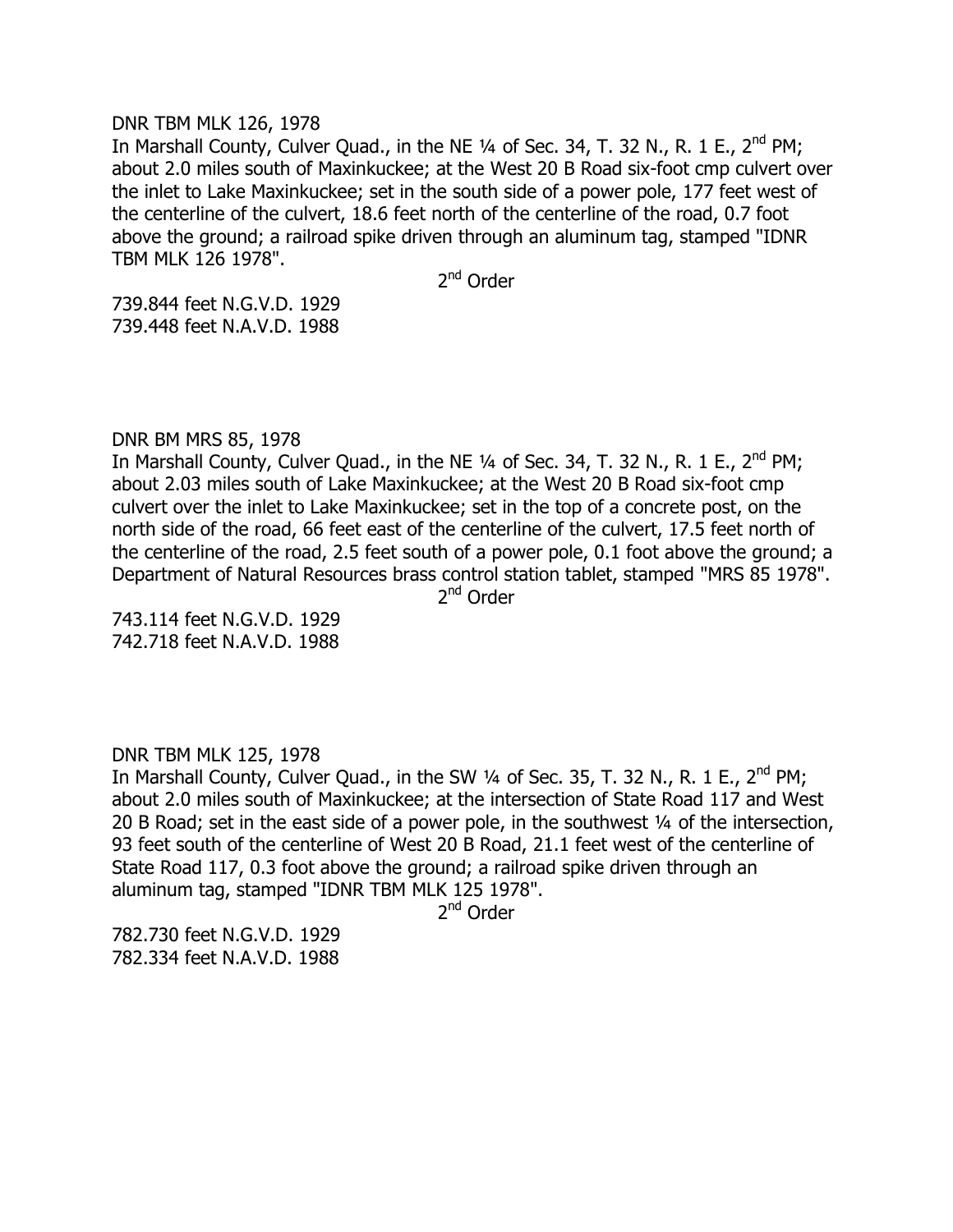#### USC&GS BM N 176, 1946

In Marshall County, Culver Quad., in the SW  $\frac{1}{4}$  of Sec. 35, T. 32 N., R. 1 E., 2<sup>nd</sup> PM; about 2.5 miles south of Maxinkuckee; at the intersection of State Road 110 and State Road 117; set in the top of a concrete post in the northwest  $\frac{1}{4}$  of the intersection, 291 feet west of the centerline of State Road 117, 39.0 feet north of the centerline of State Road 110, 32.5 feet east of a power pole, 0.5 foot above the ground; a U.S. Coast and Geodetic survey bench mark tablet, stamped "N 176 1946".

2<sup>nd</sup> Order

751.137 feet N.G.V.D. 1929 750.737 feet N.A.V.D. 1988

# DNR TBM MLK 124, 1978

In Marshall County, Culvert Quad., in the SE  $\frac{1}{4}$  of Sec. 34, T. 32 N., R. 1 E., 2<sup>nd</sup> PM; about 2.6 miles south-southwest of Maxinkuckee; 0.7 mile west along State Road 110 from its intersection with State Road 117 to a three-foot pipe culvert under the road; set in the north end of the culvert, 27.5 north of the centerline of the road, 8.5 feet south of the north end of the culvert, 1.2 feet below the road; a filed cross.

2<sup>nd</sup> Order

758.516 feet N.G.V.D. 1929 758.115 feet N.A.V.D. 1988

# USC&GS BM P 176, 1946

In Marshall County, Culver Quad., in the SE 1/4 of Sec. 33, T. 32 N., R. 1 E., 2<sup>nd</sup> PM; about 2.8 miles south-southwest of Maxinkuckee; 1.3 miles west along State Road 110 from its intersection with State Road 117 to a three-foot pipe culvert under the road; set in the top of the east end of the north concrete headwall of the culvert, 29.0 feet north of the centerline of the highway, 2.5 feet below the road, 1.0 foot west of the east end of the headwall; a U.S. Coast and Geodetic Survey bench mark tablet, stamped "P 176 1946".

2<sup>nd</sup> Order

759.859 feet N.G.V.D. 1929 759.457 feet N.A.V.D. 1988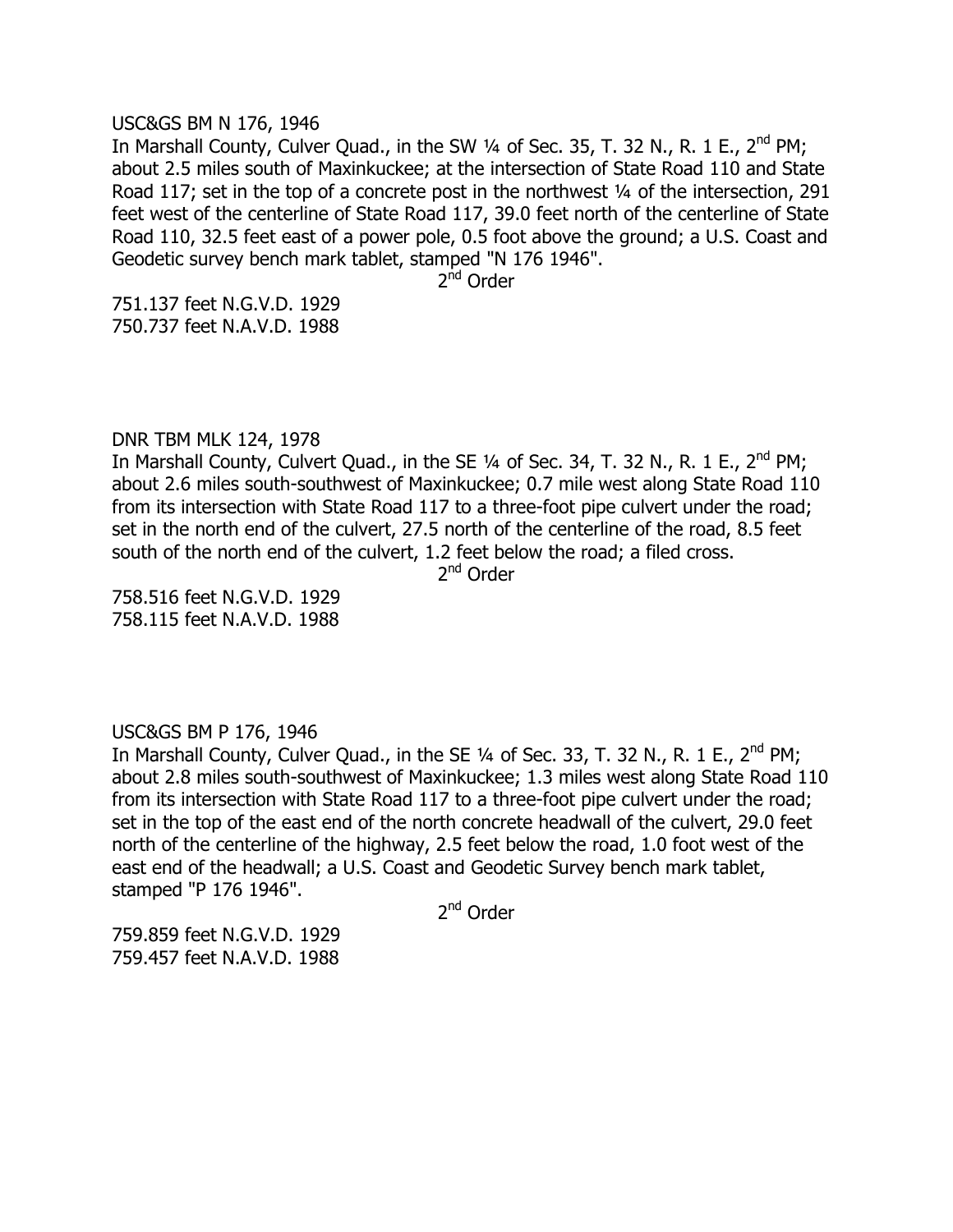#### DNR BM MRS 86 A 1978

In Marshall County, Culver Quad., in the NE  $\frac{1}{4}$  of Sec. 18, T. 32 N., R. 1 E., 2<sup>nd</sup> PM; about 1.4 miles west-northwest of Culver; at the State Road 10 thirty-foot concrete bridge over the outlet channel for Moore Lake; set in the top of the northeast concrete wingwall of the bridge, 15.7 feet north of the centerline of the road, 2.0 feet below the road, 0.9 foot southwest of the northeast end of the wingwall; a Department of Natural Resources brass control station tablet, stamped "MRS 86 A 1978".

2<sup>nd</sup> Order

733.892 feet N.G.V.D. 1929 733.515 feet N.A.V.D. 1988

# DNR TBM MLK 122, 1978

In Marshall County, Culver Quad., in the NE  $\frac{1}{4}$  of Sec. 18, T. 32 N., R. 1 E., 2<sup>nd</sup> PM; about 1.4 miles west-northwest of Culver; at the State Road 10 thirty-foot concrete bridge over the outlet channel for Moore Lake; set in the southeast wooden wingwall of the bridge, 19.3 feet south of the centerline of the road, 5.0 feet northwest of the southeast end of the wingwall, 2.6 feet below the road, 1.3 feet above the ground; a railroad spike driven through an aluminum tag, stamped "IDNR TBM MLK 122 1978".

2<sup>nd</sup> Order

732.865 feet N.G.V.D. 1929 732.487 feet N.A.V.D. 1988

# DNR TBM MLK 126 A 1978

In Marshall County, Culver Quad., in the SE  $\frac{1}{4}$  of Sec. 33, T. 32 N., R. 1 E., 2<sup>nd</sup> PM; about 2.1 miles south of Culver; 1.0 mile east along State Road 110 from its intersection with State Road 17 to its intersection with old State Road 17; set in the top of the west end of the north headwall of a four-foot pipe culvert under State Road 110, 74 feet east of the centerline of old State Road 17, 29.6 feet north of the centerline of State Road 110, 0.8 foot east of the west end of the headwall; a chiseled triangle.

2<sup>nd</sup> Order

753.749 feet N.G.V.D. 1929 753.347 feet N.A.V.D. 1988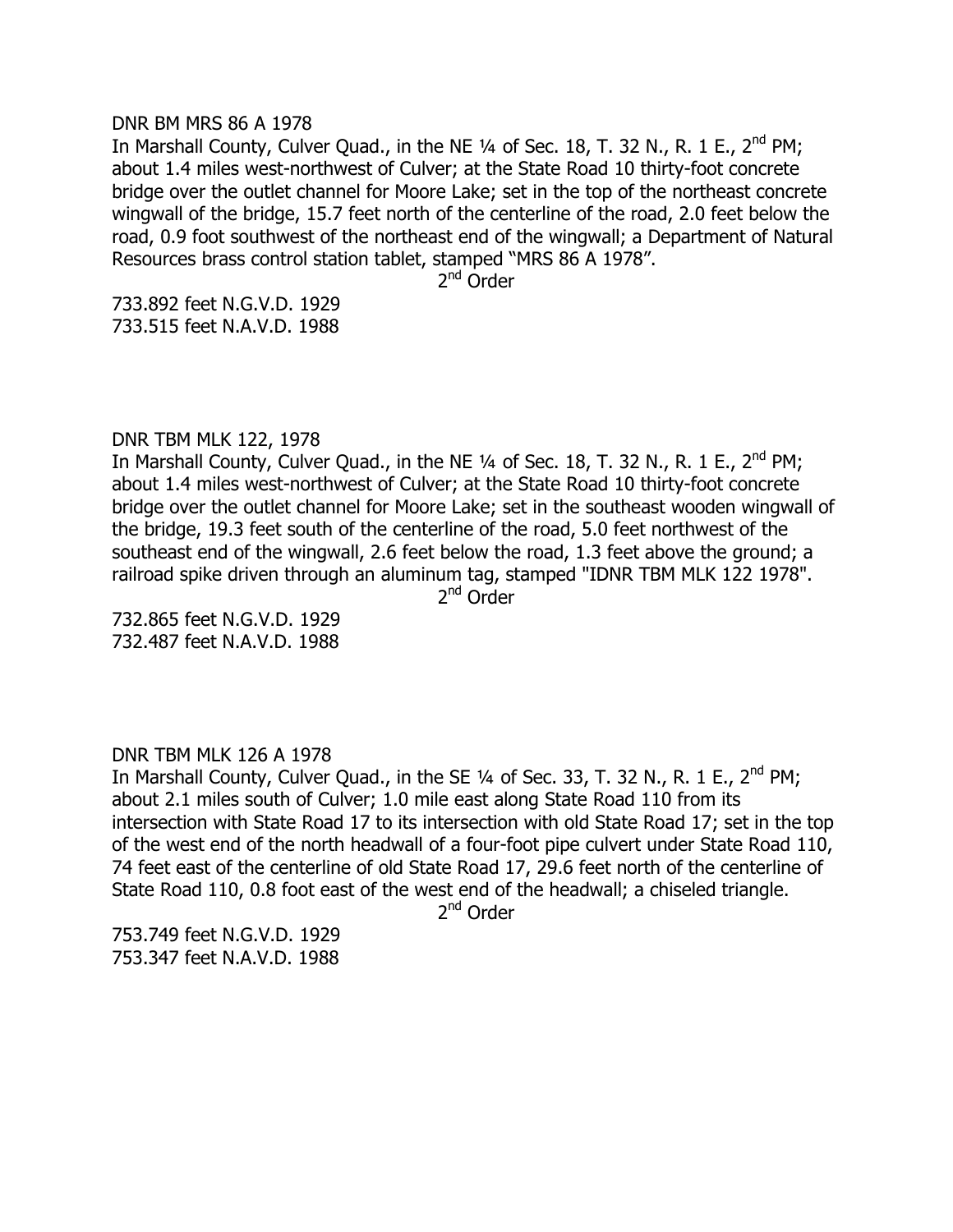DNR TBM MLK 123, 1978

In Marshall County, Culver Quad., in the NW 1/4 of Sec. 18, T. 32 N., R. 1 E., 2<sup>nd</sup> PM; about 2.0 miles west-northwest of Culver; at the State Road 10 five-foot cmp culvert over Zechiel Arm; set in the top of the south end of the culvert, 31.0 feet south of the centerline of the road, 6.3 feet below the road; the center of two filed notches.

2<sup>nd</sup> Order

727.679 feet N.G.V.D. 1929 727.299 feet N.A.V.D. 1988

DNR BM MRS 91, 1978

In Marshall County, Culver Quad., in the NW 1/4 of Sec. 18, T. 32 N., R. 1 E., 2<sup>nd</sup> PM; about 2.0 miles west-northwest of Culver; at the State Road 10 five-foot cmp culvert over Zechiel Arm; set in the top of a concrete post, 300 feet east of the centerline of the culvert over Zechiel Arm, 35.0 feet south of the centerline of the road, 15.0 feet west of the centerline of a private drive to the south, 4.6 feet northwest of a fence corner post, 0.1 foot below the ground; a Department of Natural Resources brass control station tablet, stamped "MRS 91 1978".

2<sup>nd</sup> Order

729.748 feet N.G.V.D. 1929 729.368 feet N.A.V.D. 1988

# DNR TBM MLK 5, 1977

In Marshall County, Donaldson Quad., in the NE  $\frac{1}{4}$  of Sec. 27, T. 33 N., R. 1 E., 2<sup>nd</sup> PM; about 2.5 miles north of Hibbard; at the intersection of South Rose Road and West 13<sup>th</sup> Road; set in the south end of a one-foot steel pipe culvert under the road, in the southeast ¼ of the intersection, 325 feet east of the centerline of South Rose Road, 16.0 feet south of the centerline of West  $13<sup>th</sup>$  Road, 2.0 feet below the road; the center of two filed notches.

2<sup>nd</sup> Order

790.017 feet N.G.V.D. 1929 789.575 feet N.A.V.D. 1988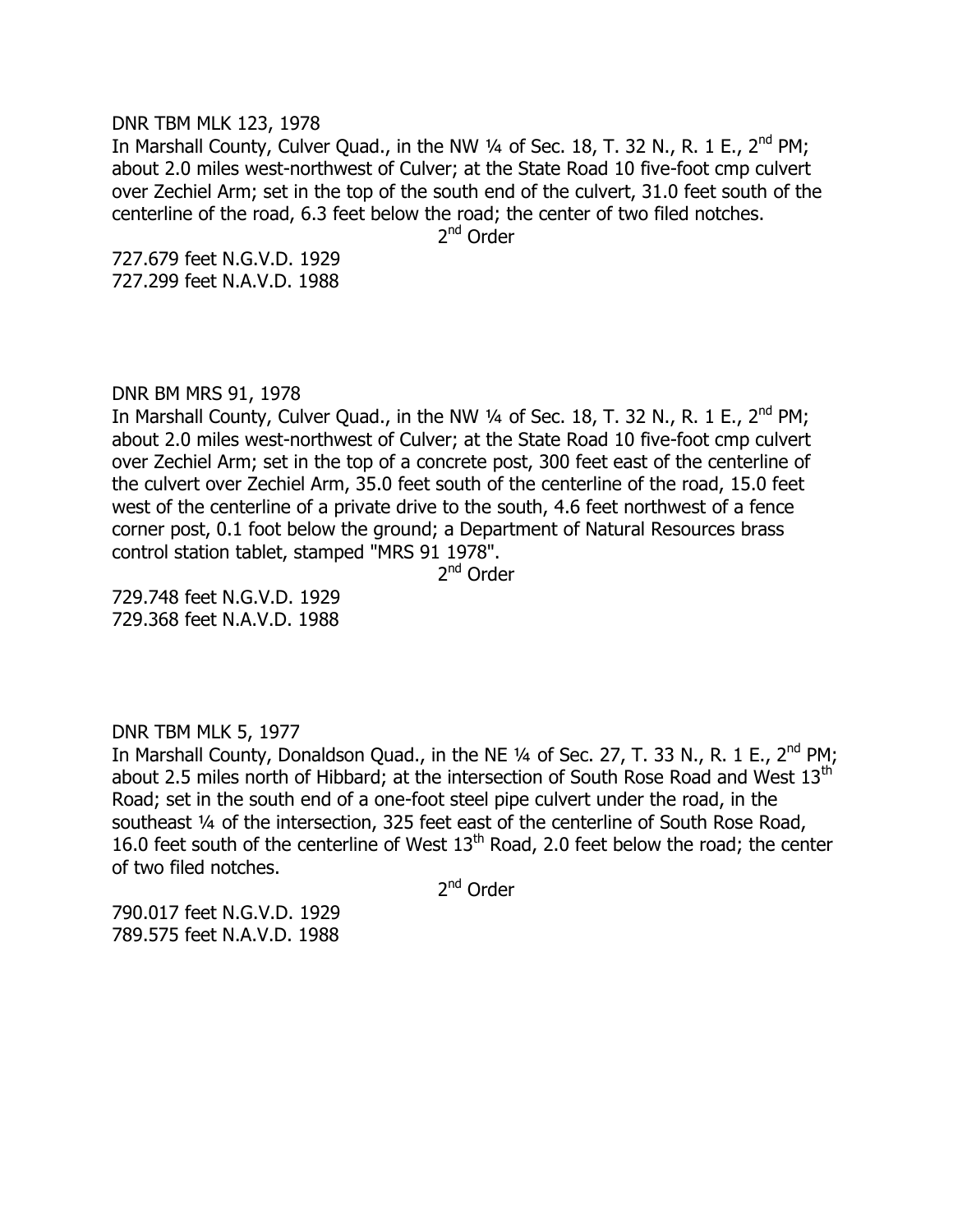#### DNR TBM MLK 2, 1977

In Marshall County, Donaldson Quad., in the SE  $\frac{1}{4}$  of Sec. 22, T. 33 N., R. 1 E., 2<sup>nd</sup> PM; about 2.9 miles north-northwest of Hibbard; 1.6 miles generally north along South Rose Road from its intersection with West  $14<sup>th</sup>$  Road to a "T"-fence corner north; set in the east side of a telephone pole on the north side of the road, 295 feet east of a turn north in the road, 57.2 feet east of the "T"-fence corner north, 12.5 feet north of the centerline of the road, 3.3 feet south of a fence line, 0.1 foot above the ground; a railroad spike driven through an aluminum tag, stamped "IDNR TBM MLK 2 1977".

2<sup>nd</sup> Order

796.448 feet N.G.V.D. 1929 796.002 feet N.A.V.D. 1988

# DNR BM MRS 42, 1977

In Marshall County, Donaldson Quad., in the SE  $\frac{1}{4}$  of Sec. 22, T. 33 N., R. 1 E., 2<sup>nd</sup> PM; about 2.9 miles north-northwest of Hibbard; 1.6 miles generally north along South Rose Road from its intersection with West  $14<sup>th</sup>$  Road to a T- fence corner north; set in the top of a concrete post, on the north side of the road, 300 feet east of a turn north in the road, 59 feet east of the T-fence corner north, 11.4 feet north of the centerline of the road, 3.9 feet south of a fence line, 2.3 feet southeast of a telephone pole, 0.1 foot above the ground; a Department of Natural Resources brass control station tablet, stamped "MRS 42 1977".

2<sup>nd</sup> Order

796.352 feet N.G.V.D. 1929 795.906 feet N.A.V.D. 1988

# DNR TBM MLK 113, 1978

In Marshall County, Donaldson Quad., in the East  $\frac{1}{2}$  of Sec. 31, T. 34 N., R. 1 E., 2<sup>nd</sup> PM; about 0.5 mile south of Donaldson; at the North Union Road five-foot cmp culvert over Bartinger Ditch; set in the top of the west end of the culvert, 31.9 feet west of the centerline of the road, 3.2 feet below the road; the center of two filed notches.

2<sup>nd</sup> Order

762.472 feet N.G.V.D. 1929 762.096 feet N.A.V.D. 1988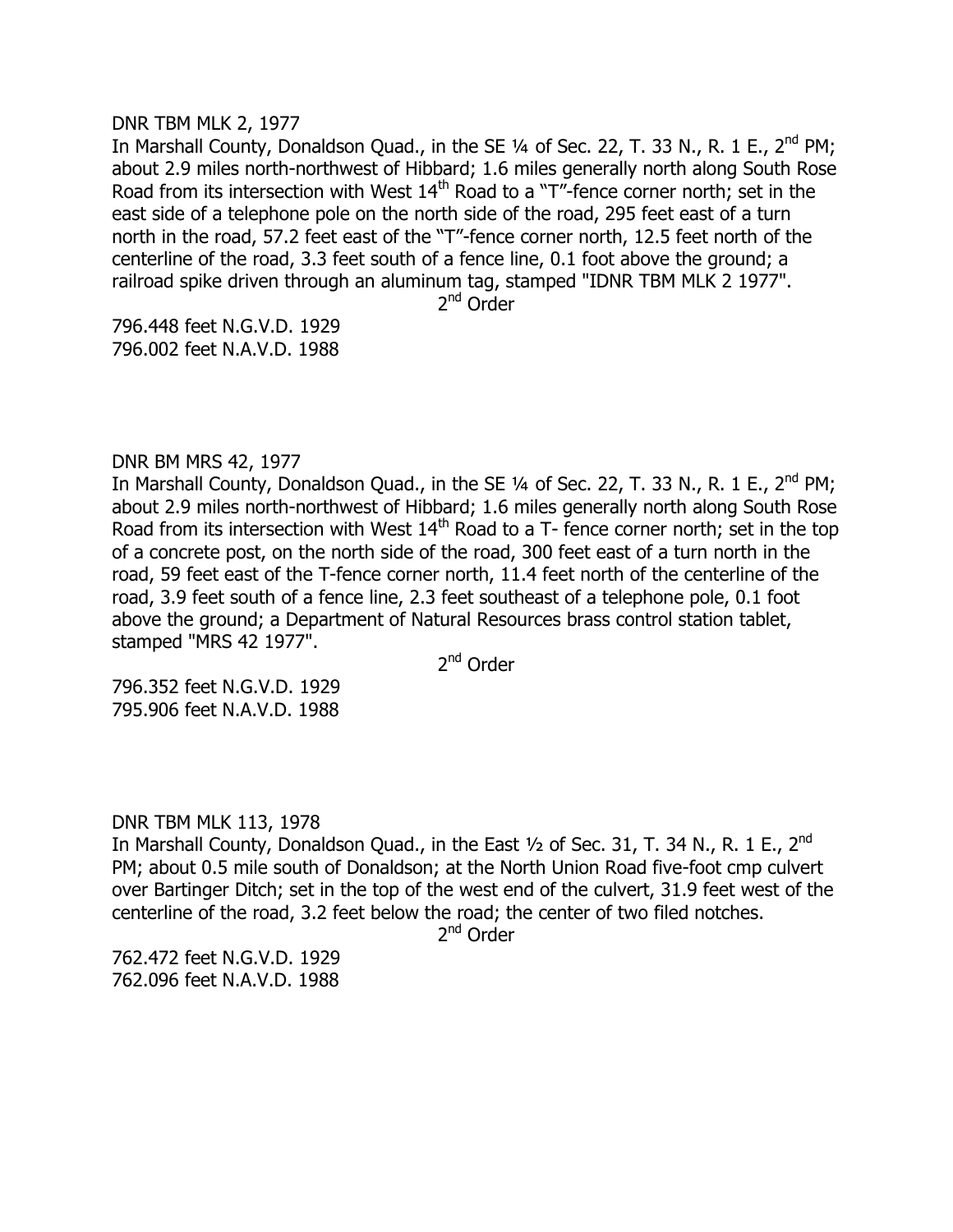#### USC&GS BM B 335, 1968

In Marshall County, Donaldson Quad., in the NE  $\frac{1}{4}$  of Sec. 32, T. 34 N., R. 1 E., 2<sup>nd</sup> PM; about 0.8 mile east-southeast of Donaldson; at the intersection of South Tulip Road and the Penn Central Railroad; set on the top of a copper coated steel rod, in the northeast ¼ of the intersection, 63 feet northeast of the intersecting centerlines of the road and the west bound track, 1.5 feet east of the northeast corner of mile post 390, 1.0 foot below the track; a U.S. Coast and Geodetic bench mark tablet, stamped "B 335 1968".

2<sup>nd</sup> Order

800.389 feet N.G.V.D. 1929 800.015 feet N.A.V.D. 1988

DNR TBM MLK 114, 1978

In Marshall County, Donaldson Quad., in the NE  $\frac{1}{4}$  of Sec. 32, T. 34 N., R. 1 E., 2<sup>nd</sup> PM; at Donaldson; at the intersection of the Penn Central Railroad and North Union Street; set in the west side of power pole  $# 278/008$ , in the southeast  $\frac{1}{4}$  of the intersection, 51 feet south of the south rail, 18.4 feet east of the centerline of the road, 3.0 feet below the tracks, 1.3 feet above the ground; a railroad spike driven through an aluminum tag, stamped "IDNR TBM MLK 114 1978".

2<sup>nd</sup> Order

782.071 feet N.G.V.D. 1929 781.699 feet N.A.V.D. 1988

DNR TBM MLK 140, 1978

In Marshall County, Donaldson Quad., in the SE  $\frac{1}{4}$  of Sec. 30, T. 34 N., R. 1 E., 2<sup>nd</sup> PM; about 0.3 mile north of Donaldson; at the North Union Road seven-foot cmp culvert over Blad Ditch; set in the top of the west end of the culvert, 30 feet west of the centerline of the road, 6.0 feet below the road; the center of two filed notches.

2<sup>nd</sup> Order

753.191 feet N.G.V.D. 1929 752.820 feet N.A.V.D. 1988

# DNR TBM MLK 141, 1978

In Marshall County, Donaldson Quad., in the NE  $\frac{1}{4}$  of Sec. 30, T. 34 N., R. 1 E., 2<sup>nd</sup> PM; about 1.0 mile north of Donaldson; at the intersection of North Union Road and West  $7<sup>th</sup>$  Road; set in the top of the concrete base of a fence post, in the southwest  $\frac{1}{4}$  of the intersection, 55.0 feet south of the centerline of West  $7<sup>th</sup>$  Road, 21.5 feet west of the centerline of North Union Road, 0.6 foot northeast of a steel railroad rail fence post; a chiseled triangle.

2<sup>nd</sup> Order

765.376 feet N.G.V.D. 1929 765.005 feet N.A.V.D. 1988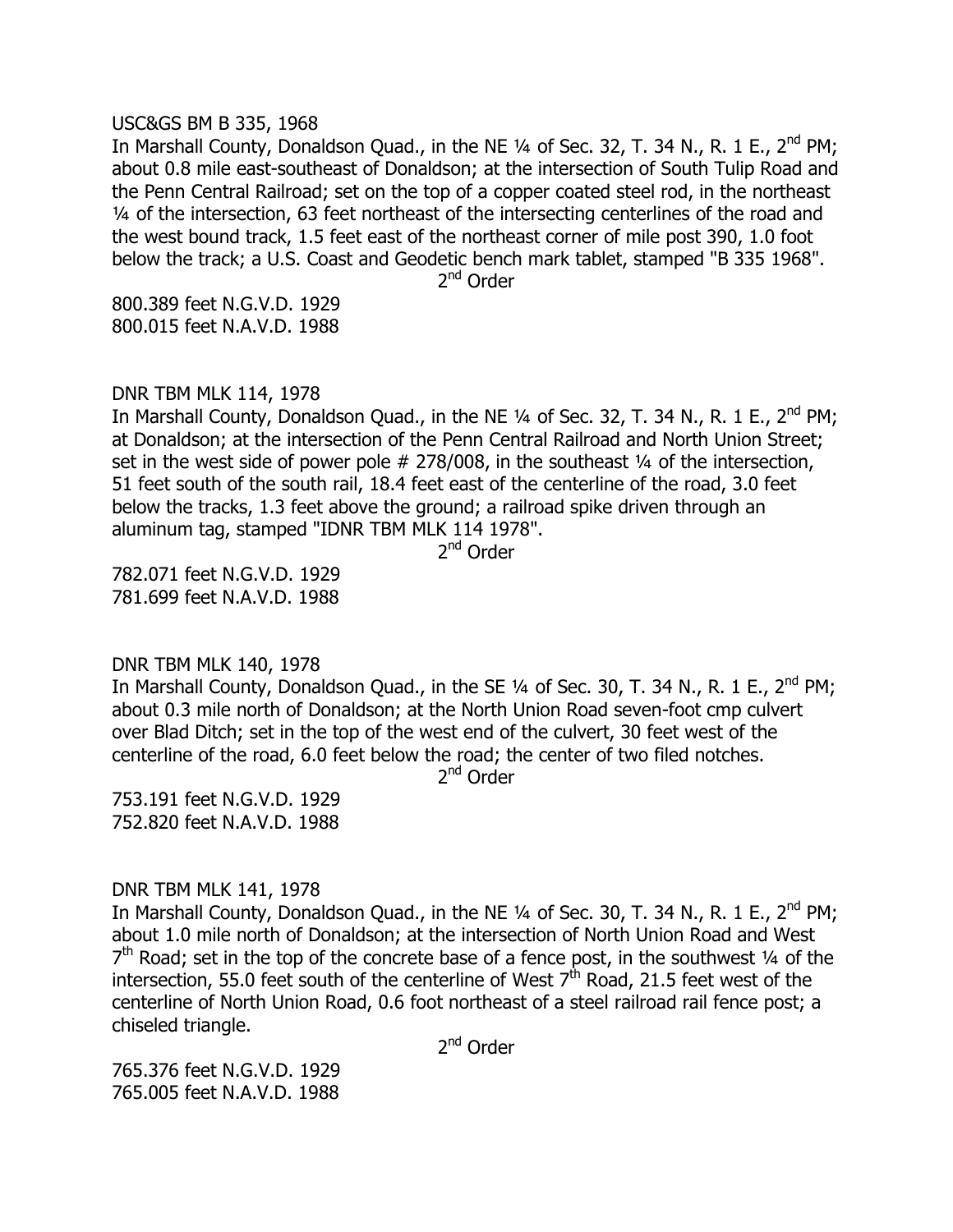# DNR BM MRS 75, 1978

In Marshall County, Donaldson Quad., in the NW  $\frac{1}{4}$  of Sec. 21, T. 33 N., R. 1 E., 2<sup>nd</sup> PM; about 3.1 miles north of Burr Oak; at the State Road 17 eighteen-foot bridge over Harry Cool Ditch; set in the top of the southwest wingwall of the bridge, 20.4 feet west of the centerline of the road, 1.0 foot south of the north face of the wingwall, 1.0 foot below the road; a Department of Natural Resources brass control station tablet, stamped "MRS 75 1978". 755.907 feet N.G.V.D. 1929 2  $2<sup>nd</sup>$  Order

755.450 feet N.A.V.D. 1988

DNR TBM MLK 119, 1978 In Marshall County, Donaldson Quad., in the NW  $\frac{1}{4}$  of Sec. 21, T. 33 N., R. 1 E., 2<sup>nd</sup> PM; about 3.1 miles north of Burr Oak; at the State Road 17 eighteen-foot bridge over Harry Cool Ditch; set in the top of the northeast wingwall of the bridge, 22.1 feet east of the centerline of the road, 0.7 foot north of the south face of the wingwall, 0.6 foot below the road; a chiseled triangle.

756.047 feet N.G.V.D. 1929 2  $2<sup>nd</sup>$  Order 755.590 feet N.A.V.D. 1988

# DNR BM MRS 93 RESET 1987

In Marshall County, Donaldson Quad., in the NE  $\frac{1}{4}$  of Sec. 8, T. 33 N., R. 1 E., 2<sup>nd</sup> PM; about 1.2 miles southeast of Ancilla-Domini College; at the South Tulip Road 19-foot bridge over the Flat Lake inlet channel; set in the top of a concrete post, 140.0 feet north of the concrete bridge, 15.6 feet east of the centerline of Tulip Road, 21.4 feet south of the centerline of a private road leading to farmhouse, (residence # 10142 Tulip Road), 4.6 feet northwest of a wooden fence corner post, level with the ground; a Department of Natural Resources bench mark tablet, stamped "MRS 93 RESET 1987". NO ELEVATION AVAILABLE

# DNR TBM MLK 108, 1978

In Marshall County, Donaldson Quad., in the NE  $\frac{1}{4}$  of Sec. 8, T. 33 N., R. 1 E., 2<sup>nd</sup> PM; about 2.3 miles south-southeast of Donaldson; at the South Tulip Road 19-foot concrete bridge over the inlet to Flat Lake; set in the east side of power pole # 784/197, 177 feet south of the south end of the bridge, 15.7 feet west of the centerline of the road, 0.7 foot above the ground; a railroad spike driven through an aluminum tag, stamped "IDNR TBM MLK 108 1978". 744.678 feet N.G.V.D. 1929 2  $2<sup>nd</sup>$  Order 744.279 feet N.A.V.D. 1988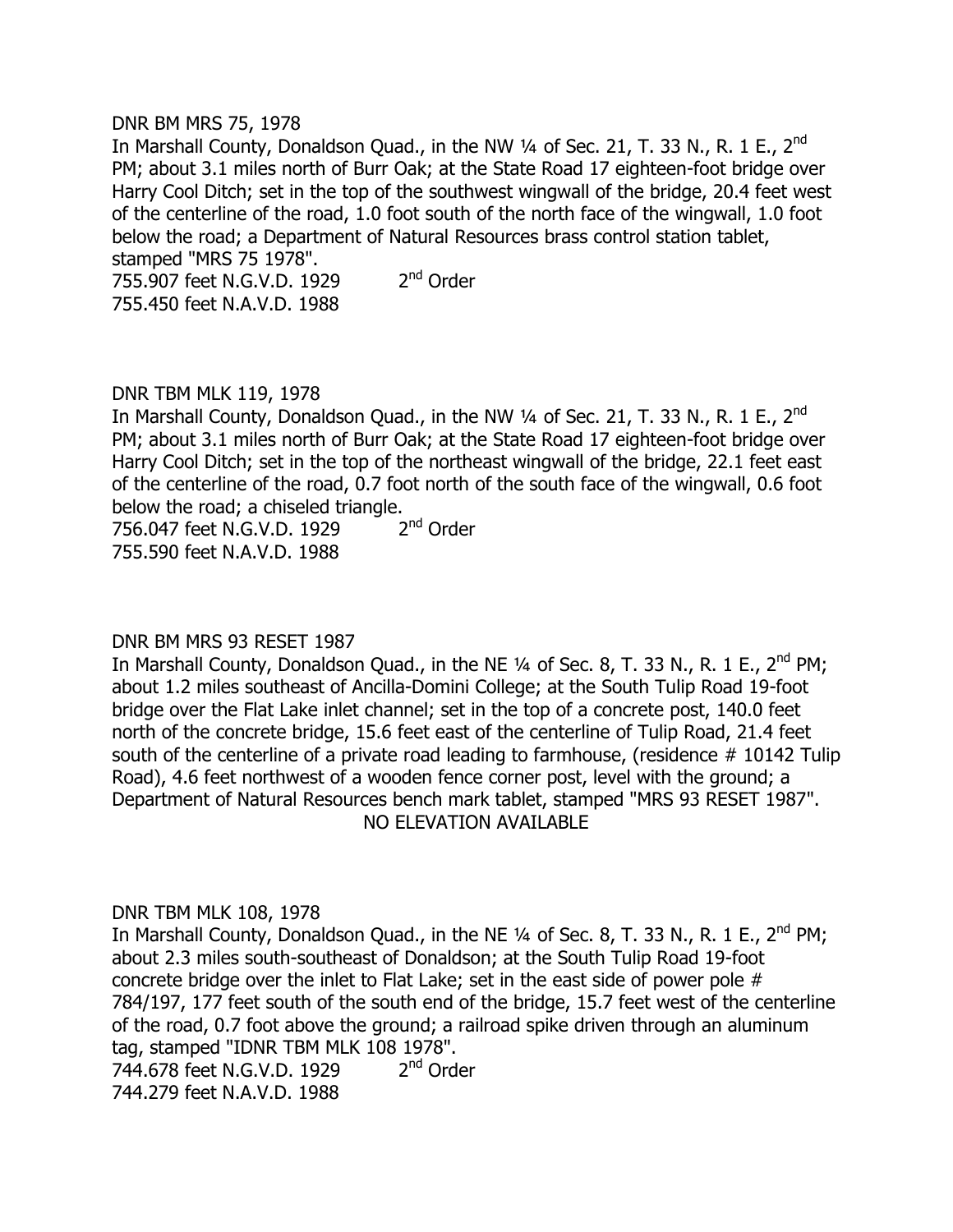#### DNR BM MRS 78, 1978

In Marshall County, Donaldson Quad., in the SW  $\frac{1}{4}$  of Sec. 8, T. 33 N., R. 1 E., 2<sup>nd</sup> PM; about 2.5 miles south of Donaldson; at the West 10 B Road six-foot cmp culvert over Gunnard Anderson Ditch; set in the top of a concrete post, on the south side of the road, 245 feet west of the north-south centerline of the culvert, 18.9 feet south of the centerline of the road, 6.4 feet east of a power pole, 0.9 foot north of a fence corner, 0.2 foot above the ground; a Department of Natural Resources brass control station tablet, stamped "MRS 78 1978".

2<sup>nd</sup> Order

745.244 feet N.G.V.D. 1929 744.851 feet N.A.V.D. 1988

# DNR TBM MLK 112, 1978

In Marshall County, Donaldson Quad., in the SW  $\frac{1}{4}$  of Sec. 32, T. 34 N., R. 1 E., 2<sup>nd</sup> PM; about 1.0 mile south of Donaldson; at the intersection of North Union Road and West  $9<sup>th</sup>$  Road; set in the east side of a power pole, in the northeast  $\frac{1}{4}$  of the intersection, 23.4 feet east of the centerline of North Union Road, 16.6 feet north of the centerline of West  $9<sup>th</sup>$  Road, 0.8 foot above the ground; a railroad spike driven through an aluminum tag, stamped "IDNR TBM MLK 112 1978".

2<sup>nd</sup> Order

787.138 feet N.G.V.D. 1929 786.759 feet N.A.V.D. 1988

# DNR BM MRS 79, 1978

In Marshall County, Donaldson Quad., in the SW  $\frac{1}{4}$  of Sec. 5, T. 33 N., R. 1 E., 2<sup>nd</sup> PM; about 1.6 miles south of Donaldson; 1.35 miles south along North Union Road from its intersection with the Penn Central Railroad at Donaldson to a T-road southeast, thence 0.3 mile southeast to an entrance road for Ancilla-Domini College; set in the top of a concrete post, in the southeast ¼ of the intersection, 250 feet southeast of the extended centerline of the entrance road, 22.9 feet northeast of the centerline of the road, 8.9 feet southeast of power pole # 287/187, 1.0 foot southwest of a fence post, 0.2 foot above the ground; a Department of Natural Resources brass control station tablet, stamped "MRS 79 1978".

2<sup>nd</sup> Order

757.301 feet N.G.V.D. 1929 756.917 feet N.A.V.D. 1988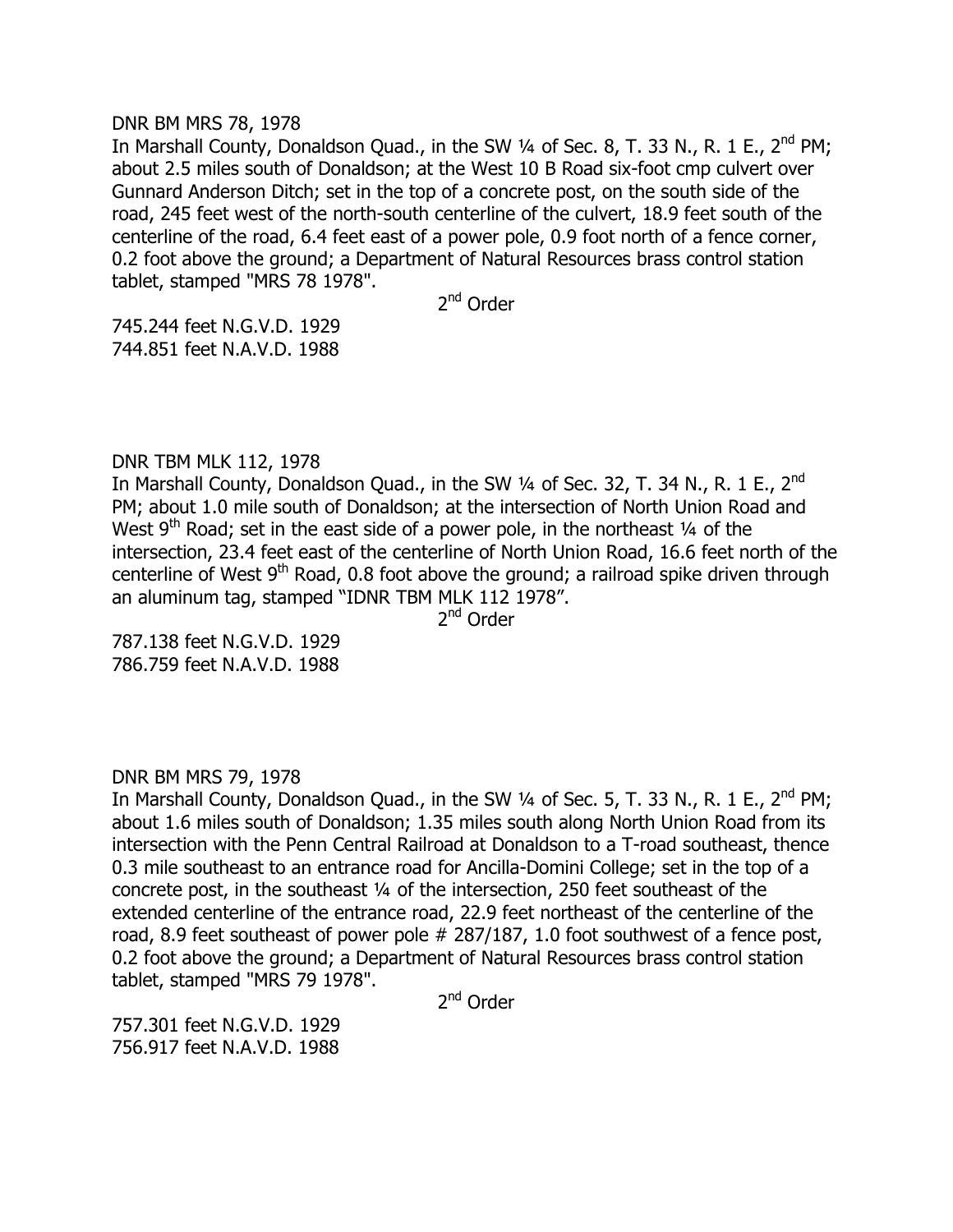# DNR TBM MLK 111, 1978

In Marshall County, Donaldson Quad., in the SW  $\frac{1}{4}$  of Sec. 5, T. 33 N., R. 1 E., 2<sup>nd</sup> PM; about 1.6 miles south of Donaldson; 1.35 miles south along North Union Road from its intersection with the Penn Central Railroad at Donaldson to a T-road southeast, thence 0.35 mile southeast to a three-foot pipe culvert under the road; set in the top of the west end of the culvert, 28.7 feet west of the centerline road, 2.6 feet below the road; the center of two filed notches.

747.199 feet N.G.V.D. 1929 2  $2<sup>nd</sup>$  Order 746.815 feet N.A.V.D. 1988

# DNR TBM MLK 110, 1978

In Marshall County, Donaldson Quad., in the NE  $\frac{1}{4}$  of Sec. 7, T. 33 N., R. 1 E., 2<sup>nd</sup> PM; about 2.0 miles south of Donaldson; at the North Union Road three-foot cmp culvert over the outlet for Gilbert Lake; set in the top of the west end of the culvert, 19.2 feet west of the centerline of the road, 3.8 feet below the road; the center of two filed notches.

741.610 feet N.G.V.D. 1929 2  $2<sup>nd</sup>$  Order 741.222 feet N.A.V.D. 1988

# DNR TBM MLK 7, 1978

In Marshall County, Donaldson Quad., in the SW 1/4 of Sec. 14, T. 33 N., R. 1 E., 2<sup>nd</sup> PM; about 3.6 miles north of Hibbard; at the "T" road intersection of West  $12<sup>th</sup>$  Road and South Redwood Road, at a twin 18-inch pipe culvert under West  $12<sup>th</sup>$  Road; set in the top of the west end of the north concrete culvert headwall, 111.0 feet east of South Redwood Road, 17.5 feet north of the centerline of West  $12<sup>th</sup>$  Road, 0.5 foot east of the west end of the headwall; a chiseled triangle.

786.554 feet N.G.V.D. 1929 2  $2<sup>nd</sup>$  Order 786.112 feet N.A.V.D. 1988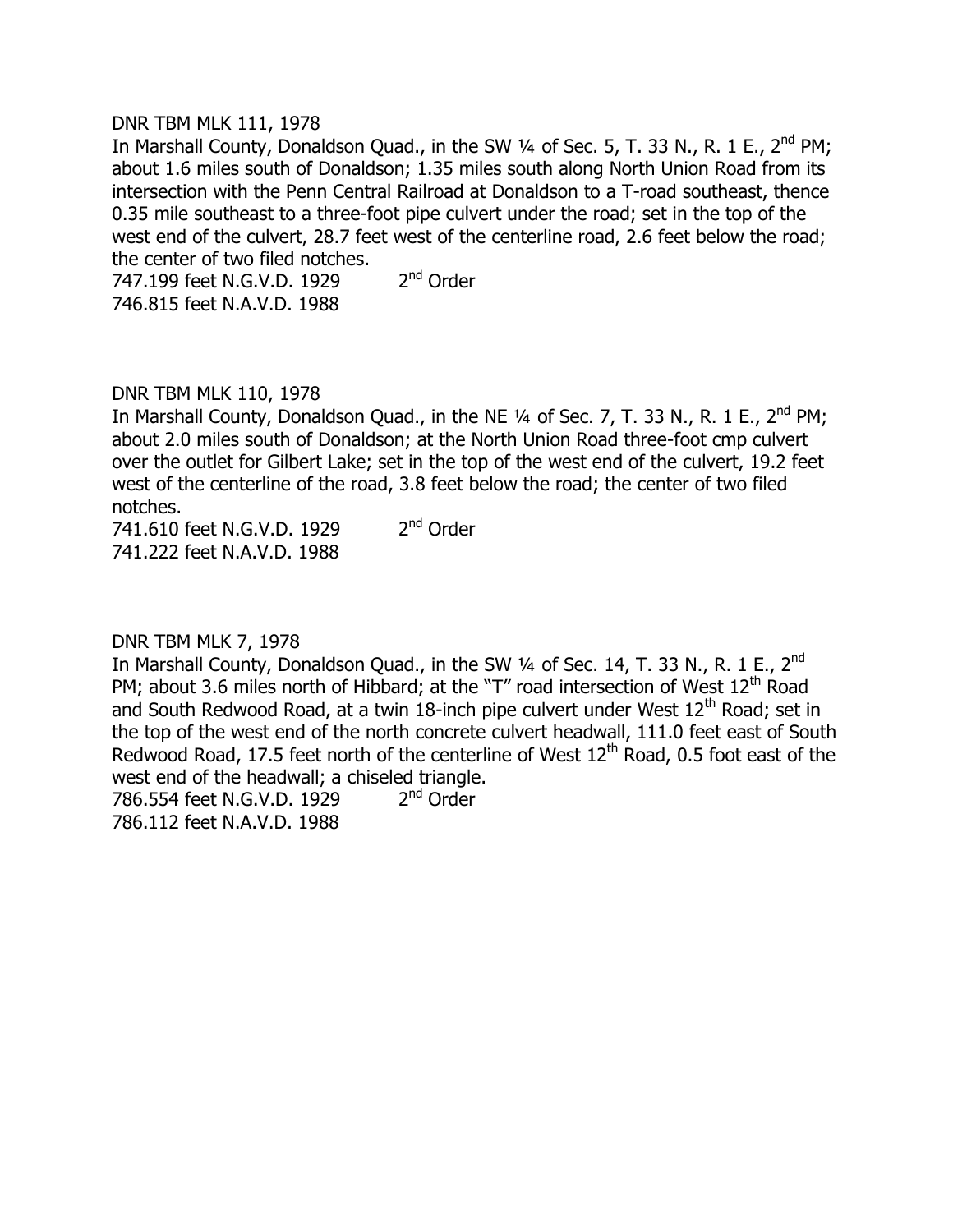#### DNR TBM MLK 116, 1978

In Marshall County, Donaldson Quad., in the NE  $\frac{1}{4}$  of Sec. 21, T. 33 N., R. 1 E., 2<sup>nd</sup> PM; about 3.2 miles north of Burr Oak; 1.0 mile north along State Road 17 from its intersection with State Road 8 to a turn east, thence 0.35 mile east to a private drive to the north; set in the south side of power pole  $# 778/304$ , in the southwest  $\frac{1}{4}$  of the intersection, 214 feet west of the extended centerline of the drive, 36.8 feet south of the centerline of the highway, 0.6 foot above the ground; a railroad spike driven through an aluminum tag, stamped "IDNR TBM MLK 116 1978".

2<sup>nd</sup> Order

815.369 feet N.G.V.D. 1929 814.916 feet N.A.V.D. 1988

DNR TBM MLK 117, 1978

In Marshall County, Donaldson Quad., in the SE 1/4 of Sec. 16, T. 33 N., R. 1 E., 2<sup>nd</sup> PM; about 3.2 miles north of Burr Oak; at the intersection of West  $12<sup>th</sup>$  Road and South Sage Trail; set in the top of the north headwall of a three-foot concrete culvert, in the northeast ¼ of the intersection, 88.3 feet east of the centerline of South Sage Trail, 13.5 feet north of the centerline of West  $12<sup>th</sup>$  Road, 0.9 foot east of the west end of the headwall; a chiseled triangle.

2<sup>nd</sup> Order

793.307 feet N.G.V.D. 1929 792.851 feet N.A.V.D. 1988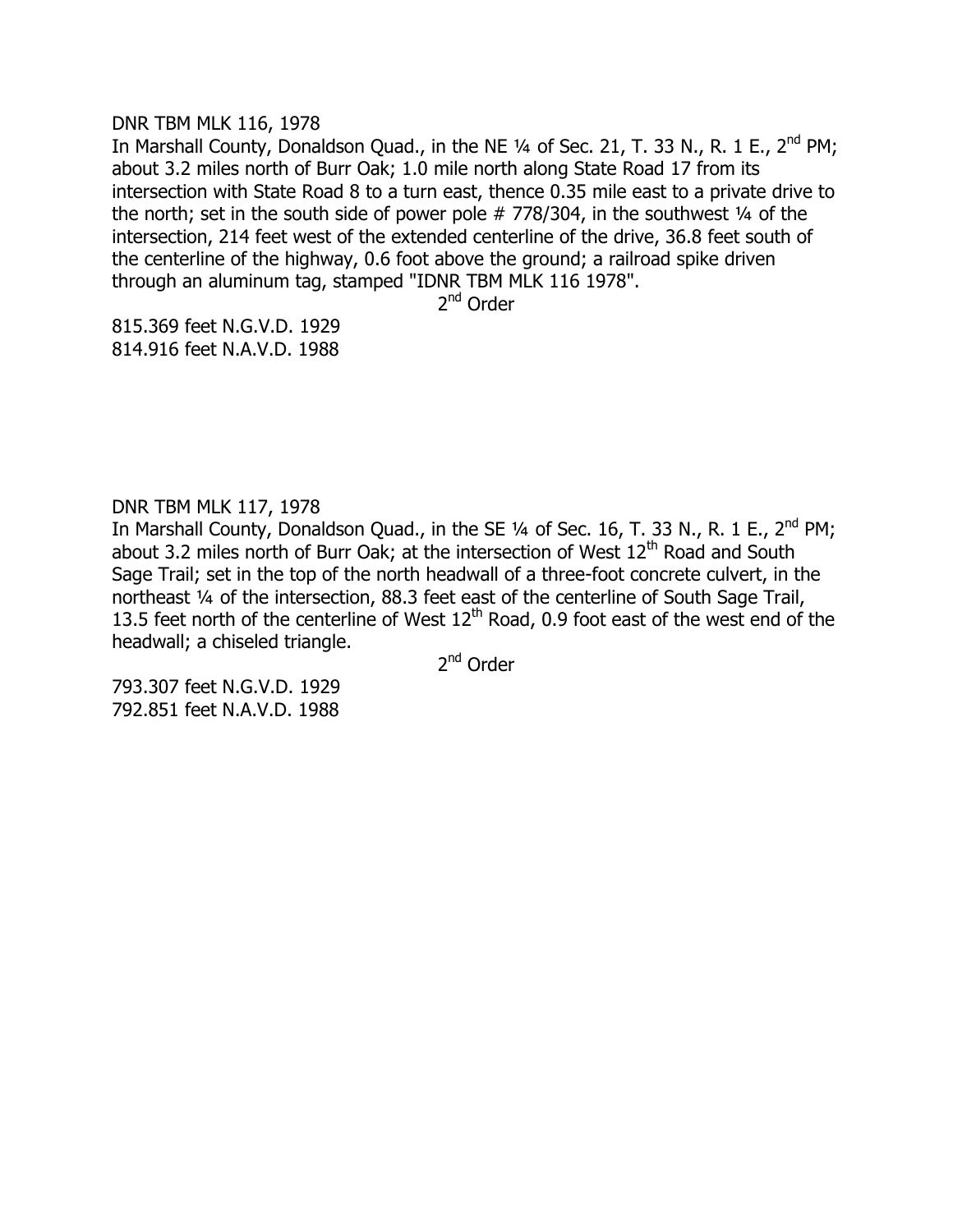#### DNR TBM MLK 4, 1977

In Marshall County, Donaldson Quad., in the North  $1/2$  of Sec. 26, T. 33 N., R. 1 E., 2<sup>nd</sup> PM; about 2.5 miles north of Hibbard; at the intersection of West  $13<sup>th</sup>$  Road and South Queen Road; set in the south end of a 12-inch steel pipe culvert under West  $13<sup>th</sup>$  Road, in the southwest  $\frac{1}{4}$  of the intersection, 30.5 feet south of the centerline of West  $13<sup>th</sup>$ Road, 27.0 feet west of the centerline of South Queen Road, 0.5 foot below the road; the center of two filed notches.

2<sup>nd</sup> Order

786.797 feet N.G.V.D. 1929 786.363 feet N.A.V.D. 1988

# DNR TBM MLK 6, 1977

In Marshall County, Donaldson Quad., in the NW  $\frac{1}{4}$  of Sec. 22, T. 33 N., R. 1 E., 2<sup>nd</sup> PM; about 3.5 miles north of Hibbard; about 0.5 mile east along West  $12<sup>th</sup>$  Road from its intersection with State Road 17, at the intersection of West  $12<sup>th</sup>$  Road and Tomahawk Trail; set in the north side of a power pole, in the southeast quarter of the intersection, 180.0 feet east of the centerline of Tomahawk Trail, 18.0 feet south of the centerline of West  $12<sup>th</sup>$  Road, 0.7 foot above the ground; a railroad spike driven through an aluminum tag, stamped "IDNR TBM MLK 6 1977".

2<sup>nd</sup> Order

803.056 feet N.G.V.D. 1929 802.609 feet N.A.V.D. 1988

# DNR TBM MLK 8, 1977

In Marshall County, Donaldson Quad., in the SE  $\frac{1}{4}$  of Sec. 14, T. 33 N., R. 1 E., 2<sup>nd</sup> PM; about 3.7 miles north-northeast of Hibbard; at the intersection of South Queen Road and West  $12^{th}$  Road; set in the north side of power pole # CDC/99, in the southeast  $\frac{1}{4}$ of the intersection; a railroad spike driven through an aluminum tag, stamped "IDNR TBM MLK 8 1977".

2<sup>nd</sup> Order

803.059 feet N.G.V.D. 1929 802.616 feet N.A.V.D. 1988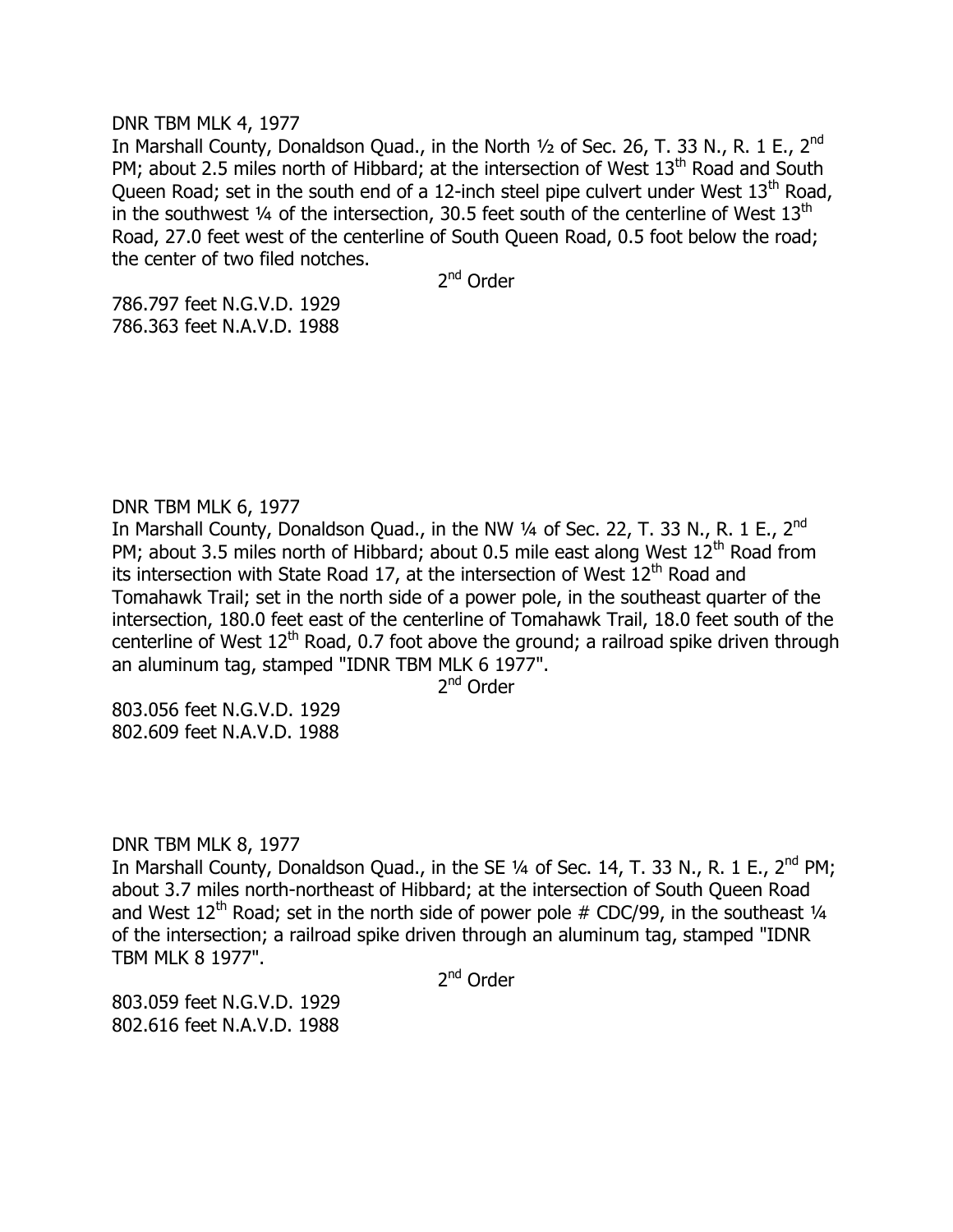# DNR TBM MLK 100, 1978

In Marshall County, Donaldson Quad., in the NE 1/4 of Sec. 23, T. 33 N., R. 1 E., 2<sup>nd</sup> PM; about 3.5 miles northeast of Burr Oak; at the South Queen Road eight-foot cmp culvert over the channel between Mill Pond and Cook Lake; set in the top of the east end of the culvert, 26.8 feet east of the centerline of the road, 1.6 feet below the road; the center of two filed notches.

2<sup>nd</sup> Order

773.288 feet N.G.V.D. 1929 772.848 feet N.A.V.D. 1988

# DNR BM MRS 76 1978

In Marshall County, Donaldson Quad., in the NE 1/4 of Sec. 23, T. 33 N., R. 1 E., 2<sup>nd</sup> PM; about 3.5 miles northeast of Burr Oak; 0.55 mile north along South Queen Road from its intersection with West  $13<sup>th</sup>$  Road to a dirt T-road to the northeast; set in the top of a concrete post, in the northwest ¼ of the intersection, 15.8 feet west of the centerline of the north-south road, 6.9 feet east of a 30-inch Oak tree, 2.0 feet south of the extended centerline of the T-road, 0.1 foot above the ground; a Department of Natural Resources brass control station tablet, stamped "MRS 76 1978".

2<sup>nd</sup> Order

783.137 feet N.G.V.D. 1929 782.698 feet N.A.V.D. 1988

# DNR BM MRS 83 RESET 1987

In Marshall County, Donaldson Quad., in the West  $1/2$  of Sec. 11, T. 33 N., R. 1 E., 2<sup>nd</sup> PM; about 4.0 miles southeast of Donaldson; on the west side of Pretty Lake, at the intersection of South Pretty Lake Road and South Queen Road; set in the top of a concrete post, 17.5 feet west of the centerline of South Queen Road, on the extended centerline of South Pretty Lake Road, 5.9 feet east of a north-south fence line, 28.4 feet south of the centerline of a private road west, about level with the ground; a Department of Natural Resources control station tablet, stamped "MRS 83 RESET 1987".

NO ELEVATION AVAILABLE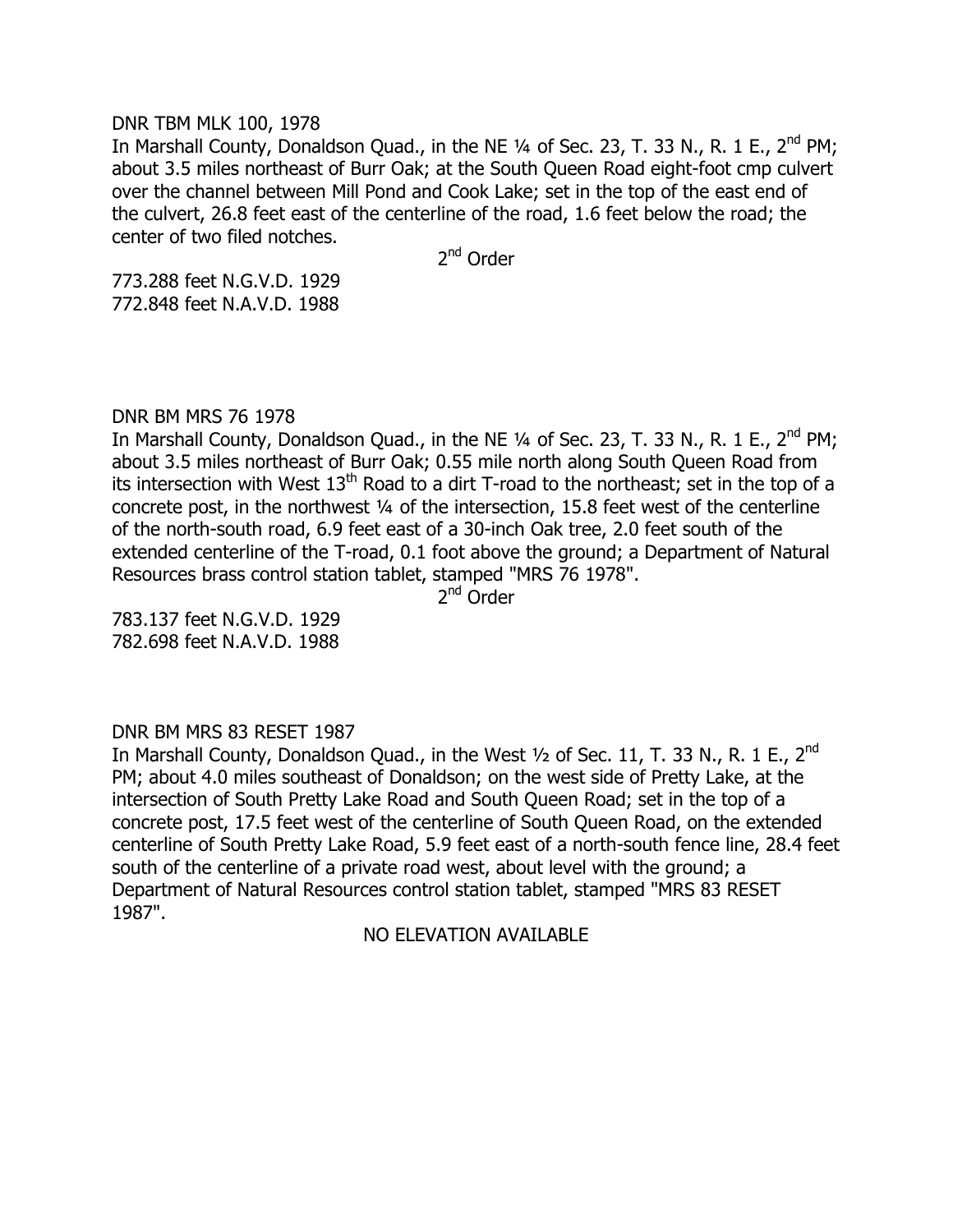# DNR TBM MLK 103, 1978

In Marshall County, Donaldson Quad., in the West  $\frac{1}{2}$  of Sec. 11, T. 33 N., R. 1 E., 2<sup>nd</sup> PM; about 5.1 miles north-northeast of Burr Oak; at the intersection of South Pretty Lake Road and South Queen Road; set in the west side of power pole # 15/A, in the northeast quarter of the intersection, 96 feet north of the centerline of South Pretty Lake Road, 17.7 feet east of the centerline of South Queen Road, 1.0 foot above the ground; a railroad spike driven through an aluminum tag, stamped "IDNR TBM MLK 103 1978".

2<sup>nd</sup> Order

801.989 feet N.G.V.D. 1929 801.563 feet N.A.V.D. 1988

# DNR TBM MLK 118 RESET 1987

In Marshall County, Donaldson Quad., in the South  $1/2$  of Sec. 16, T. 33 N., R. 1 E., 2<sup>nd</sup> PM; about 3.7 miles north of Burr Oak; at the South Sage Trail CMP culvert over a channel between two unnamed lakes; set in the east side of a power pole, 17.5 feet west of the centerline road, 34.5 feet north of the cmp crossing under the road, 1.0 foot above the ground; a railroad spike driven through an aluminum tag, stamped "IDNR TBM MLK 118 RESET 1987".

# NO ELEVATION AVAILABLE

# DNR TBM MLK 118 A 1987

In Marshall County, Donaldson Quad., in the South  $1/2$  of Sec. 16, T. 33 N., R. 1 E., 2<sup>nd</sup> PM; about 3.7 miles north of Burr Oak; at the South Sage Trail cmp culvert over a channel between two unnamed lakes; set in the southwest side of a 12" Locust tree, at a curve marker sign, 250.0 feet south of the cmp crossing under the road, 16.0 feet east of the centerline of the road, 4.0 feet above the road, 0.8 foot above the ground, a railroad spike driven through an aluminum tag, stamped "IDNR TBM MLK 118 A 1987". NO ELEVATION AVAILABLE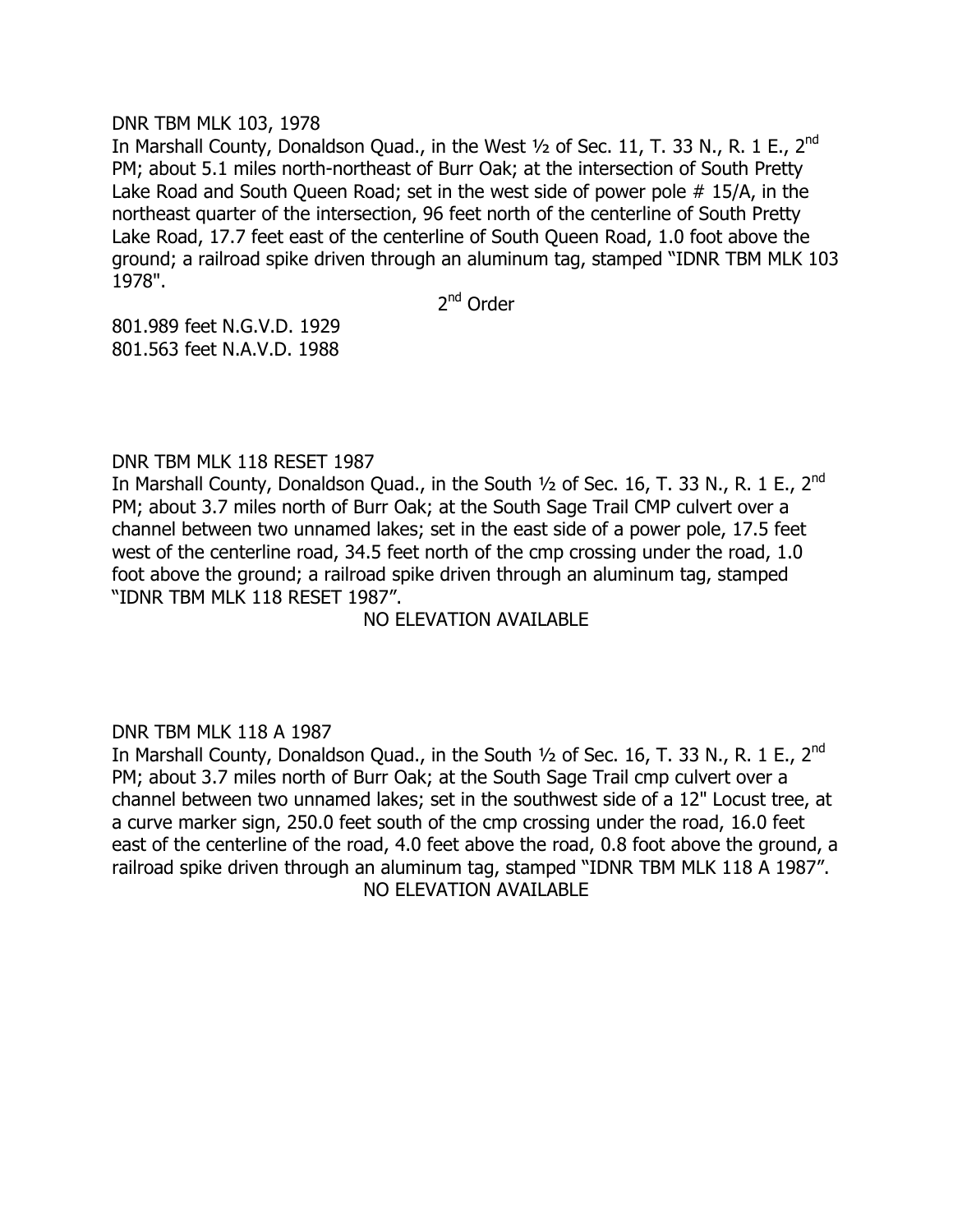#### DNR BM MRS 84, 1978

In Marshall County, Donaldson Ouad., in the NW  $\frac{1}{4}$  of Sec. 14, T. 33 N., R. 1 E., 2<sup>nd</sup> PM; about 4.5 miles north-northeast of Burr Oak; 0.4 mile west along West 11<sup>th</sup> Road from its intersection with South Queen Road, at a curve to the south; set in the top of a concrete post, on the tangent of the east-west centerline of the curve, 39.7 feet east of a 36-inch Oak tree, 25.8 feet northwest of and across the road from a fence corner post, 13.2 feet northwest of the centerline of the road, 9.7 feet southeast of a wooden fence post, 0.2 foot above the ground; a Department of Natural Resources brass control station tablet, stamped "MRS 84 1978".

2<sup>nd</sup> Order

797.540 feet N.G.V.D. 1929 797.104 feet N.A.V.D. 1988

# DNR TBM MLK 101, 1978

In Marshall County, Donaldson Quad., in the SW 1/4 of Sec. 11, T. 33 N., R. 1 E., 2<sup>nd</sup> PM; about 4.5 miles north-northeast of Burr Oak; 0.4 mile west along West  $11<sup>th</sup>$  Road from its intersection with South Queen Road, at a curve to the south; set in the north side of an 8-inch Oak tree, 76 feet northeast of a 36-inch Oak tree, 40 feet northeast of a wooden fence corner post, 15.6 feet north of the tangent of the east-west centerline of the curve, 0.4 foot above the ground; a railroad spike driven through an aluminum tag, stamped "IDNR TBM MLK 101 1978".

2<sup>nd</sup> Order

800.649 feet N.G.V.D. 1929 800.214 feet N.A.V.D. 1988

# DNR TBM MLK 102, 1978

In Marshall County, Donaldson Quad., in the SW  $\frac{1}{4}$  of Sec. 11, T. 33 N., R. 1 E., 2<sup>nd</sup> PM; about 4.0 miles southeast of Donaldson; at the "T" road intersection of South Queen Road and West 10 B Road; set in the north side of a power pole, in the southeast quarter of the intersection, 19.5 feet south of the centerline of West 10 B Road, 9.0 feet east of the extended centerline of South Queen Road, 0.4 foot above the ground; a railroad spike driven through an aluminum tag, stamped "IDNR TBM MLK 102 1978".

2<sup>nd</sup> Order

802.342 feet N.G.V.D. 1929 801.914 feet N.A.V.D. 1988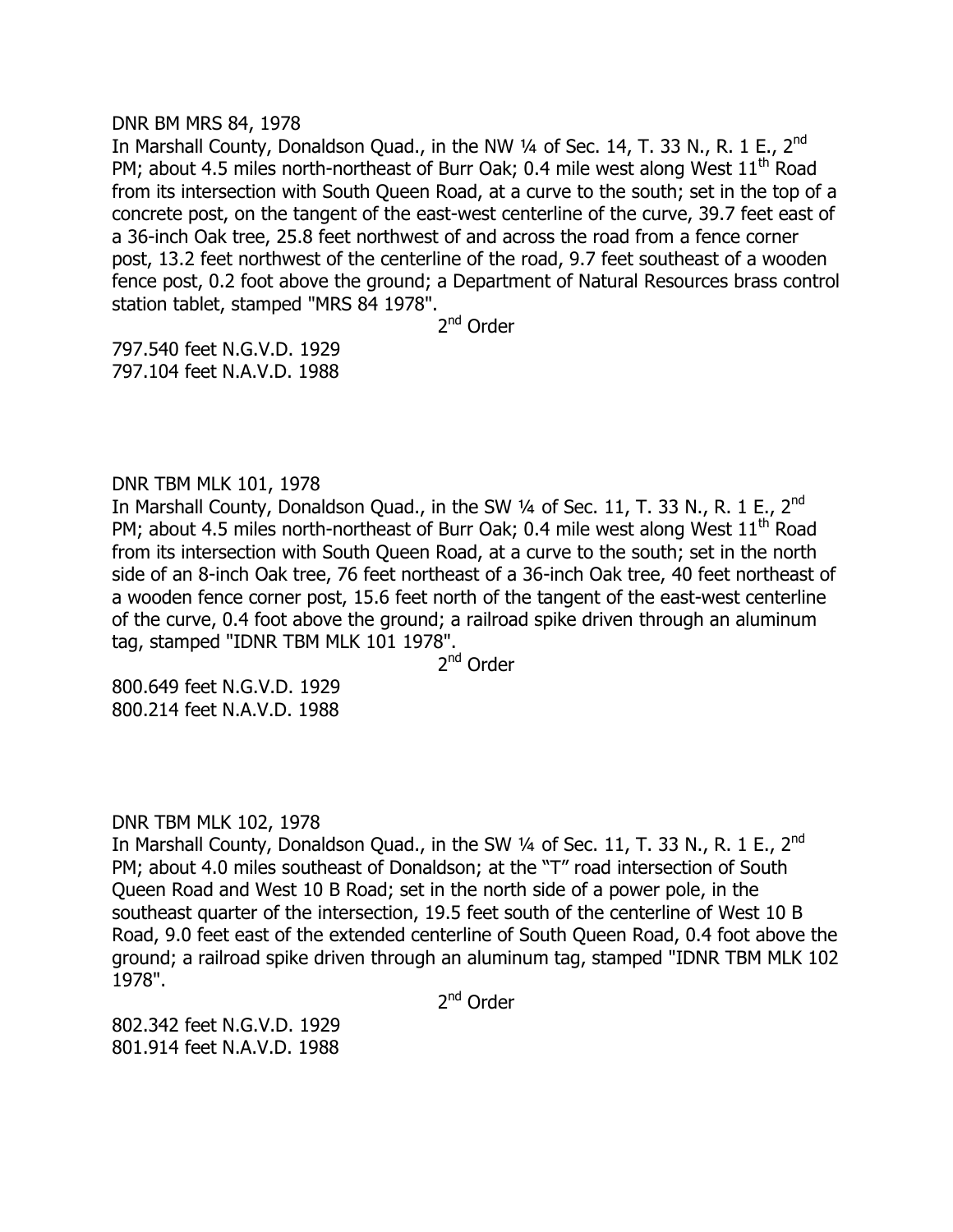# DNR TBM MLK 104, 1978

In Marshall County, Donaldson Quad., in the NW  $\frac{1}{4}$  of Sec. 11, T. 33 N., R. 1 E., 2<sup>nd</sup> PM; about 3.6 miles southeast of Donaldson; at the "T" road intersection of North Redwood Road and State Road 17; set in the north side of a 54-inch Osage Orange Tree, in the southeast quarter of the intersection, 270 feet east of the centerline of North Redwood Road, 39.7 feet south of the centerline of State Road 17, 1.2 feet above the ground; a railroad spike driven through an aluminum tag, stamped "IDNR TBM MLK 104 1978".

2<sup>nd</sup> Order

819.740 feet N.G.V.D. 1929 819.318 feet N.A.V.D. 1988

# DNR BM MRS 82, 1978

In Marshall County, Donaldson Quad., in the SE  $\frac{1}{4}$  of Sec. 3, T. 33 N., R. 1 E., 2<sup>nd</sup> PM; about 3.2 miles southeast of Donaldson; 0.6 mile east along State Road 17 from its intersection with North Sycamore Road to a private drive northwest leading to house # 9495; set in the top of a concrete post, in the northwest quarter of the intersection, 56 feet west of the centerline of the drive, 38.0 feet north of the centerline of the road, 3.1 feet southwest of power pole #293/943, 2.0 feet above the road, level with the ground; a Department of Natural Resources brass control station tablet, stamped "MRS 82 1978".

2<sup>nd</sup> Order

777.938 feet N.G.V.D. 1929 777.520 feet N.A.V.D. 1988

# DNR TBM MLK 105 RESET 1987

In Marshall County, Donaldson Quad., in the SW  $\frac{1}{4}$  of Sec. 3, T. 33 N., R. 1 E., 2<sup>nd</sup> PM; about 1.5 miles southeast of Donaldson; at the west township school, near the intersection of State Road 17 and North Sycamore Road; set in the northeast side of power pole # 781/519, about 400 feet north along North Sycamore Road from its intersection with State Road 17, 19.5 feet east of the centerline of North Sycamore Road, 1.0 foot above the ground; a railroad spike driven through aluminum tag, stamped "IDNR TBM MLK 105 RESET 1987".

NO ELEVATION AVAILABLE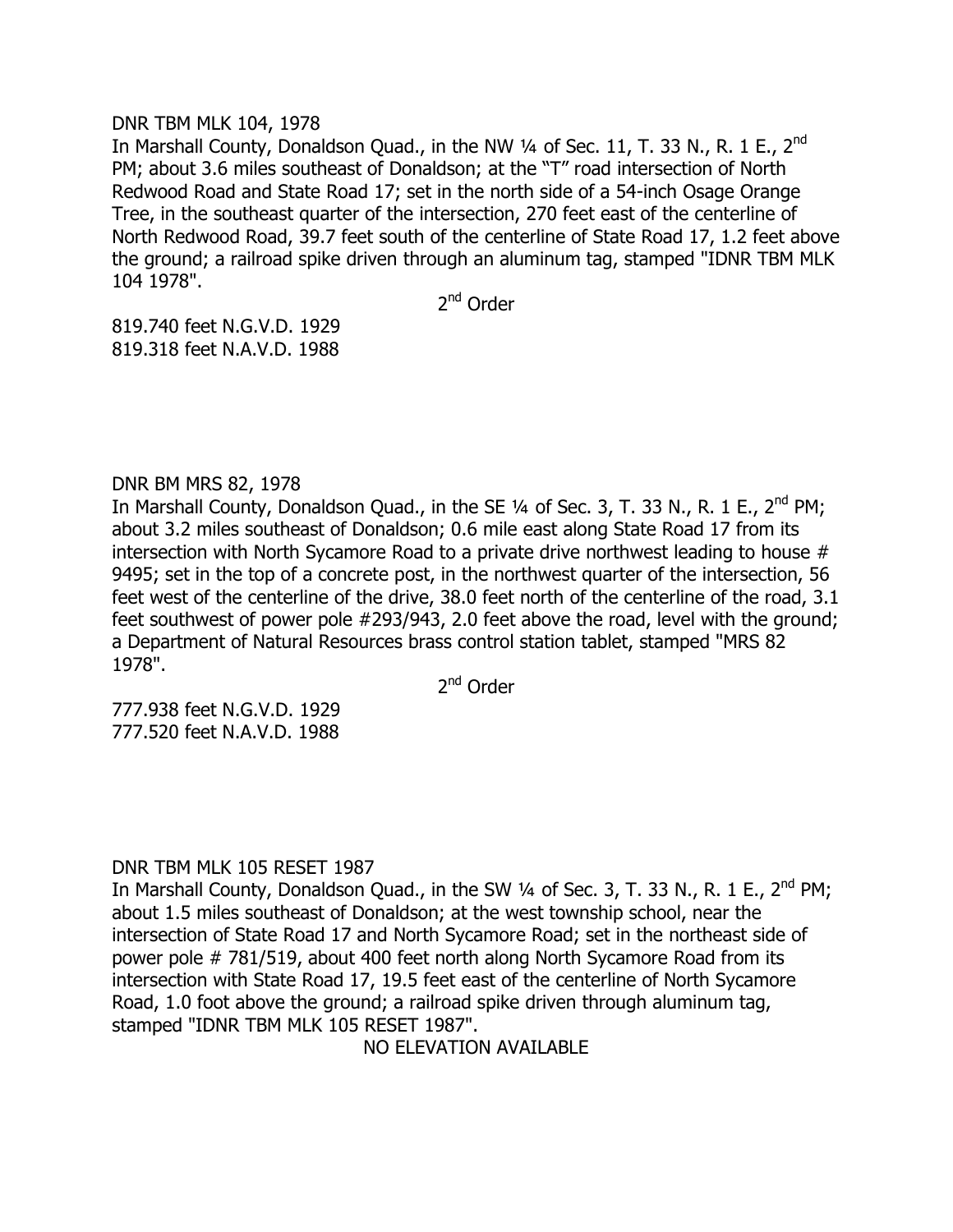## DNR BM MRS 81, 1978

In Marshall County, Donaldson Quad., in the NE  $\frac{1}{4}$  of Sec. 9, T. 33 N., R. 1 E., 2<sup>nd</sup> PM; about 2.9 miles southeast of Donaldson; 0.1 mile south along State Road 17 from its intersection with North Sycamore Road to a ten-foot concrete culvert under the road; set in the top of the southwest wingwall of the culvert, 24.5 feet west of the centerline of the road, 1.5 feet below the highway, 0.8 foot south of the north face of the wingwall; a Department of Natural Resources brass control station tablet, stamped "MRS 81 1978".

2<sup>nd</sup> Order

763.428 feet N.G.V.D. 1929 763.015 feet N.A.V.D. 1988

# DNR TBM MLK 106, 1978

In Marshall County, Donaldson Quad., in the SE  $\frac{1}{4}$  of Sec. 4, T. 33 N., R. 1 E., 2<sup>nd</sup> PM; about 2.3 miles southeast of Donaldson; 0.4 mile west along West 9 C Road from its intersection with North Sycamore Road to a driveway north, in the southwest quarter of the intersection; set in the north side of a power pole, 159 feet west of the extended centerline of the drive, 14.8 feet south of the centerline of the road, 1.2 feet above the ground; a railroad spike driven through an aluminum tag, stamped "IDNR TBM MLK 106 1978".

2<sup>nd</sup> Order

792.128 feet N.G.V.D. 1929 791.721 feet N.A.V.D. 1988

# DNR TBM MLK 107, 1978

In Marshall County, Donaldson Quad., in the SE  $\frac{1}{4}$  of Sec. 5, T. 33 N., R. 1 E., 2<sup>nd</sup> PM; about 1.9 miles south-southeast of Donaldson; 0.2 mile east along West 9 C Road from its intersection with South Tulip Road, at a parking area for a small lake on the south side of West 9 C Road; set in the north side of a 24-inch Cottonwood Tree near the center of the parking area, 43.3 feet east of the centerline of the west entrance road leading to the parking area, 43.2 feet north of the north edge of the lake, 19.3 feet south of the centerline of the road, 0.5 foot above the ground; a railroad spike driven through an aluminum tag, stamped "IDNR TBM MLK 107 1978".

2<sup>nd</sup> Order

749.949 feet N.G.V.D. 1929 749.546 feet N.A.V.D. 1988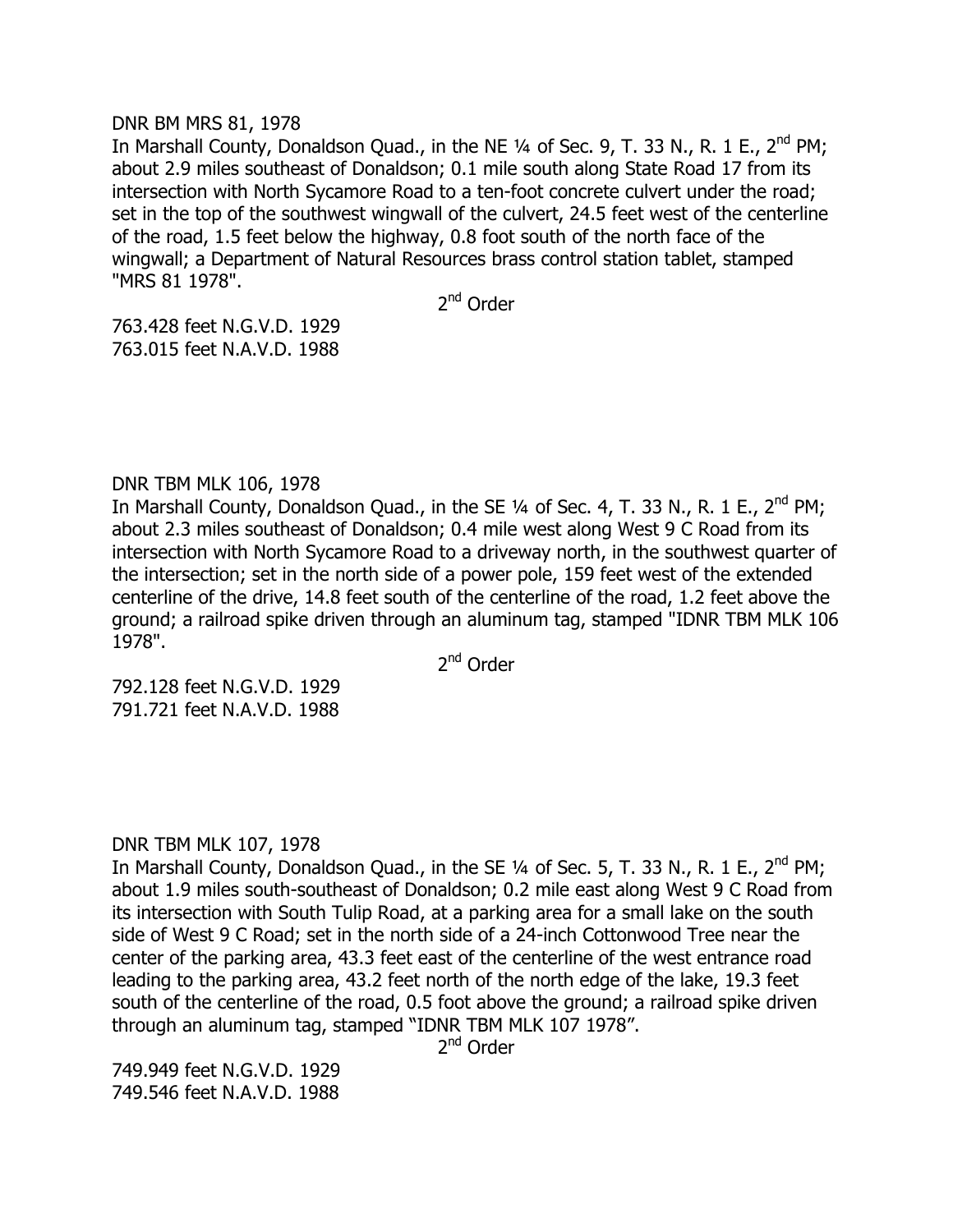# DNR BM MRS 80 RESET 1987

In Marshall County, Donaldson Quad., in the SE  $\frac{1}{4}$  of Sec. 5, T. 33 N., R. 1 E., 2<sup>nd</sup> PM; about 1.7 miles southeast of Donaldson; near the intersection of North Tulip Road and West 9 C Road; set in the top of a concrete post, 440 feet east along West 9 C Road from its intersection with North Tulip Road, 21.9 feet south of the centerline of West 9 C Road, 1.9 feet north of a wooden fence corner post, 6.9 feet west of the centerline of a field entrance road with farm gate, level with the ground; a Department of Natural Resources control station tablet, stamped "MRS 80 RESET 1987".

# NO ELEVATION AVAILABLE

# DNR TBM MLK 121, 1978

In Marshall County, Donaldson Quad., in the NW  $\frac{1}{4}$  of Sec. 31, T. 33 N., R. 1 E., 2<sup>nd</sup> PM; about 4.2 miles northwest of Hibbard; at the 1200 East Road (Marshall/Starke County Line Road) triple span concrete bridge over the Yellow River; set in the top of the northeast concrete wingwall of the bridge, 15.6 feet east of the centerline of the road, 0.3 foot above the road, 0.1 foot northeast of the southwest end of the wingwall; a chiseled triangle.

2<sup>nd</sup> Order

737.221 feet N.G.V.D. 1929 736.744 feet N.A.V.D. 1988

# DNR BM MRS 66, 1978

In Marshall County, Donaldson Quad., in the NW  $\frac{1}{4}$  of Sec. 31, T. 33 N., R. 1 E., 2<sup>nd</sup> PM; about 4.2 miles northwest of Hibbard; at the 1200 East Road (Marshall/Starke County Line Road) triple span concrete bridge over the Yellow River; set in the top of the southeast concrete wingwall of the bridge, 15.0 feet east of the centerline of the road, 0.5 foot northwest of the southeast end of the wingwall, 0.3 foot above the road; a Department of Natural Resources brass control station tablet, stamped "MRS 66 1978".

2<sup>nd</sup> Order

737.527 feet N.G.V.D. 1929 737.050 feet N.A.V.D. 1988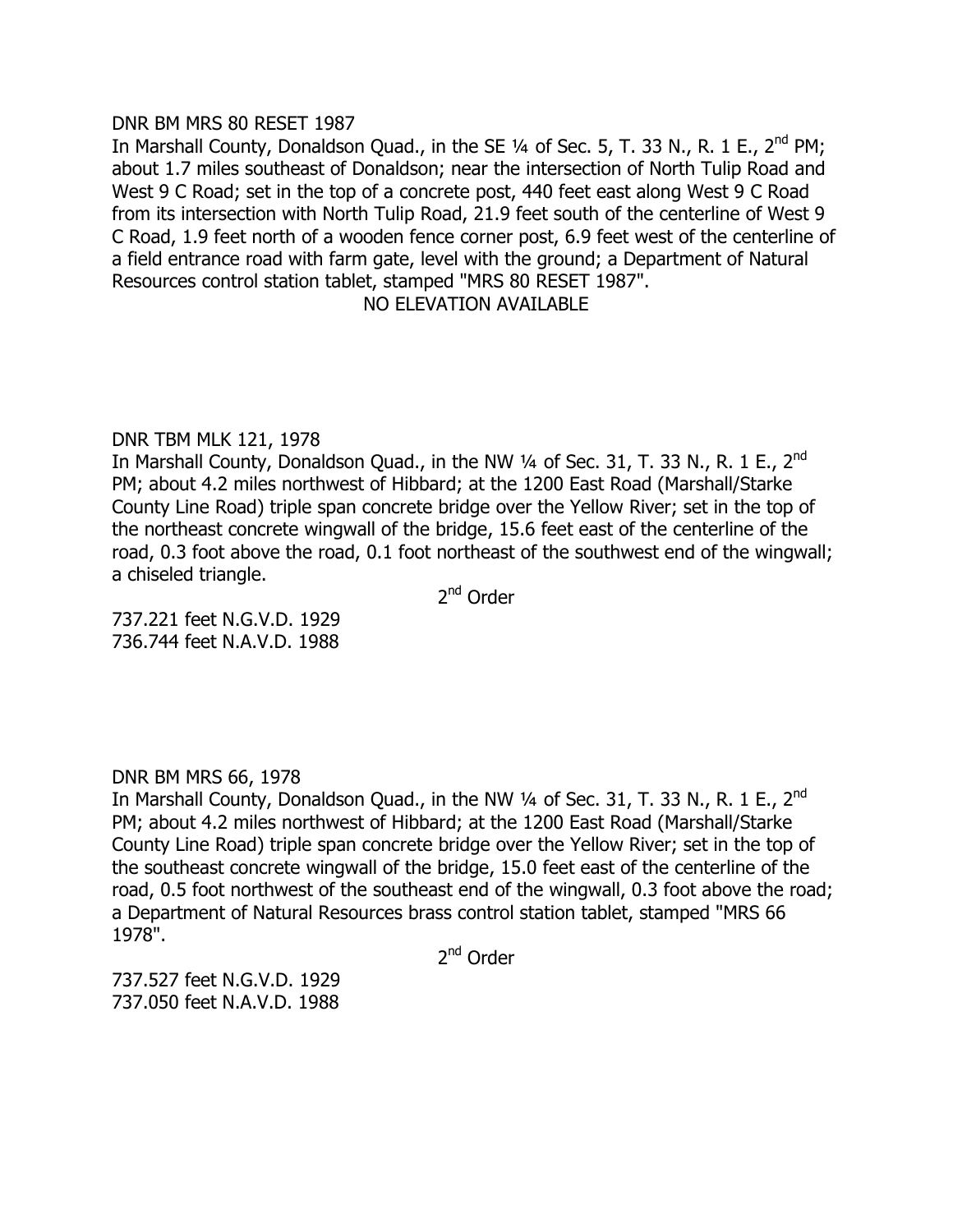#### IFC&WRC TBM YR 160, 1955

In Marshall County, Donaldson Quad., in the NW  $\frac{1}{4}$  of Sec. 31, T. 33 N., R. 1 W., 2<sup>nd</sup> PM; about 4.1 miles northwest of Hibbard; at the "T" road intersection of 1200 East Road (Marshall/Starke County Line Road) and West 14 B Road, in the northeast quarter of the intersection; set on the west edge of a 12-inch steel pipe, 30 feet east of the centerline of 1200 East Road, 27 feet north of the centerline of West 14 B Road, 4.6 feet above the ground; a filed cross.

2<sup>nd</sup> Order

754.320 feet N.G.V.D. 1929 753.844 feet N.A.V.D. 1988

## IFC&WRC TBM YR 163, 1955

In Marshall County, Donaldson Quad., in the SW  $\frac{1}{4}$  of Sec. 30, T. 33 N., R. 1 E., 2<sup>nd</sup> PM; about 4.0 miles northwest of Hibbard; at the "T" road intersection of West 13 B Road and South Upas Road; set in the east side of a power pole, 60 feet south of the extended centerline of West 13 B Road, 18 feet west of the centerline of South Upas Road, 2 feet below the road; a railroad spike driven through a brass plate, stamped "TBM YR 163 1955".

2<sup>nd</sup> Order

734.535 feet N.G.V.D. 1929 734.076 feet N.A.V.D. 1988

DNR BM MRS 65, 1978

In Marshall County, Donaldson Quad., in the NE  $\frac{1}{4}$  of Sec. 31, T. 33 N., R. 1 E., 2<sup>nd</sup> PM; about 3.7 miles northwest of Hibbard; at the South Upas Road triple span concrete bridge over the Yellow River; set in the top of the southwest bridge wingwall, 14.0 feet west of the centerline of the road, 1.0 foot northeast of the southwest end of the wingwall, 0.2 foot above the road; a Department of Natural Resources brass control station tablet, stamped "MRS 65 1978".

2<sup>nd</sup> Order

743.193 feet N.G.V.D. 1929 742.728 feet N.A.V.D. 1988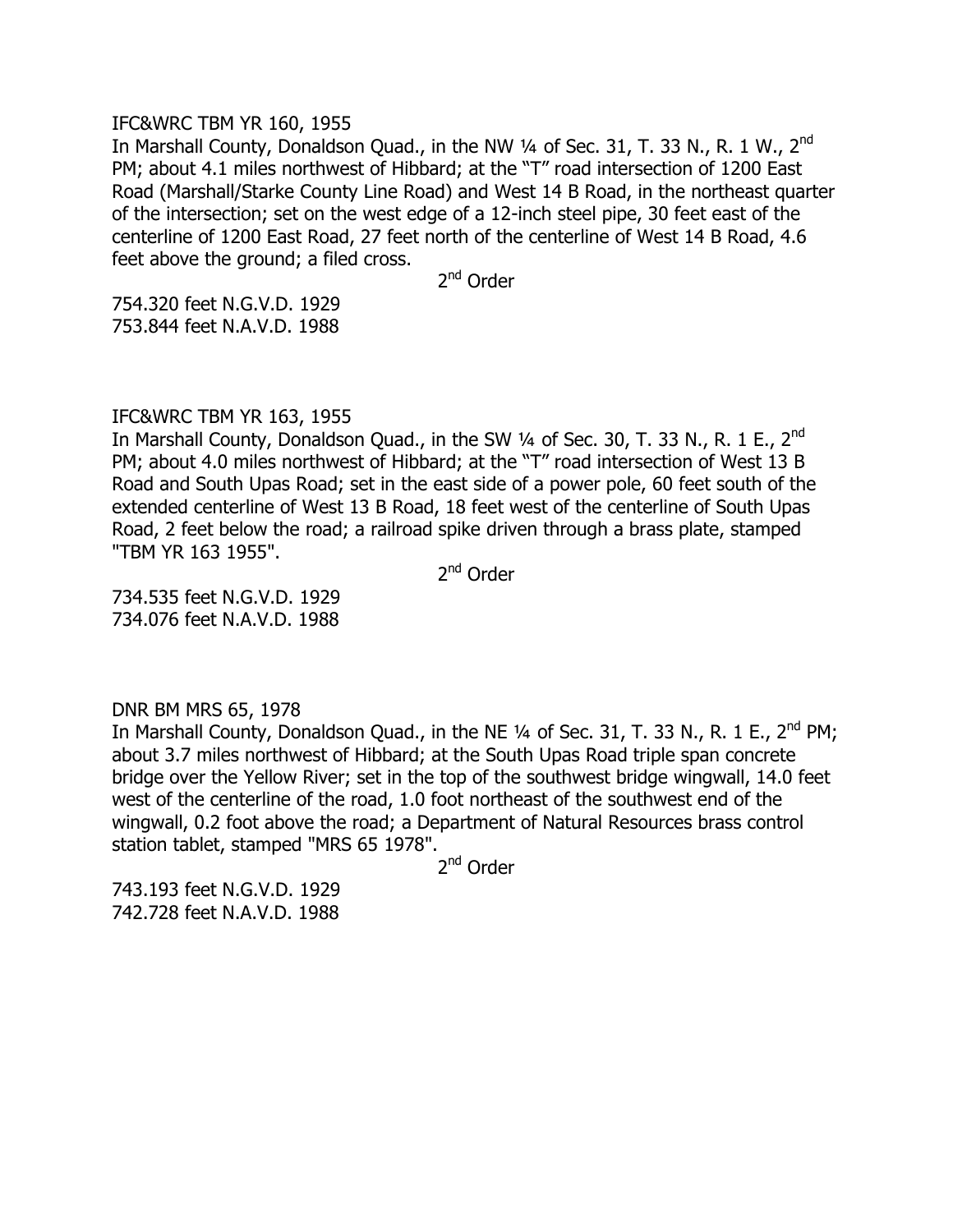#### DNR TBM MLK 120, 1978

In Marshall County, Donaldson Quad., in the NE  $\frac{1}{4}$  of Sec. 31, T. 33 N., R. 1 E., 2<sup>nd</sup> PM; about 3.7 miles northwest of Hibbard; at the South Upas Road triple span concrete bridge over the Yellow River; set in the top of the southeast bridge wingwall, 13.7 feet east of the centerline of the road, 0.3 foot above the road, 0.1 foot southeast of the northwest end of the wingwall; a chiseled triangle.

2<sup>nd</sup> Order

743.140 feet N.G.V.D. 1929 742.674 feet N.A.V.D. 1988

# IFC&WRC TBM YR 171, 1955

In Marshall County, Donaldson Quad., in the NE  $\frac{1}{4}$  of Sec. 34, T. 33 N., R. 1 E., 2<sup>nd</sup> PM; about 1.5 miles north of Hibbard; at the intersection of South Rose Road and West 14<sup>th</sup> Road; set in the north side of a 30-inch Oak tree, 80 feet east of the extended centerline of South Rose Road, 16 feet south of the centerline of West 14<sup>th</sup> Road, 0.9 foot above the road; a railroad spike driven through a brass plate stamped "TBM YR 171 1955".

2<sup>nd</sup> Order

755.269 feet N.G.V.D. 1929 754.807 feet N.A.V.D. 1988

DNR BM MRS 64, 1978

In Marshall County, Donaldson Quad., in the NE  $\frac{1}{4}$  of Sec. 34, T. 33 N., R. 1 E., 2<sup>nd</sup> PM; about 1.2 miles north of Hibbard; at the South Redwood Road triple span concrete bridge over the Yellow River; set in the top of the southwest concrete bridge seat, 12.5 feet west of the centerline of the road, 2.0 feet below the bridge floor, 0.6 foot south of the north face of the bridge seat; a Department of Natural Resources brass control station tablet, stamped "MRS 64 1978".

2<sup>nd</sup> Order

752.860 feet N.G.V.D. 1929 752.391 feet N.A.V.D. 1988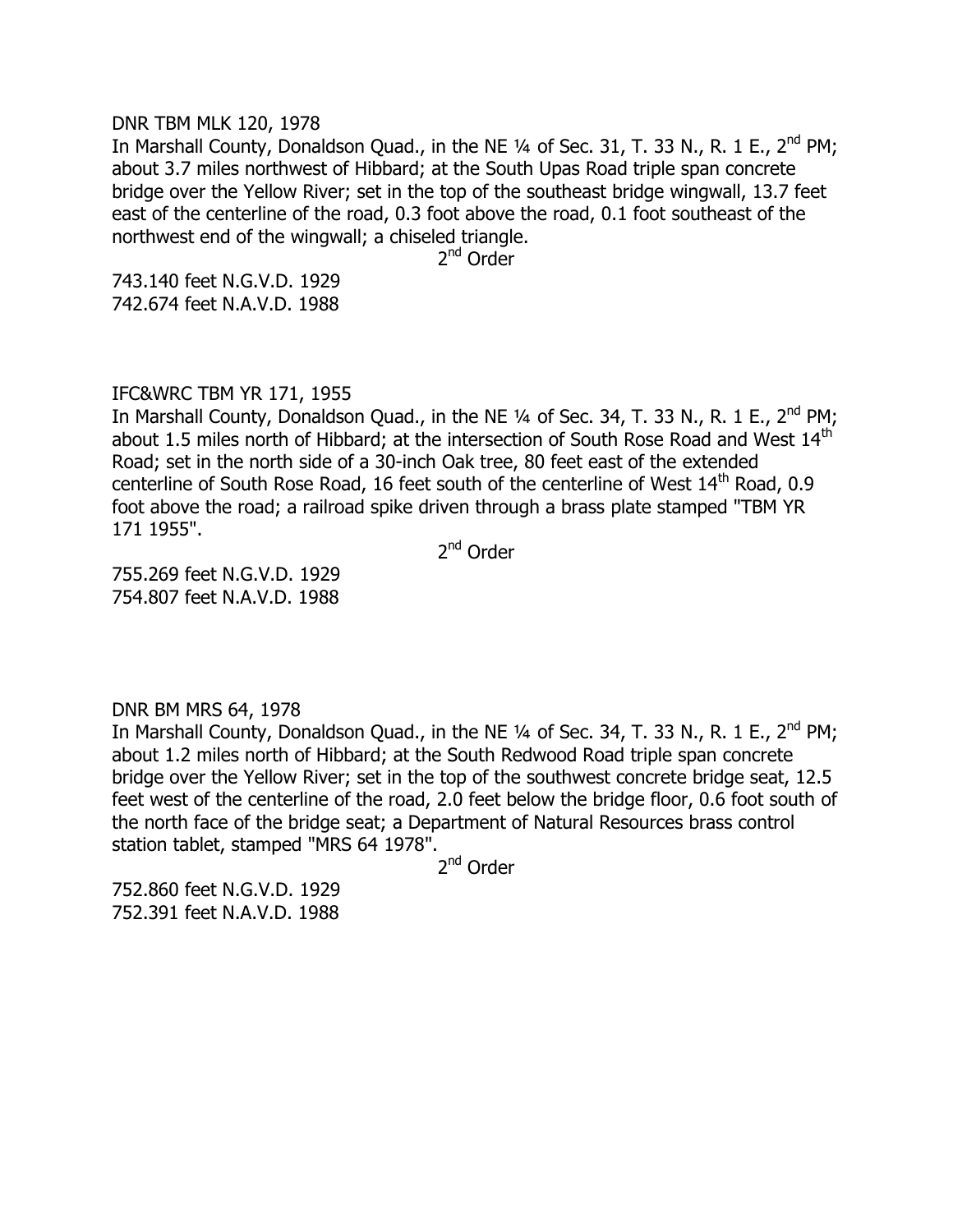## IFC&WRC BM MRS 17, 1955

In Marshall County, Inwood Quad., in the SE  $\frac{1}{4}$  of Sec. 30, T. 34 N., R. 3 E., 2<sup>nd</sup> PM; about 3.1 miles north-northwest of Inwood; at the East  $8<sup>th</sup>$  Road Bridge # 78 over Crews Ditch; set in the top of the northeast end of the northeast wingwall, 12 feet north of the centerline of the road, 5 feet north of the north edge of the bridge, 3.3 feet east of the west face of the east abutment, 0.9 foot southwest of the northeast end of the wingwall; a Indiana Flood Control and Water Resources Commission bronze bench mark tablet, stamped "MRS 17 1955".

2<sup>nd</sup> Order

789.292 feet N.G.V.D. 1929 788.848 feet N.A.V.D. 1988

## IFC&WRC TBM YR 115, 1955

In Marshall County, Inwood Quad., in the NW 1/4 of Sec. 31, T. 34 N., R. 3 E., 2<sup>nd</sup> PM; about 3.0 miles northwest of Inwood; about 0.25 mile east along East 8 A Road from its intersection with North Iris Road to a turn in the road with tangents north and west; set in the north side of a 20-inch Walnut tree, 50 feet west of the north-south centerline, 12 feet south of the east-west centerline of East 8 A Road, 1.5 feet above the road; a railroad spike driven through a brass plate stamped "TBM YR 115 1955".

2<sup>nd</sup> Order

811.352 feet N.G.V.D. 1929 810.907 feet N.A.V.D. 1988

# IFC&WRC TBM DD 2, 1956

In Marshall County, Inwood Quad., in the Center Sec. 27, T. 34 N., R. 3 E., 2<sup>nd</sup> PM; about 4.0 miles northeast of Inwood; at the intersection of North Filbert Road and East 7 B Road; set in the northwest side of a 22-inch Maple tree, 113 feet east of the centerline of North Filbert Road, 65 feet north of the extended centerline of East 7 B Road, 0.7 foot above the ground; a railroad spike driven through a brass plate, stamped "TBM DD 2 1956".

2<sup>nd</sup> Order

798.271 feet N.G.V.D. 1929 797.848 feet N.A.V.D. 1988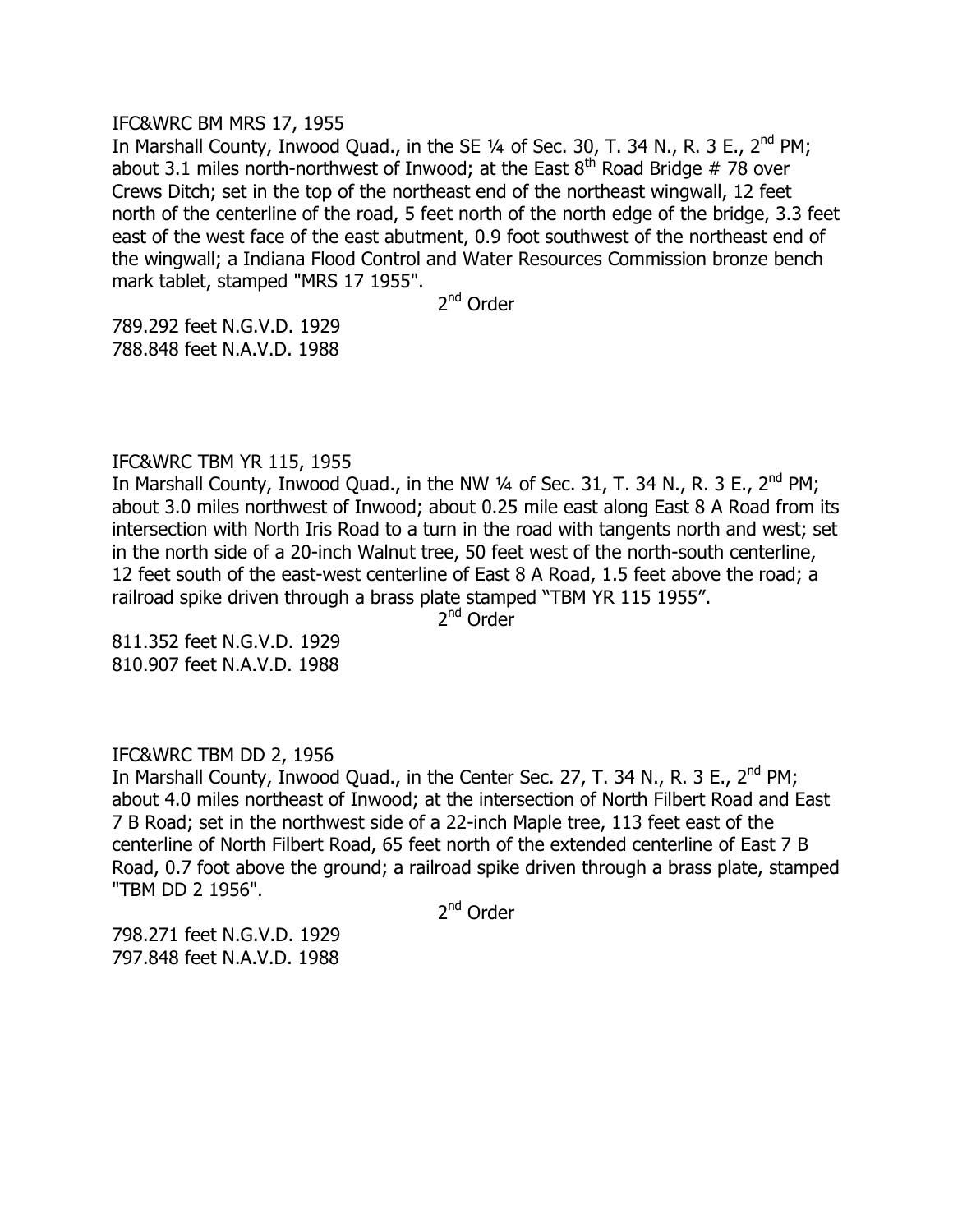#### IFC&WRC BM MRS 35, 1956

In Marshall County, Inwood Quad., in the West  $\frac{1}{2}$  of Sec. 27, T. 34 N., R. 3 E., 2<sup>nd</sup> PM; about 3.9 miles northeast of Inwood; at the East 7 B Road Bridge # 98 over Dousman Ditch; set in the top of the southeast bridge seat, 12 feet southeast of the centerline of the road, 2.5 feet, below the road, 0.3 foot southwest of the northeast face of the southwest abutment; a Indiana Flood Control and Water Resources Commission bronze bench mark tablet, stamped "MRS 35 1956".

2<sup>nd</sup> Order

793.076 feet N.G.V.D. 1929 792.649 feet N.A.V.D. 1988

# IFC&WRC TBM DD 1, 1956

In Marshall County, Inwood Quad., in the West  $\frac{1}{2}$  of Sec. 27, T. 34 N., R. 3 E., 2<sup>nd</sup> PM; about 3.8 miles northeast of Inwood; about 0.5 mile north along North Gumwood Road from its intersection with East  $8<sup>th</sup>$  Road to a curve to the east (East 7 B Road); set in the east side of a 12-inch Elm tree, 49 feet north of the centerline of East 7 B Road, 17 feet east of the extended centerline of Gumwood Road, 0.5 foot above the ground, a railroad spike driven through a brass plate, stamped "TBM DD 1 1956".

2<sup>nd</sup> Order

789.415 feet N.G.V.D. 1929 788.988 feet N.A.V.D. 1988

## IFC&WRC TBM DD 11

In Marshall County, Inwood Quad., in the NW  $\frac{1}{4}$  of Sec. 34, T. 34 N., R. 3 E., 2<sup>nd</sup> PM; about 3.3 miles northeast of Inwood; at the intersection of East  $8<sup>th</sup>$  Road and Gumwood Road; set in the west side of a 16-inch Ash tree, 40 feet south of the centerline of East 8<sup>th</sup> Road, 16 feet east of the centerline of North Gumwood Road, 0.4 foot above ground; a railroad spike.

2<sup>nd</sup> Order

796.126 feet N.G.V.D. 1929 795.700 feet N.A.V.D. 1988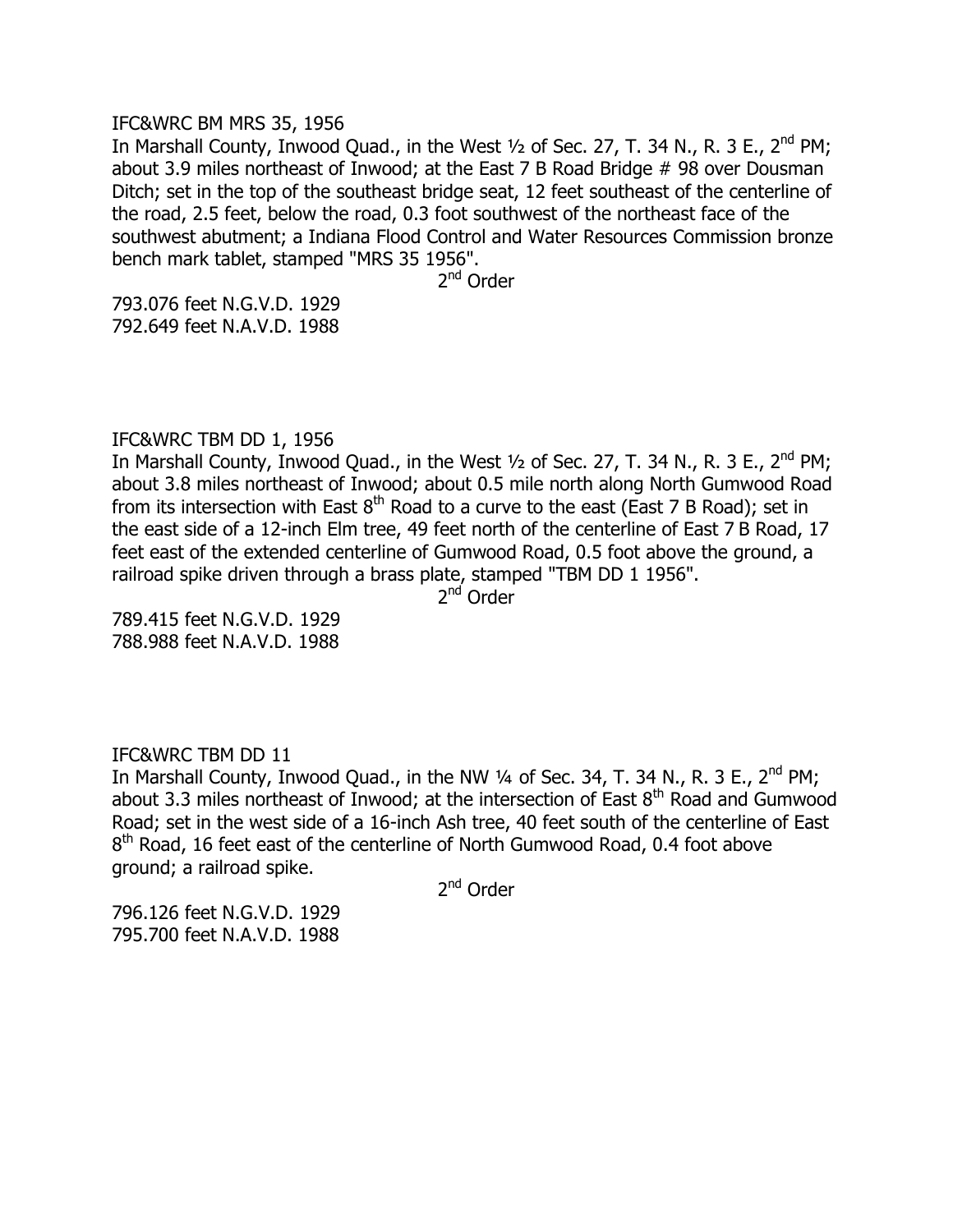## IFC&WRC TBM YR 117, 1955

In Marshall County, Inwood Ouad., in the SE  $\frac{1}{4}$  of Sec. 32, T. 34 N., R. 3 E., 2<sup>nd</sup> PM; about 1.5 miles north of Inwood; in the southwest corner of the intersection of North Hickory Road and East 8 B Road; set in the north side of power pole # ACA 55, 30 feet west of the centerline of North Hickory Road, 15.0 feet south of the centerline of East 8 B Road, 0.5 foot above the road; a railroad spike driven through a brass plate stamped "TBM YR 117 1955".

2<sup>nd</sup> Order

801.165 feet N.G.V.D. 1929 800.745 feet N.A.V.D. 1988

DNR TBM MLK 21, 1978

In Marshall County, Inwood Quad., in the SE  $\frac{1}{4}$  of Sec. 32, T. 34 N., R. 3 E., 2<sup>nd</sup> PM; about 2.7 miles north of Inwood; at the "T" road intersection of East 8 B Road and North Hawthorne Road; set in the west side of utility pole AC 9, in the southeast 1/4 of the intersection, 42.0 feet south of the centerline of East 8 B Road, 16.4 feet east of the centerline of North Hawthorne Road, 0.6 foot above the ground; a railroad spike driven through an aluminum tag, stamped "IDNR TBM MLK 21 1978".

2<sup>nd</sup> Order

802.909 feet N.G.V.D. 1929 802.455 feet N.A.V.D. 1988

# DNR TBM MLK 20, 1978

In Marshall County, Inwood Quad., in the NE  $1/4$  of Sec. 32, T. 34 N., R. 3 E., 2<sup>nd</sup> PM; about 3.0 miles north of Inwood; at the North Hawthorn Road single span concrete bridge over Stone Ditch; set in the northwest corner of the east handrail base, 9.0 feet east of the centerline of the road, 0.3 foot above the ground; a chiseled line forming a triangle.

2<sup>nd</sup> Order

789.769 feet N.G.V.D. 1929 789.320 feet N.A.V.D. 1988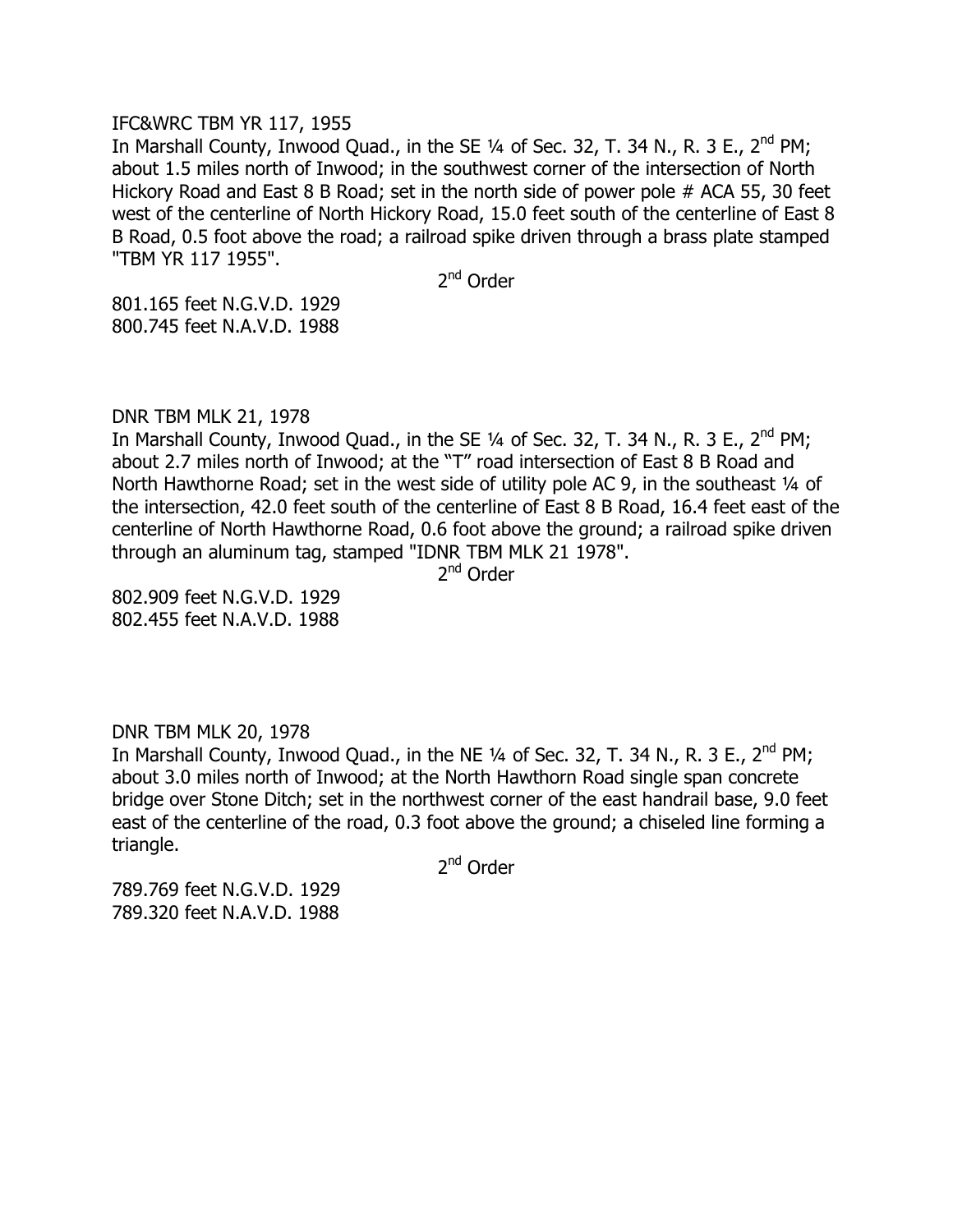#### DNR TBM YR 12

In Marshall County, Inwood Quad., in the SW  $\frac{1}{4}$  of Sec. 29, T. 34 N., R. 3 E., 2<sup>nd</sup> PM; about 3.1 miles north of Inwood; at the East  $8<sup>th</sup>$  Road Bridge # 79 over Stone Ditch; set on the south side of the north concrete handrail base, 11 feet north of the centerline of East  $8<sup>th</sup>$  Road, 10.5 feet east of the west end of the handrail, 0.3 foot above the road; a chiseled triangle.

2<sup>nd</sup> Order

789.101 feet N.G.V.D. 1929 788.658 feet N.A.V.D. 1988

# DNR BM MRS 53, 1978

In Marshall County, Inwood Quad., in the SE  $\frac{1}{4}$  of Sec. 29, T. 34 N., R. 3 E., 2<sup>nd</sup> PM; about 3.0 miles north of Inwood; at the North Hickory Road single span concrete bridge over Yellow River; set in the top of and at the south end of the west concrete curb, 13.0 feet west of the centerline of the road, 0.7 foot above the road, 0.5 foot south of the north end of the curb; a Department of Natural Resources brass control station tablet, stamped "MRS 53 1978".

2<sup>nd</sup> Order

794.271 feet N.G.V.D. 1929 793.809 feet N.A.V.D. 1988

## DNR TBM MLK 22

In Marshall County, Inwood Quad., in the NE  $1/4$  of Sec. 36, T. 34 N., R. 2 E., 2<sup>nd</sup> PM; about 3.5 miles north of Inwood; at the intersection of North Jarrah Road and East 8 A Road; set in the east side of NIPSCO power pole # 290/705, in the northeast corner of the intersection, 43.6 feet north of the centerline of East 8 A Road, 19.4 feet east of the centerline of North Jarrah Road, 0.6 foot above the ground; a railroad spike.

2<sup>nd</sup> Order

815.981 feet N.G.V.D. 1929 815.536 feet N.A.V.D. 1988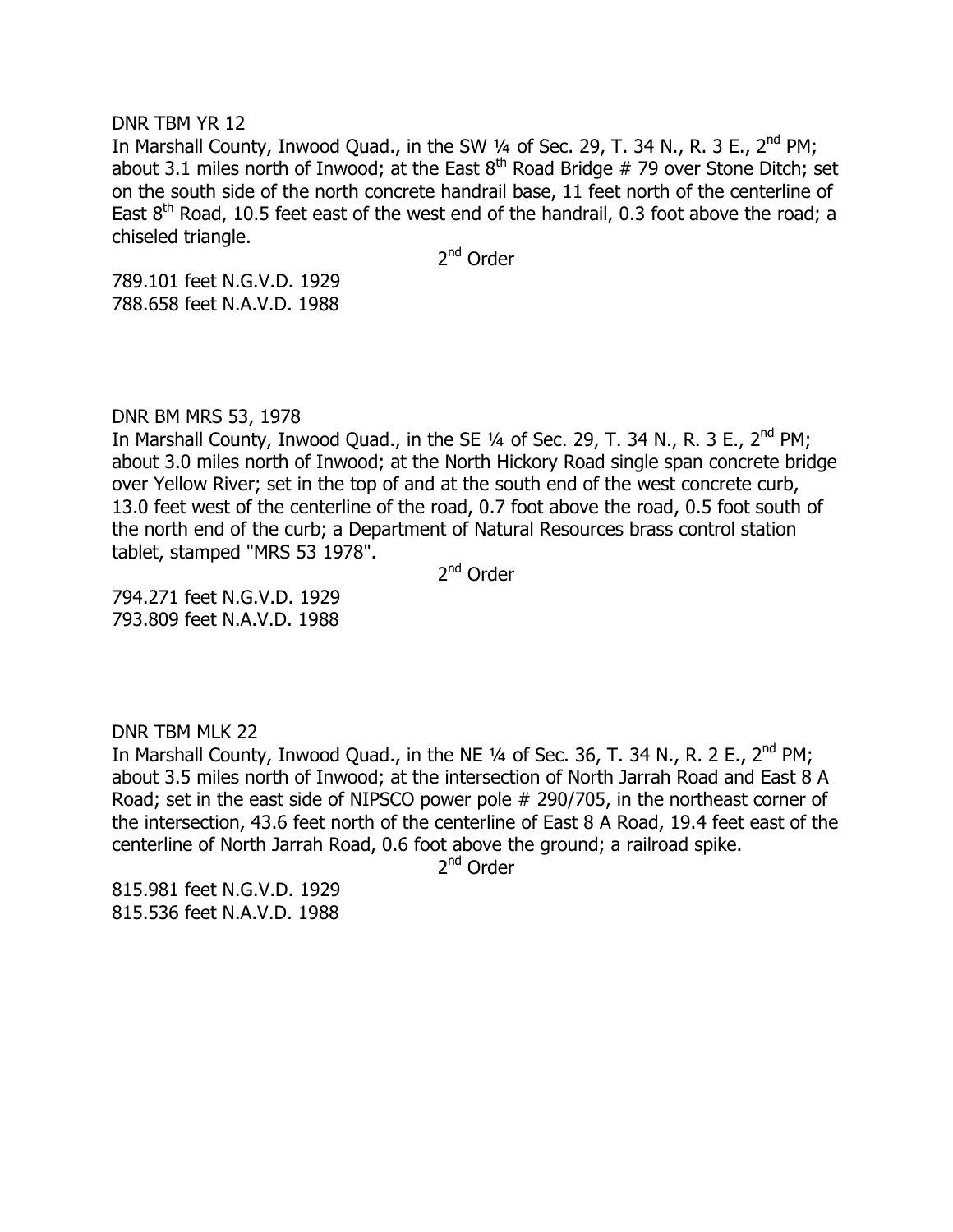#### DNR BM MRS 54, 1978

In Marshall County, Inwood Ouad., in the South  $\frac{1}{2}$  of Sec. 25, T. 34 N., R. 2 E., 2<sup>nd</sup> PM; about 3.7 miles northwest of Inwood; at the North Jarrah Road double span concrete bridge over Yellow River; set in the top of and at the north end of the west concrete curb of the bridge, 12.0 feet west of the centerline of the bridge, 1.1 feet south of the north end of the bridge curb, 0.8 feet above the road; a Department of Natural Resources Brass control station tablet, stamped "MRS 54 1978".

2<sup>nd</sup> Order

797.509 feet N.G.V.D. 1929 797.064 feet N.A.V.D. 1988

# USC&GS BM V 176, 1946

In Marshall County, Mentone Quad., in the SE  $\frac{1}{4}$  of Sec. 12, T. 32 N., R. 4 E., 2<sup>nd</sup> PM; about 1.5 miles north of Tippecanoe; at the intersection of State Road 331 and East  $17<sup>th</sup>$  Road; set in the top of a concrete post, in the northwest  $\frac{1}{4}$  of the junction, 42.0 feet north of the centerline of East  $17<sup>th</sup>$  Road, 37.0 feet west of the centerline of State Road 331, 1.5 feet northeast of a right-of-way marker, 0.5 foot above the ground; a U.S. Coast and Geodetic bench mark tablet, stamped "V 176 1946".

2<sup>nd</sup> Order

791.452 feet N.G.V.D. 1929 791.042 feet N.A.V.D. 1988

# USC&GS BM U 176, 1946

In Marshall County, Mentone Quad., in the SW  $\frac{1}{4}$  of Sec. 18, T. 32 N., R. 4 E., 2<sup>nd</sup> PM; about 0.7 mile north of Tippecanoe; at the State Road 133 single span steel truss bridge over the Tippecanoe River; set in the top of the southeast concrete wingwall of the bridge, 18.0 feet east of the centerline of the road, 5.0 feet east of a "TIPPECANOE RIVER" sign post, 0.5 foot below the road; a U.S. Coast and Geodetic Survey bench mark tablet, stamped "U 176 1946".

2<sup>nd</sup> Order

776.416 feet N.G.V.D. 1929 776.002 feet N.A.V.D. 1988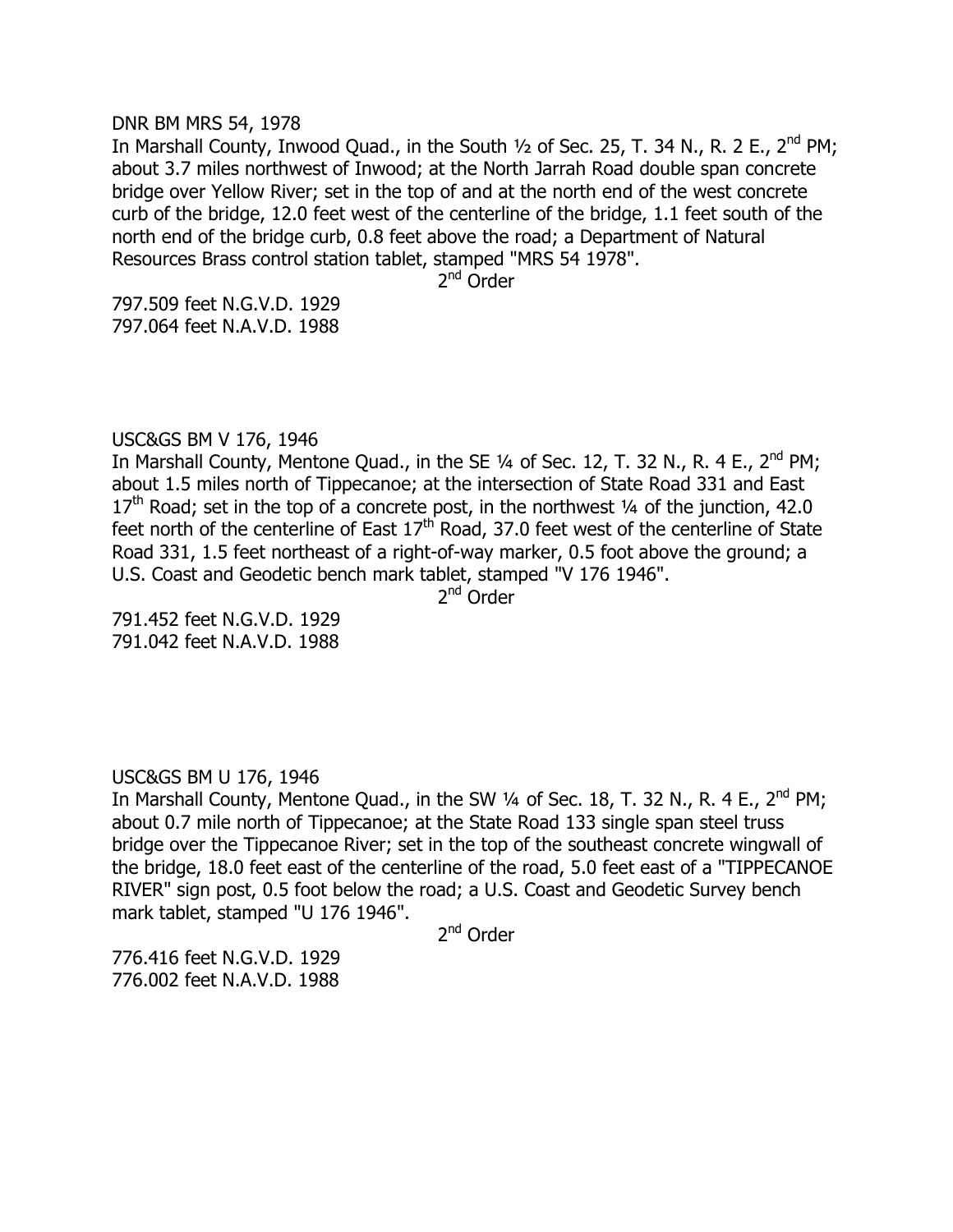#### DNR TBM MLK 132, 1978

In Marshall County, Mentone Quad., in the SW  $\frac{1}{4}$  of Sec. 28, T. 32 N., R. 4 E., 2<sup>nd</sup> PM, about 1.03 miles north-northeast of Tippecanoe; 0.68 mile north along State Road 331 from its intersection with East 18 B Road at Tippecanoe to a T-road northeast (East 17<sup>th</sup> Trail), thence 0.5 mile northeast to a turn east; set in the east side of a power pole, 400 feet southwest of the east-west centerline tangent of the curve, 17.0 feet east of the centerline of the road, 0.5 foot above the ground; a railroad spike driven through an aluminum tag, stamped "IDNR TBM MLK 132 1978".

2<sup>nd</sup> Order

777.108 feet N.G.V.D. 1929 776.694 feet N.A.V.D. 1988

# DNR TBM MLK 133, 1978

In Marshall County, Mentone Quad., in the NE  $\frac{1}{4}$  of Sec. 18, T. 32 N., R. 4 E., 2<sup>nd</sup> PM; about 1.2 miles north-northeast of Tippecanoe; 0.68 mile north along State Road 331 from its intersection with East 18 B Road at Tippecanoe to a T-road northeast (East 17<sup>th</sup> Trail), thence 0.8 mile northeast and east to a driveway north; set in the south side of a 7-inch Cottonwood tree, in the northeast ¼ of the junction, 159 feet east of the centerline of the drive, 18.0 feet north of the centerline of East  $17<sup>th</sup>$  Trail, 2.2 feet south of a fence line, 0.5 foot above the ground; a railroad spike driven through an aluminum tag, stamped "IDNR TBM MLK 133 1978".

2<sup>nd</sup> Order

784.532 feet N.G.V.D. 1929 784.119 feet N.A.V.D. 1988

# DNR TBM MLK 134, 1978

In Marshall County, Mentone Quad., in the SE  $\frac{1}{4}$  of Sec. 18, T. 32 N., R. 4 E., 2<sup>nd</sup> PM; about 1.25 miles east-northeast of Tippecanoe; at the intersection of East  $18^{th}$  Road and South Cedar Road; set in the east side of a 39-inch Maple tree, in the northwest 1/4 of the intersection, 500 feet north of the centerline of East  $18<sup>th</sup>$  Road, 14.5 feet west of the centerline of South Cedar Road, 0.7 foot above the ground; a railroad spike driven through an aluminum tag, stamped "IDNR TBM MLK 134 1978".

2<sup>nd</sup> Order

786.092 feet N.G.V.D. 1929 785.678 feet N.A.V.D. 1988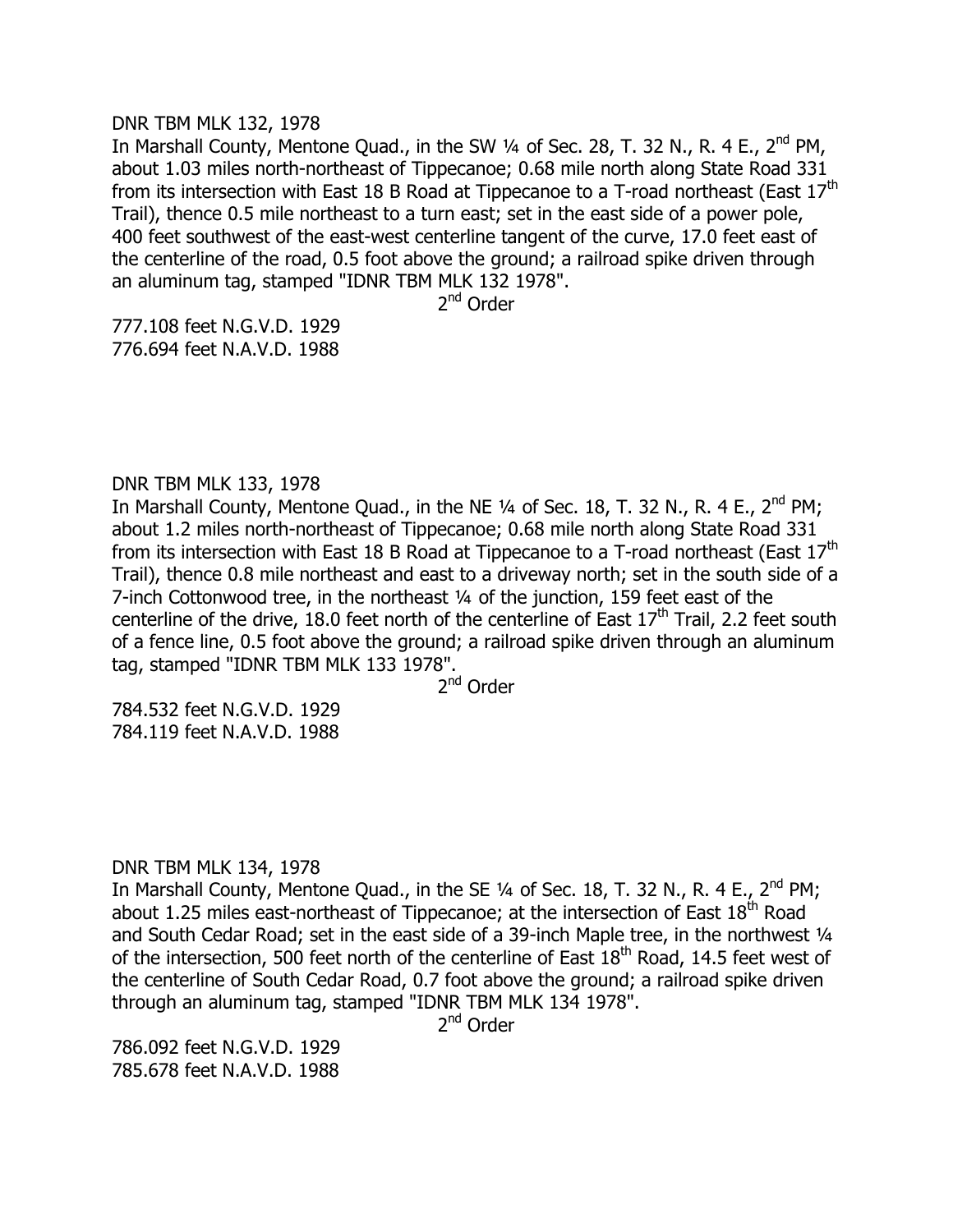#### DNR TBM MLK 135, 1978

In Marshall County, Mentone Quad., in the SE  $\frac{1}{4}$  of Sec. 17, T. 32 N., R. 4 E., 2<sup>nd</sup> PM; about 1.76 miles east-northeast of Tippecanoe; at the East  $18<sup>th</sup>$  Road 175-foot concrete bridge over the Tippecanoe River; set in the top of the northeast concrete wingwall of the bridge, 16.0 feet north of the centerline of the road, 0.6 foot below the road, 0.1 foot east of the west end of the wingwall, 0.1 foot south of the north face of the wingwall; a chiseled line forming a triangle.

2<sup>nd</sup> Order

776.615 feet N.G.V.D. 1929 776.201 feet N.A.V.D. 1988

# DNR BM MRS 89, 1978

In Marshall County, Mentone Quad., in the NW  $\frac{1}{4}$  of Sec. 20, T. 32 N., R. 4 E., 2<sup>nd</sup> PM; about 1.7 miles east-northeast of Tippecanoe; at the East  $18<sup>th</sup>$  Road 175-foot concrete bridge over the Tippecanoe River; set in the top of the southeast concrete wingwall of the bridge, 15.0 feet south of the centerline of the road, 4.0 feet west of the east end of the wingwall, 0.2 foot below the road; a Department of Natural Resources brass control station tablet, stamped "MRS 89 1978".

2<sup>nd</sup> Order

776.652 feet N.G.V.D. 1929 776.238 feet N.A.V.D. 1988

## DNR TBM MLK 136, 1978

In Marshall County, Mentone Quad., in the SW  $\frac{1}{4}$  of Sec. 16, T. 32 N., R. 4 E., 2<sup>nd</sup> PM; about 2.5 miles east-northeast of Tippecanoe; at the East  $18<sup>th</sup>$  Road 175-foot concrete bridge over the Tippecanoe River; set in the top of the northwest concrete wingwall of the bridge, 16.0 feet north of the centerline of the road, 0.6 foot below the road, 0.1 foot west of the east end of the wingwall, 0.1 foot south of the north face of the wingwall; a chiseled line forming a triangle.

2<sup>nd</sup> Order

781.553 feet N.G.V.D. 1929 781.140 feet N.A.V.D. 1988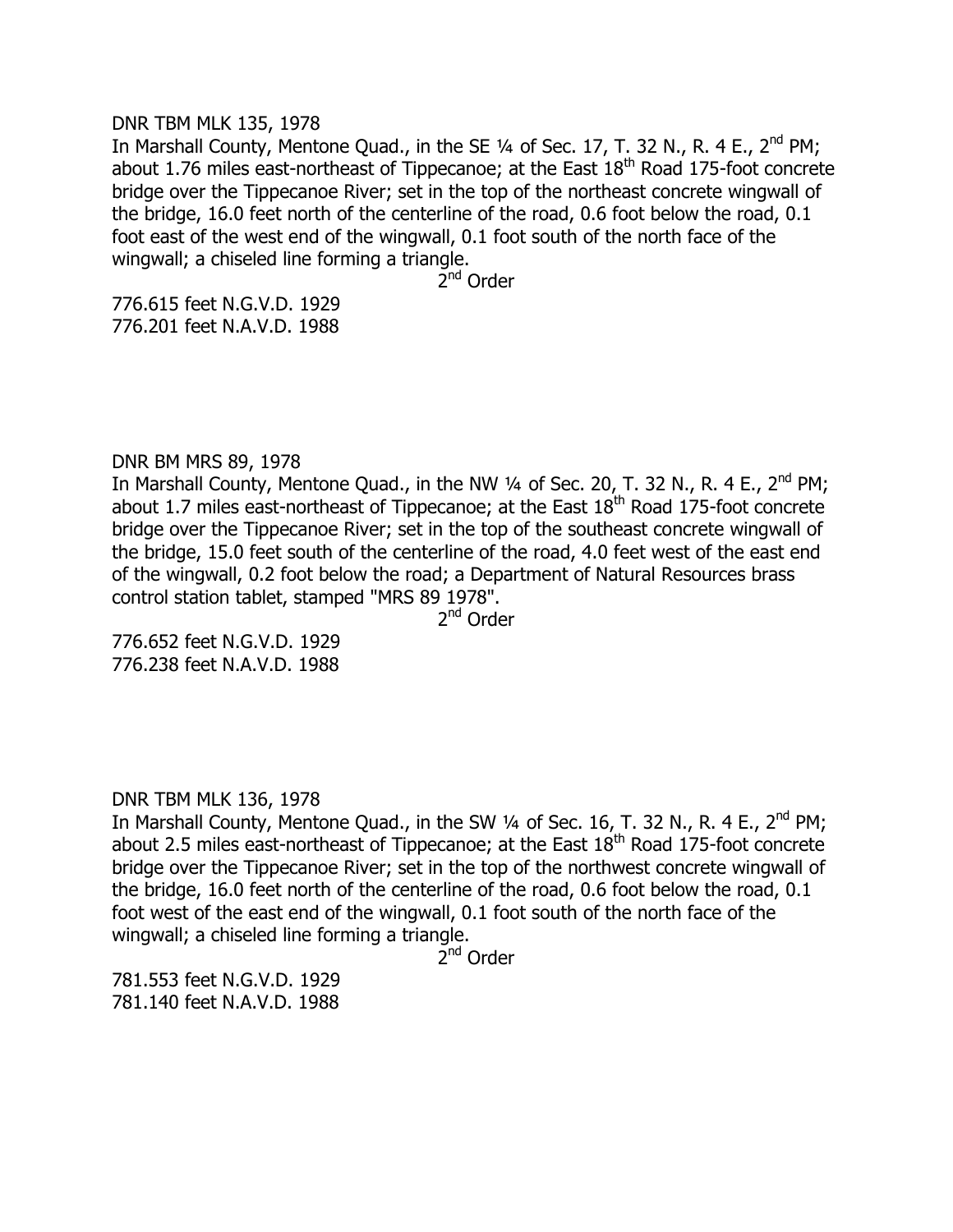#### DNR BM MRS 90, 1978

In Marshall County, Mentone Quad., in the NE  $\frac{1}{4}$  of Sec. 21, T. 32 N., R. 4 E., 2<sup>nd</sup> PM; about 2.5 miles east-northeast of Tippecanoe; at the East  $18<sup>th</sup>$  Road 175-foot concrete bridge over the Tippecanoe River; set in the top of the southeast concrete wingwall of the bridge, 14.8 feet south of the centerline of the road, 4.3 feet west of the east end of the wingwall, 0.2 foot below the road; a Department of Natural Resources brass control station tablet, stamped "MRS 90 1978".

2<sup>nd</sup> Order

781.609 feet N.G.V.D. 1929 781.195 feet N.A.V.D. 1988

# USC&GS BM T 176, 1946

In Marshall County, Mentone Quad., in the SW  $\frac{1}{4}$  of Sec. 19, T. 32 N., R. 4 E., 2<sup>nd</sup> PM; about 0.3 mile south of Tippecanoe; at the "T" road intersection of State Road 331 and East 19<sup>th</sup> Road; set in the top of a concrete post, in the northeast  $\frac{1}{4}$  of the junction, 50 feet north of the centerline of East  $19<sup>th</sup>$  Road, 33.0 feet east of the centerline of State Road 331, 0.6 foot above the ground; a U.S. Coast and Geodetic Survey bench mark tablet, stamped "T 176 1946".

2<sup>nd</sup> Order

775.300 feet N.G.V.D. 1929 774.887 feet N.A.V.D. 1988

## DNR BM MRS 92, 1978

In Marshall County, Mentone Quad., in the SW  $\frac{1}{4}$  of Sec. 25, T. 32 N., R. 4 E., 2<sup>nd</sup> PM; about 1.6 miles south-southwest of Tippecanoe; at the East  $20<sup>th</sup>$  Road four-span concrete bridge over the Tippecanoe River; set in the top of the north end of the west concrete bridge pier, 50 feet east of the west end of the bridge, 12.0 feet north of the centerline of the road, 1.8 feet below the road, 0.6 foot south of the north end of the pier; a Department of Natural Resources brass control station tablet, stamped "MRS 92 1978".

2<sup>nd</sup> Order

769.978 feet N.G.V.D. 1929 769.565 feet N.A.V.D. 1988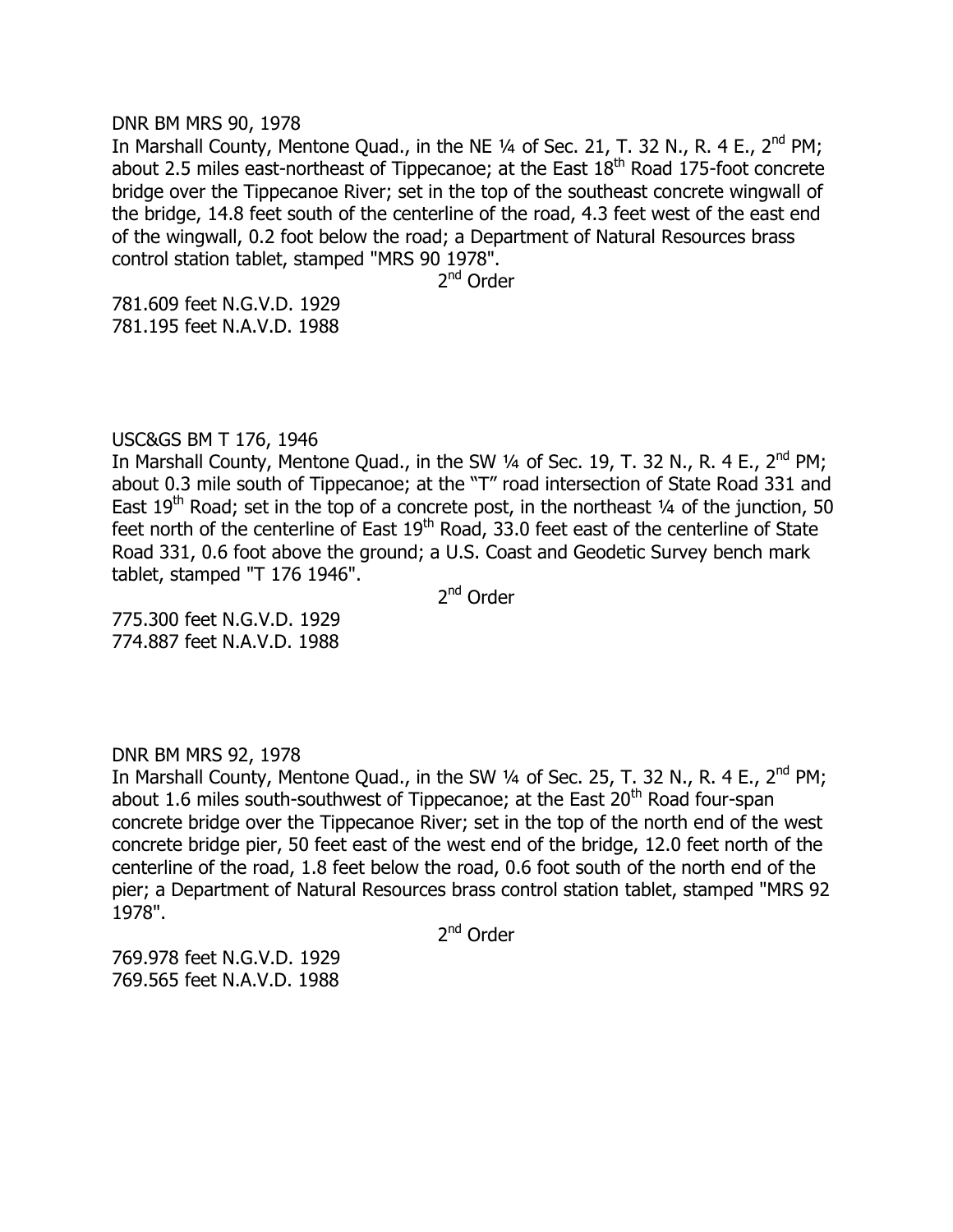## DNR TBM MLK 127, 1978

In Marshall County, Mentone Quad., in the NW  $\frac{1}{4}$  of Sec. 36, T. 32 N., R. 4 E., 2<sup>nd</sup> PM; about 1.6 miles south-southwest of Tippecanoe; at the East  $20<sup>th</sup>$  Road four-span concrete bridge over the Tippecanoe River; set in the north side of a power pole, 29.3 feet west of the west end of the bridge, 18.2 feet south of the centerline of the road, 0.8 foot above the ground; a railroad spike driven through an aluminum tag, stamped "IDNR TBM MLK 127 1978".

2<sup>nd</sup> Order

770.780 feet N.G.V.D. 1929 770.368 feet N.A.V.D. 1988

# USC&GS BM S 176, 1946

In Marshall County, Mentone Quad., in the NE  $\frac{1}{4}$  of Sec. 36, T. 32 N., R. 4 E., 2<sup>nd</sup> PM; about 1.5 miles south of Tippecanoe; at the intersection of State Road 331 and East  $20<sup>th</sup>$  Road; set in the top of a concrete post, in the southwest  $\frac{1}{4}$  of the intersection, 47 feet south of the centerline of East  $20<sup>th</sup>$  Road, 36 feet west of the centerline of State Road 331, 1.5 feet south of a right-of-way marker, 0.3 foot above the ground; a U.S. Coast and Geodetic Survey bench mark tablet, stamped "S 176 1946".

2<sup>nd</sup> Order

779.690 feet N.G.V.D. 1929 779.280 feet N.A.V.D. 1988

## DNR BM MRS 110, 1987

In Marshall County, Mentone Quad., in the NE  $\frac{1}{4}$  of Sec. 24, T. 32 N., R. 4 E., 2<sup>nd</sup> PM; about 0.2 mile north of Tippecanoe; 0.4 mile north along State Road 331 from its intersection with East 18 B Road to a asphalt T-road to the west; set in the top of a concrete post, in the northwest ¼ of the intersection, 34.0 feet north of the centerline of the asphalt road to the west, 28.0 feet west of the centerline of State Road 331, 5.5 feet northeast of a chain link fence corner, 2.0 feet east of power pole # 299/905; a Department of Natural Resources brass control station tablet, stamped "MRS 110 1987".

2<sup>nd</sup> Order

778.893 feet N.G.V.D. 1929 778.503 feet N.A.V.D. 1988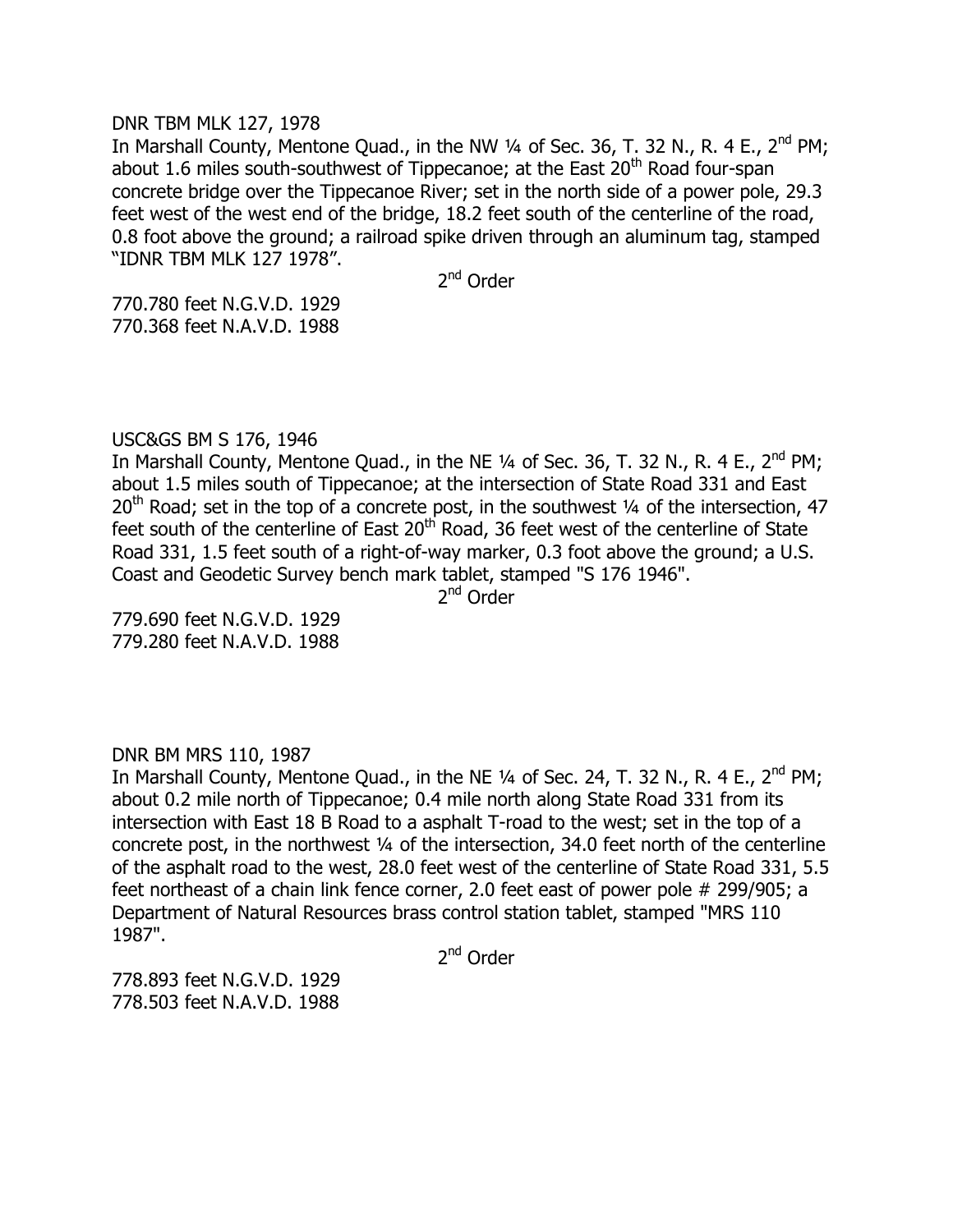#### DNR BM MRS 111, 1987

In Marshall County, Mentone Quad., in the NW  $\frac{1}{4}$  of Sec. 24, T. 32 N., R. 4 E., 2<sup>nd</sup> PM; about 0.6 mile northwest of Tippecanoe; about 0.75 mile south along Douglas Road from its intersection with East 17 B Road to a turn to the west; set in the top of a concrete post, 36.5 feet west of the centerline of the north-south centerline of Douglas Road, 14.5 feet north of the centerline of the east-west centerline of Douglas Road, 1.6 feet south of a sawed-off telephone pole being used as a gate post; a Department of Natural Resources brass control station tablet, stamped "MRS 111 1987".

2<sup>nd</sup> Order

778.539 feet N.G.V.D. 1929 778.128 feet N.A.V.D. 1988

# DNR BM MRS 112, 1987

In Marshall County, Mentone Quad., in the Center of Sec. 13, T. 32 N., R. 4 E., 2<sup>nd</sup> PM; about 0.6 mile northwest of Tippecanoe; about 0.5 mile south along Douglas Road from its intersection with East 17 B Road to a private drive leading to the Morrison Residence; set in the top of a concrete post, 85.0 feet north of the centerline of the private drive, 18.8 feet east of the centerline of Douglas Road, 4.9 feet east of a railroad rail being used as a fence corner; a Department of Natural Resources brass control station tablet, stamped "MRS 112 1987".

2<sup>nd</sup> Order

781.588 feet N.G.V.D. 1929 781.176 feet N.A.V.D. 1988

# DNR TBM BECKY 1, 1987

In Marshall County, Mentone Quad., in the SW 1/4 of Sec. 18, T. 32 N., R. 4 E., 2<sup>nd</sup> PM; about 0.8 mile north of Tippecanoe; about 0.3 mile northeast along East  $17<sup>th</sup>$  Trail from its intersection with State Road 331 to a private drive to the south; set in the east side of a power pole with a transformer, 40.0 feet east of the extended centerline of the private drive, 23.4 feet north of the centerline of East  $17<sup>th</sup>$  Trail, 0.75 foot above the ground; a railroad spike driven through a aluminum tag, stamped "IDNR TBM BECKY 1 1987".

2<sup>nd</sup> Order

782.090 feet N.G.V.D. 1929 781.708 feet N.A.V.D. 1988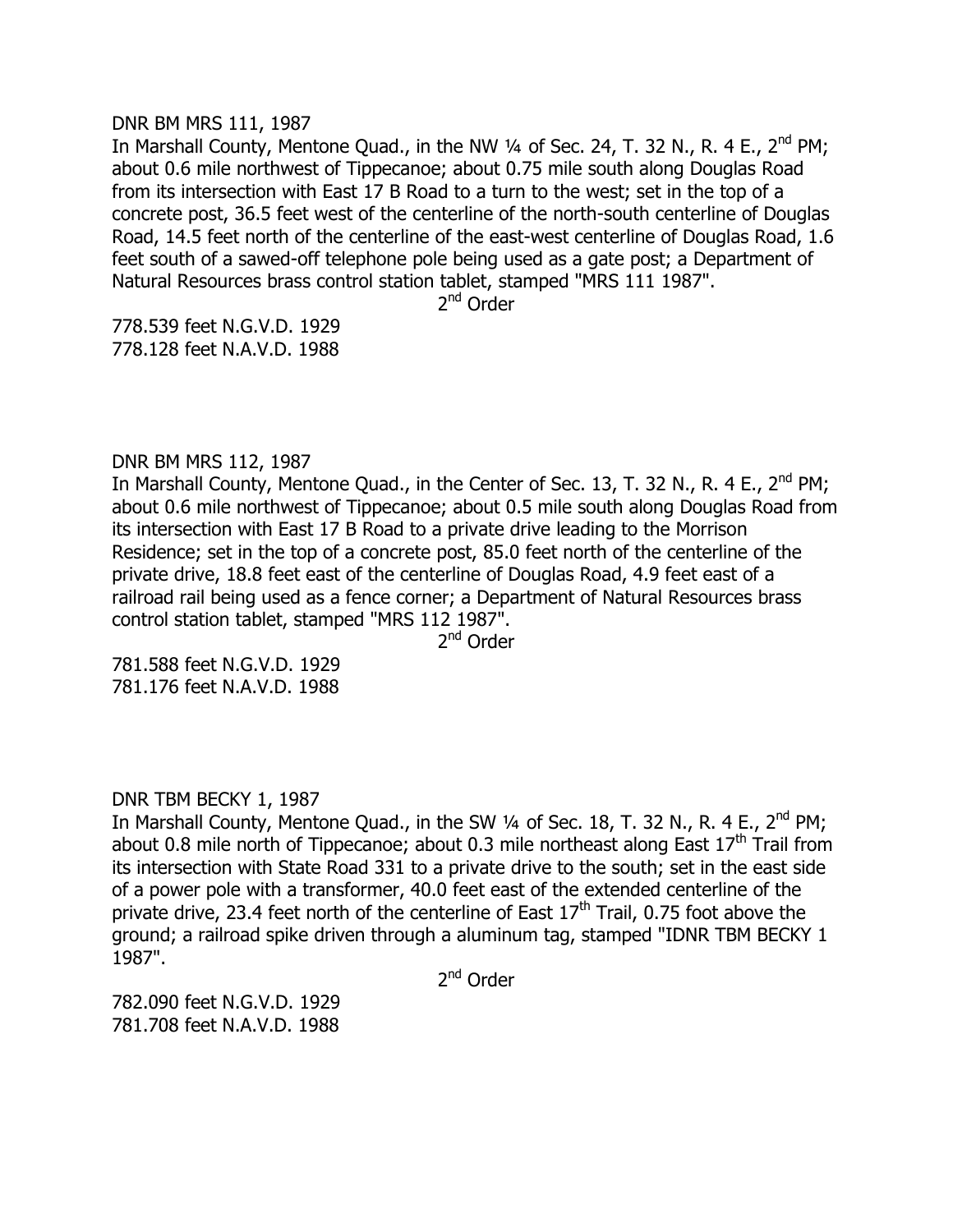## DNR TBM BECKY 2, 1987

In Marshall County, Mentone Ouad., in the Center of Sec. 18, T. 32 N., R. 4 E., 2<sup>nd</sup> PM; about 1.0 mile north-northeast of Tippecanoe; about 0.75 mile east along East  $17<sup>th</sup>$  Trail from its intersection with State Road 331 to a farm drive leading north; set in the northwest side of a power pole on the south side of East  $17<sup>th</sup>$  Trail, 86.0 feet east of the extended centerline of the farm drive, 16.0 feet south of the centerline of East  $17<sup>th</sup>$ Trail, 0.75 foot above the ground; a railroad spike driven through a aluminum tag, stamped "IDNR TBM BECKY 2 1987".

2<sup>nd</sup> Order

786.206 feet N.G.V.D. 1929 785.824 feet N.A.V.D. 1988

# DNR TBM BECKY 3, 1987

In Marshall County, Mentone Quad., in the West  $1/2$  of Sec. 19, T. 32 N., R. 4 E., 2<sup>nd</sup> PM; at Tippecanoe; at the intersection of East 18 B Road and State Road 331; set in the north side of a power pole, in the northeast ¼ of the intersection, 32.0 feet east of the centerline of State Road 331, 21.0 feet north of the centerline of East 18 B Road, 0.65 foot above the ground; a railroad spike driven through a aluminum tag, stamped "IDNR TBM BECKY 3 1987".

2<sup>nd</sup> Order

782.012 feet N.G.V.D. 1929 781.609 feet N.A.V.D. 1988

DNR TBM BECKY 4, 1987

In Marshall County, Mentone Quad., in the SE 1/4 of Sec. 13, T. 32 N., R. 4 E., 2<sup>nd</sup> PM, about 0.5 mile north of Tippecanoe; at the State Road 331 bridge over the Tippecanoe River; set in the northwest side of  $p/p \# 789/297$ , about 100 feet south of the State Road 331 bridge over the Tippecanoe River, 63.6 feet south of the extended centerline of East  $17<sup>th</sup>$  Trail, 45.5 feet west of the centerline of State Road 331, 1.0 foot above the ground; a railroad spike driven through a aluminum tag, stamped "IDNR TBM BECKY 4 1987".

2<sup>nd</sup> Order

778.664 feet N.G.V.D. 1929 778.282 feet N.A.V.D. 1988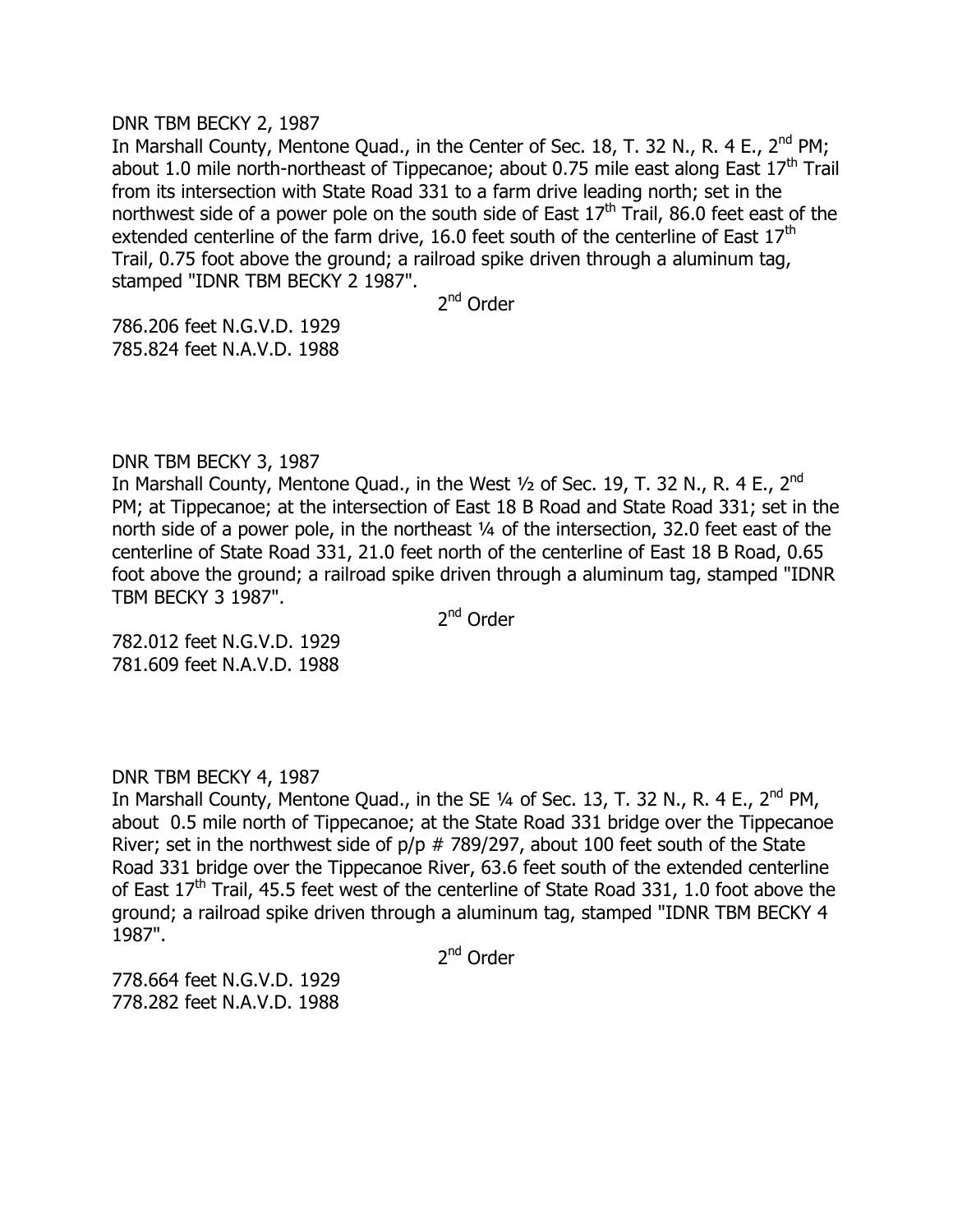#### DNR BM MRS 55, 1978

In Marshall County, Plymouth Quad., in the SW  $\frac{1}{4}$  of Sec. 26, T. 34 N., R. 2 E., 2<sup>nd</sup> PM; about 2.5 miles northeast of Plymouth; at the North King Road concrete bridge over the Yellow River; set in the top of and at the north end of the west concrete curb of the bridge, 12.2 feet west of the centerline of the road, 0.4 foot above the road; a Department of Natural Resources brass control station tablet, stamped "MRS 55 1978".

2<sup>nd</sup> Order

794.899 feet N.G.V.D. 1929 794.496 feet N.A.V.D. 1988

# IFC&WRC TBM YR 110, 1955

In Marshall County, Plymouth Quad., in the NW  $\frac{1}{4}$  of Sec. 26, T. 34 N., R. 2 E., 2<sup>nd</sup> PM; about 1.7 miles northeast of Plymouth; about 0.35 mile east along West 7 B Road from its intersection with North Linden Road, on the north side of West 7 B Road; set in the south side of a 15.0 inch Black Walnut tree, 17.0 feet north of the centerline of West 7 B Road, 0.5 foot above the level of the road; a railroad spike driven through a brass plate, stamped "TBM YR 110 1955".

2<sup>nd</sup> Order

810.927 feet N.G.V.D. 1929 810.524 feet N.A.V.D. 1988

## DNR TBM MLK 23, 1978

In Marshall County, Plymouth Quad., in the NE  $1/4$  of Sec. 27, T. 34 N., R. 2 E., 2<sup>nd</sup> PM; about 2.7 miles northeast of Plymouth; at the intersection of North Linden Road and West 7 B Road, in the north west quarter of the intersection; set in the south side of a 42-inch Maple tree, 21.8 feet north of the centerline of West 7 B Road, 33.7 feet west of the centerline of North Linden Road, 1.9 feet above the ground; a railroad spike driven through a aluminum tag, stamped "IDNR TBM MLK 23 1978".

2<sup>nd</sup> Order

815.892 feet N.G.V.D. 1929 815.489 feet N.A.V.D. 1988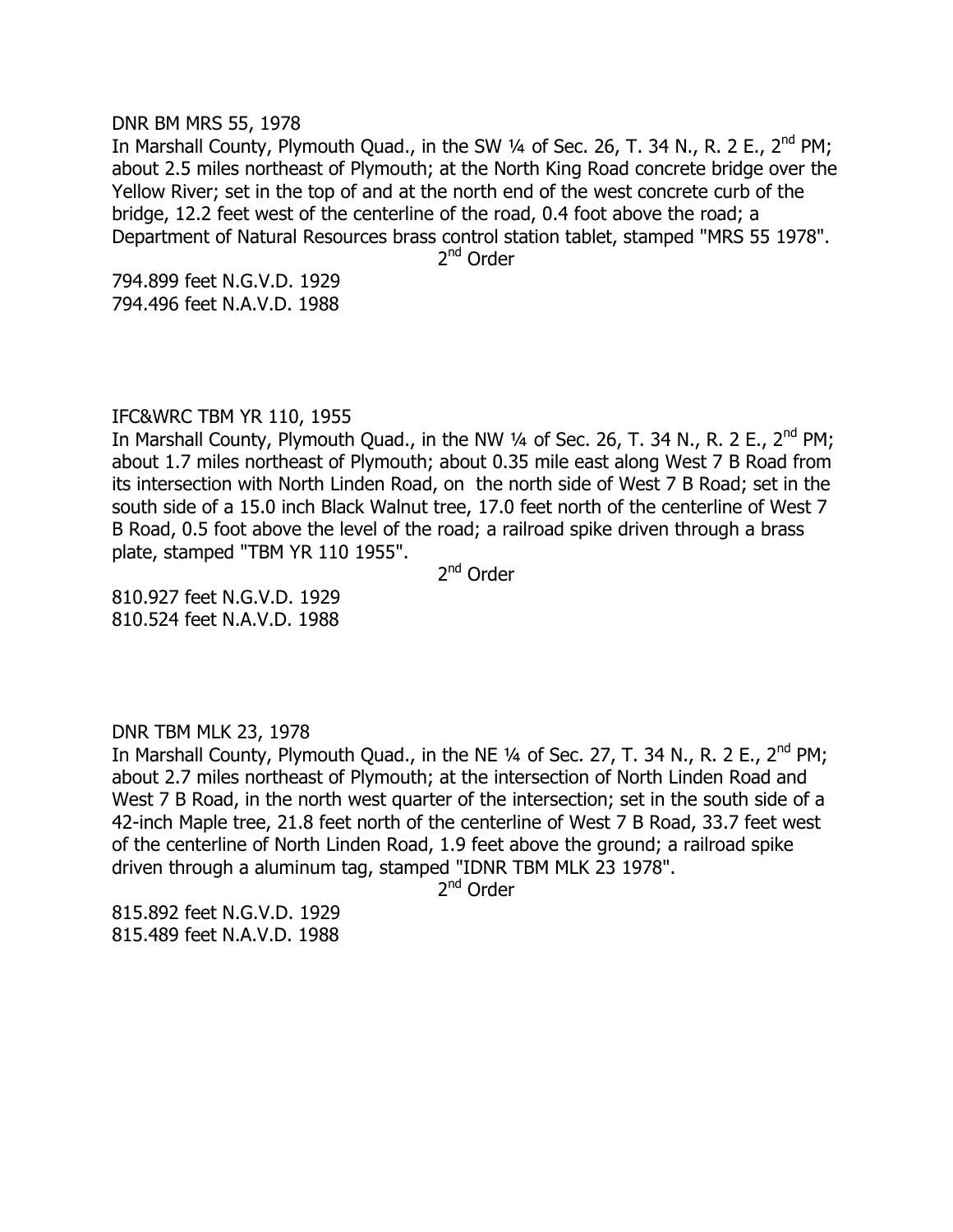DNR BM YEL 6

In Marshall County, Plymouth Quad., in the NE  $\frac{1}{4}$  of Sec. 27, T. 34 N., R. 2 E., 2<sup>nd</sup> PM; about 1.7 miles northeast of Plymouth; at the intersection of U.S. 31 and West 7 B Road, in the northwest 1/4 of the intersection; set in the top of a concrete post, 132.5 feet southwest of the centerline of the south bound lanes of U.S. 31, 92.3 feet south of a corner fence post, 44.8 feet southeast of and across the fence from a power pole, 16.6 feet north of the centerline of West 7B Road; a Department of Natural Resources brass control station tablet, stamped "YEL 6".

2<sup>nd</sup> Order

809.100 feet N.G.V.D. 1929 808.689 feet N.A.V.D. 1988

DNR BM YEL 6 RM # 1

In Marshall County, Plymouth Quad., in the SE 1/4 of Sec. 27, T. 34 N., R. 2 E., 2<sup>nd</sup> PM; about 1.7 miles northeast of Plymouth; at the intersection of U.S. 31 and West 7 B Road, in the southwest 1/4 of the intersection; set in the top of a concrete post, 157.7 feet southwest of the centerline of the south bound lanes of U.S. 31, 57.4 feet south of the centerline of West 7 B Road, 4.9 feet north-northeast of a fence; a Department of Natural Resources brass control station tablet, stamped "YEL 6".

2<sup>nd</sup> Order

807.111 feet N.G.V.D. 1929 806.700 feet N.A.V.D. 1988

DNR BM YEL 6 RM  $# 2$ 

In Marshall County, Plymouth Quad., in the NE  $\frac{1}{4}$  of Sec. 27, T. 34 N., R. 2 E., 2<sup>nd</sup> PM; about 1.7 miles northeast of Plymouth; at the intersection of U.S. 31 and West 7 B Road, in the northwest 1/4 of the intersection; set in the top of a concrete post, 112.6 feet southwest of and across a fence from a power pole, 45.0 feet north-northwest of a concrete right-of-way monument, 36.5 feet north of a power pole, 17.0 feet north of the centerline of West 7 B Road,4.6 feet south of the fence line; a Department of Natural Resources brass control station tablet, stamped "YEL 6".

2<sup>nd</sup> Order

808.239 feet N.G.V.D. 1929 807.830 feet N.A.V.D. 1988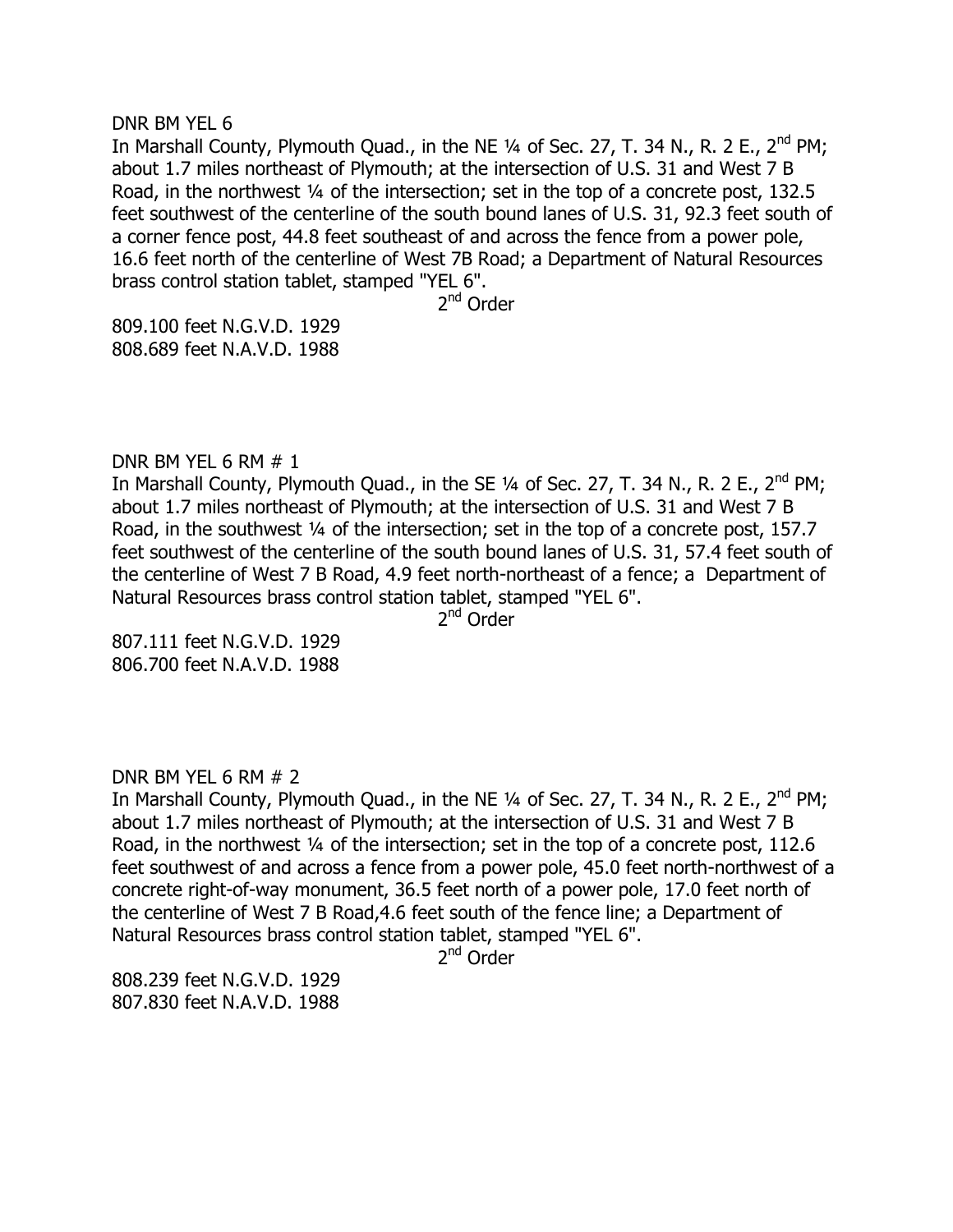#### DNR BM MRS 56, 1978

In Marshall County, Plymouth Quad., in the NE  $\frac{1}{4}$  of Sec. 34, T. 34 N., R. 2 E., 2<sup>nd</sup> PM; 1.8 miles east of Plymouth; at the U.S. 31 three-span concrete bridge over the Yellow River; set in the top of the south end of the west concrete guardrail base of the north bound bridge, 20.3 feet southwest of the centerline of the north bound bridge, 0.3 foot northeast of the southwest end of guardrail base, 1.3 foot above the road; a Department of Natural Resources brass control station tablet, stamped "MRS 56 1978".

2<sup>nd</sup> Order

794.946 feet N.G.V.D. 1929 794.572 feet N.A.V.D. 1988

# DNR TBM MLK 24, 1978

In Marshall County, Plymouth Quad., in the NE  $\frac{1}{4}$  of Sec. 3, T. 33 N., R. 2 E., 2<sup>nd</sup> PM; about 1.6 miles east of Plymouth; at the intersection of U.S. 31 and West 9 A Road, in the southwest corner of the intersection; set in the north side of power pole # 779/434, 36.6 feet south of the centerline of West 9 A Road, 182 feet west of the centerline of the south bound lane of U.S. 31, 1.7 feet above the ground; a railroad spike driven through a aluminum tag, stamped "IDNR TBM MLK 24 1978".

2<sup>nd</sup> Order

824.327 feet N.G.V.D. 1929 823.926 feet N.A.V.D. 1988

## USC&GS BM Y 184, 1946

In Marshall County, Plymouth Quad., in the S  $1/2$  of Sec. 3, T. 33 N., R. 2 E., 2<sup>nd</sup> PM; about 1.6 miles south-southeast of Plymouth; at the intersection of West  $10^{th}$  Street and the Conrail Railroad; set in the top of the northeast end of the east headwall of a 14-inch pipe culvert under West  $10^{th}$  Street, in the northeast  $\frac{1}{4}$  of the intersection, 48 feet north of the north rail, 24 feet south of the centerline of an east-west road paralleling the tracks, 16 feet east of the centerline of West  $10<sup>th</sup>$  Street, 0.5 foot below the road; a U.S. Coast and Geodetic Survey bench mark tablet, stamped "Y 184 1946."

2<sup>nd</sup> Order

823.387 feet N.G.V.D. 1929 822.987 feet N.A.V.D. 1988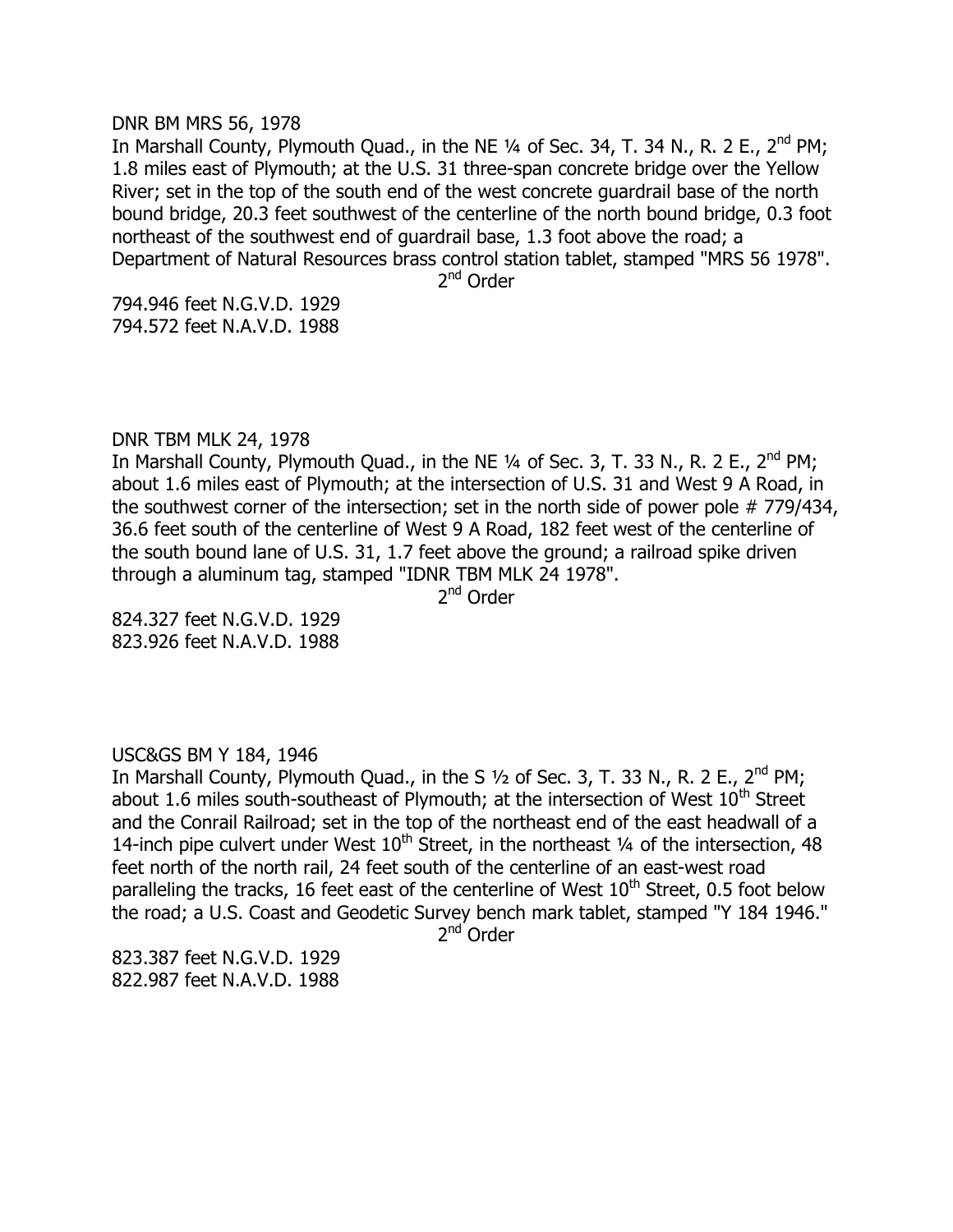## USC&GS BM J 334, 1968

In Marshall County, Plymouth Quad., in the SE  $\frac{1}{4}$  of Sec. 3, T. 33 N., R. 2 E., 2<sup>nd</sup> PM; about 1.9 miles south-southeast of Plymouth; at the U.S. 31 bridge over the Conrail Railroad; set vertically in the north face of the second pier south of the north end of the south bound lanes, 38.0 feet south of the centerline of an east-west road paralleling the tracks, 40.0 feet north of the north rail of the railroad tracks, 10.1 feet east of the west end of the bridge pier, 3.3 feet above the ground; a U.S. Coast and Geodetic Survey bench mark tablet, stamped "J 334 1968".

2<sup>nd</sup> Order

842.981 feet N.G.V.D. 1929 842.580 feet N.A.V.D. 1988

## DNR BM MRS 9 RESET 1984

In Marshall County, Plymouth Quad., in the W  $1/2$  of Sec. 13, T. 33 N., R. 2 E., 2<sup>nd</sup> PM; at Plymouth; at the State Road 17 Bridge (North Michigan Street) over Yellow River; set in the top of and at the north end of the east sidewalk of the bridge, 32.3 feet east of the centerline of State Road 17 (North Michigan Street), 6.2 feet southwest of a light pole, 0.8 foot west of the west face of the aluminum guardrail of the bridge, level with the sidewalk; a Indiana Department of Natural Resources brass control station tablet, stamped "MRS 9 RESET 1984".

THIRD ORDER

788.91 feet N.G.V.D. 1929 788.53 feet N.A.V.D. 1988

## USC&GS BM N 7

In Marshall County, Plymouth Quad., in the West  $\frac{1}{2}$  of Sec. 13, T. 33 N., R. 2 E., 2<sup>nd</sup> PM; at Plymouth; at the intersection of the Conrail Railroad and Center Street, at the Center Street underpass; set on the top of the northeast corner of the west abutment, 13 feet north of the north rail of the north track, 3 feet below the top of the track; a U.S. Coast and Geodetic Survey bench mark tablet, stamped "ELEV 789.106 FEET N 7".

2<sup>nd</sup> Order

789.168 feet N.G.V.D. 1929 788.778 feet N.A.V.D. 1988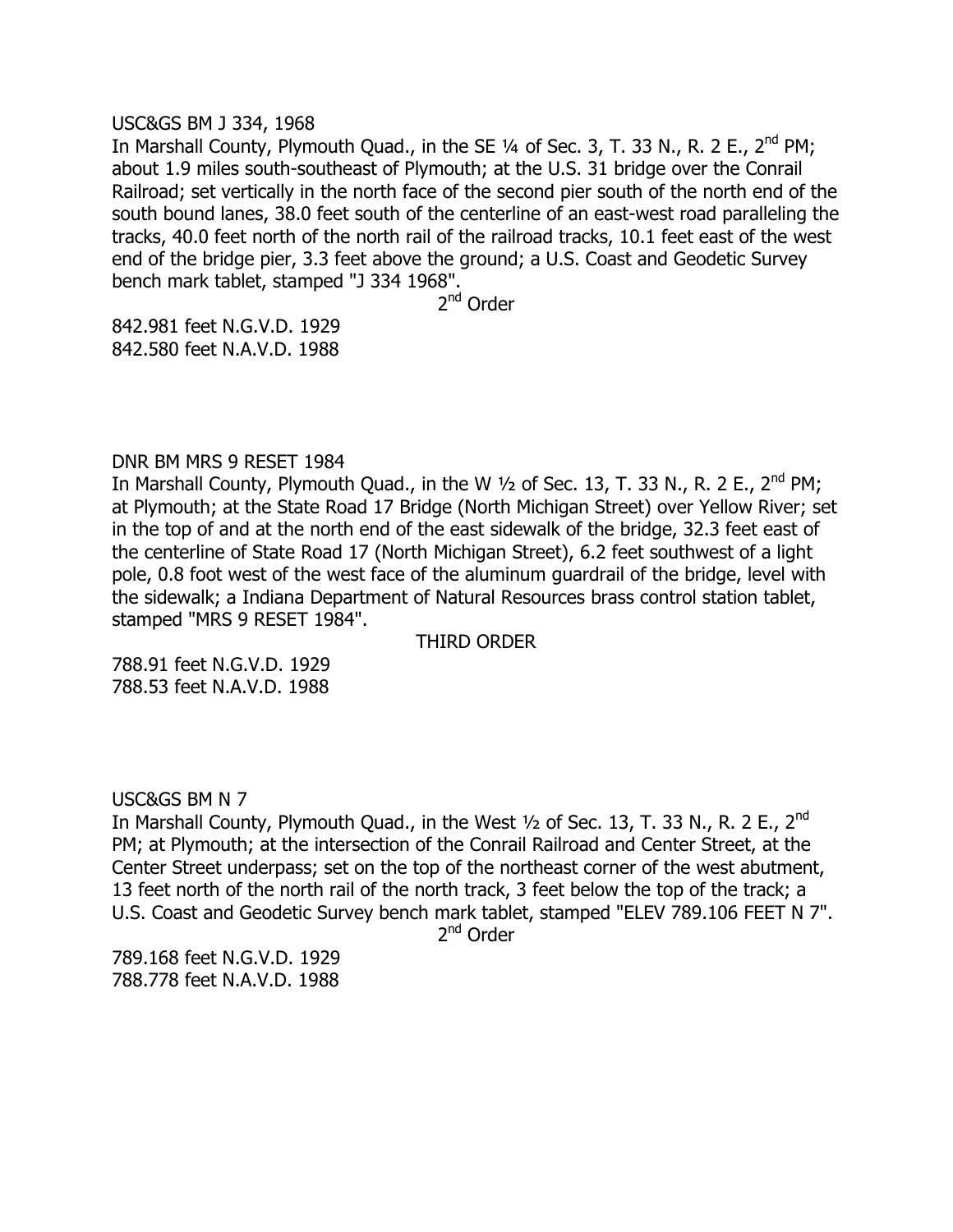#### DNR BM MRS 63, 1978

In Marshall County, Plymouth Quad., in the SW  $\frac{1}{4}$  of Sec. 13, T. 33 N., R. 2 E., 2<sup>nd</sup> PM; at Plymouth; at the Conrail Railroad Bridge over the Yellow River; set in the top of the northeast stone retaining wall, 6.5 feet northwest of the northwest rail of the tracks, 1.3 feet below the rails, 1.1 feet southeast of the northwest face at the top step of the retaining wall; a Department of Natural Resources brass control station tablet, stamped "MRS 63 1978".

2<sup>nd</sup> Order

792.041 feet N.G.V.D. 1929 791.653 feet N.A.V.D. 1988

# DNR TBM Y 25-1

In Marshall County, Plymouth Quad., in the West  $\frac{1}{2}$  of Sec. 13, T. 33 N., R. 2 E., 2<sup>nd</sup> PM; at Plymouth; at the Conrail Railroad 100-foot girder bridge over the Yellow River; set in the top of the southwest corner of the east abutment, 7.5 feet south of the south rail, 0.7 foot from west face and 0.4 foot from the south end of the abutment, 1.3 feet below the top of the rail; a chiseled cross.

2<sup>nd</sup> Order

791.956 feet N.G.V.D. 1929 791.567 feet N.A.V.D. 1988

## DNR BM MRS 57, 1978

In Marshall County, Plymouth Quad., SE 1/4 of Sec. 13, T. 33 N., R. 2 E., 2<sup>nd</sup> PM; at Plymouth; at the West Pierce Street Bridge  $(1<sup>st</sup>$  bridge south of the Conrail Railroad Bridge) over the Yellow River; set in the top of the southwest concrete retaining wall of the bridge, 21.5 feet south of the centerline of West Pierce Street, 5.2 feet northeast of the southwest end of the retaining wall, level with the sidewalk; a Department of Natural Resources brass control station tablet, stamped "MRS 57 1978". USI Consultants reports mark to be destroyed by construction September 21, 2010.

2<sup>nd</sup> Order

782.245 feet N.G.V.D. 1929 781.856 feet N.A.V.D. 1988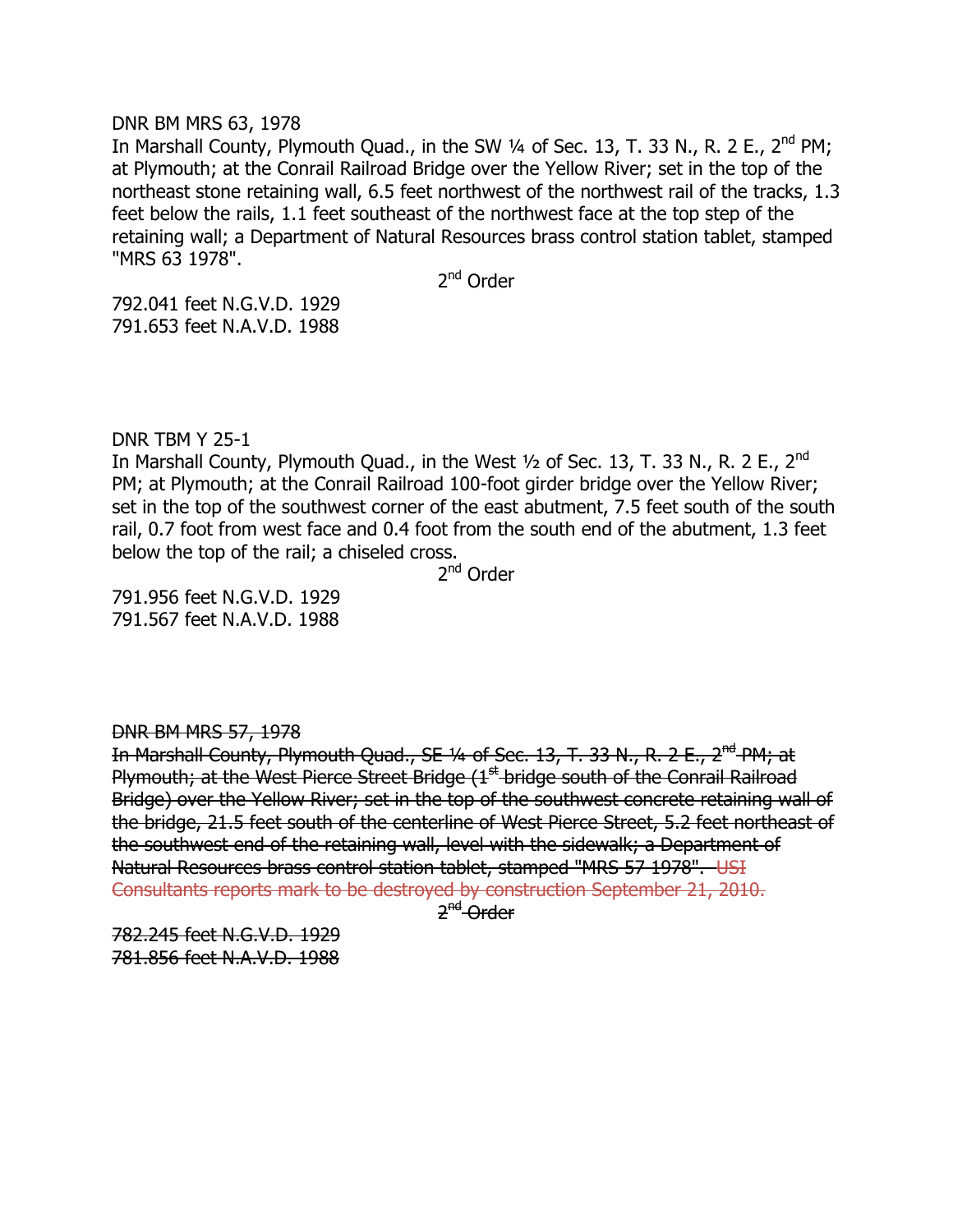#### DNR BM MRS 58, 1978

In Marshall County, Plymouth Quad., in the SE  $\frac{1}{4}$  of Sec. 7, T. 33 N., R. 2 E., 2<sup>nd</sup> PM; about 1.5 miles southwest of Plymouth; at the West  $11<sup>th</sup>$  Road triple span concrete bridge over Yellow River; set in the top of and at the west end of the north concrete guardrail base of the bridge, 13.2 feet north of the centerline of the road, 0.6 foot east of the west end of the curb, 0.4 foot above the road; a Department of Natural Resources brass control station tablet, stamped "MRS 58 1978".

2<sup>nd</sup> Order

777.585 feet N.G.V.D. 1929 777.208 feet N.A.V.D. 1988

# IFC&WRC TBM YR 189, 1955

In Marshall County, Plymouth Quad., in the NW  $\frac{1}{4}$  of Sec. 18, T. 33 N., R. 2 E., 2<sup>nd</sup> PM; about 2.2 miles southwest of Plymouth; at the intersection of South Olive Trail Road and West  $11<sup>th</sup>$  Road, in the southwest quarter of the intersection; set in the east side of a power pole, 33 feet south of the centerline of West  $11<sup>th</sup>$  Road, 21 feet west of the centerline of South Olive Trail, 2.0 feet below the road; a railroad spike driven through a brass plate, stamped "TBM YR 189 1955".

2<sup>nd</sup> Order

778.197 feet N.G.V.D. 1929 777.821 feet N.A.V.D. 1988

## DNR TBM MLK 24 A 1978

In Marshall County, Plymouth Quad., in the NE  $1/4$  of Sec. 17, T. 33 N., R. 2 E., 2<sup>nd</sup> PM; about 1.4 miles south of Plymouth; at the intersection of South Nutmeg Road and West  $11<sup>th</sup>$  Road; set in the west side of a 44-inch Maple tree, 157.4 feet south of the centerline of West  $11<sup>th</sup>$  Road, 21.3 feet east of the centerline of South Nutmeg Road, 0.9 foot above ground; a railroad spike driven through an aluminum tag, stamped "IDNR TBM MLK 24 1978".

2<sup>nd</sup> Order

789.393 feet N.G.V.D. 1929 789.013 feet N.A.V.D. 1988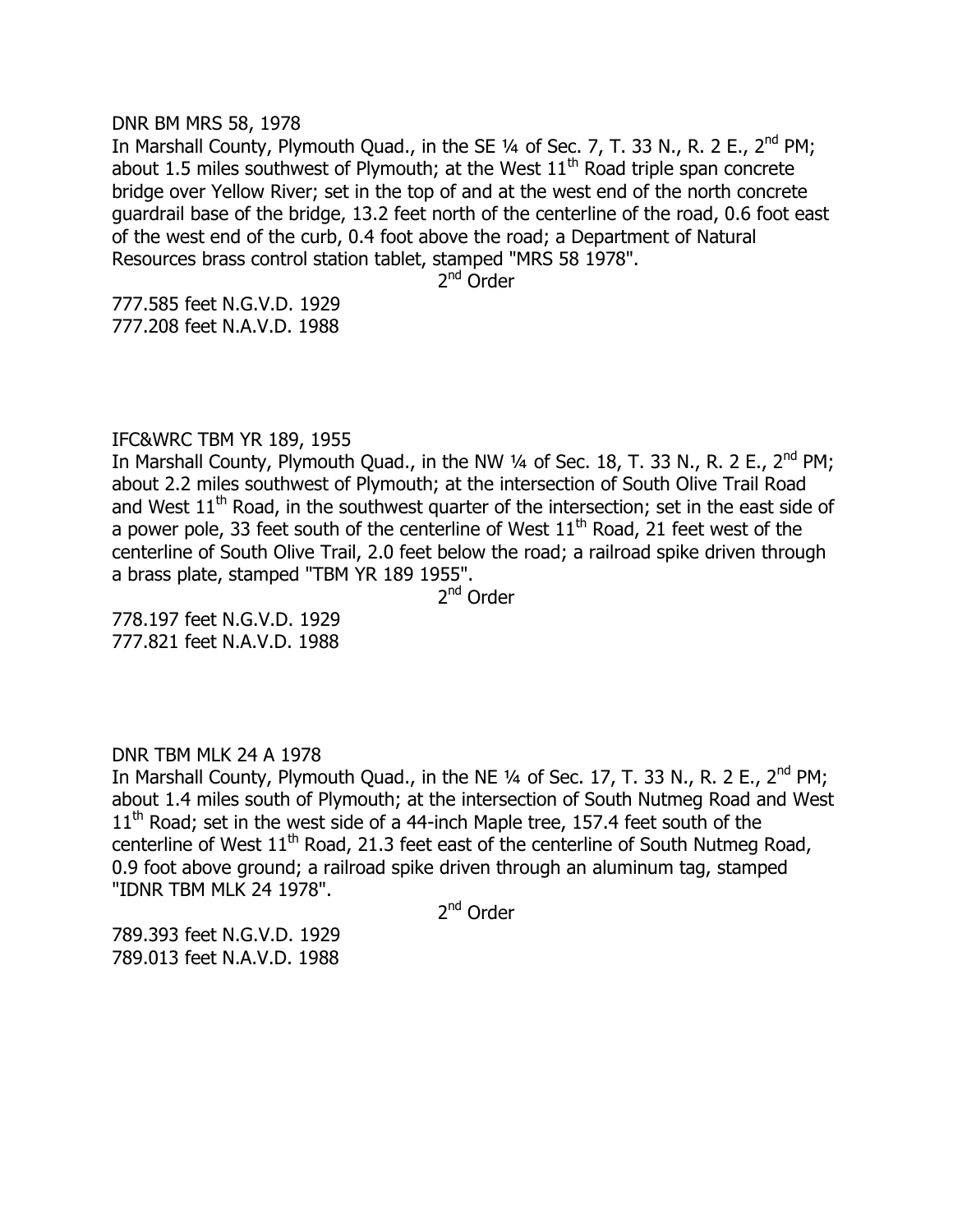#### DNR TBM MLK 25, 1978

In Marshall County, Plymouth Quad., in the NE  $\frac{1}{4}$  of Sec. 17, T. 33 N., R. 2 E., 2<sup>nd</sup> PM, about 2.0 miles south of Plymouth; at the intersection of South Nutmeg Road and West 11 B Road; set in the north side of a 40-inch Maple tree, 18.4 feet north of the centerline of West 11 B Road, 20.9 feet east of the centerline of South Nutmeg Road, 1.9 feet above ground; a railroad spike and aluminum tag, stamped "IDNR TBM MLK 25 1978".

2<sup>nd</sup> Order

824.723 feet N.G.V.D. 1929 824.340 feet N.A.V.D. 1988

# DNR TBM MLK 26, 1978

In Marshall County, Plymouth Quad., in the SW  $\frac{1}{4}$  of Sec. 17, T. 33 N., R. 2 E., 2<sup>nd</sup> PM; about 2.6 miles south-southwest of Plymouth; 0.4 mile east of the West  $12<sup>th</sup>$  Road Bridge over the Yellow River, at the intersection of South Nutmeg Road and West 12<sup>th</sup> Road; set in the south side of a 42-inch Sycamore tree, 60 feet west of the centerline of South Nutmeg Road, 12 feet north of the centerline of West  $12<sup>th</sup>$  Road, 1.2 foot above the road; a railroad spike driven through a brass plate, stamped IDNR TBM MLK 26 1978".

2<sup>nd</sup> Order

794.078 feet N.G.V.D. 1929 793.693 feet N.A.V.D. 1988

DNR TBM MLK 27, 1978

In Marshall County, Plymouth Quad., in the NE  $1/4$  of Sec. 20, T. 33 N., R. 2 E., 2<sup>nd</sup> PM; about 2.6 miles south of Plymouth; at the intersection of South Muckshaw Road and West  $12<sup>th</sup>$  Road; in the southwest corner of the intersection, 70.1 feet south of the centerline of West 12<sup>th</sup> Road, 17.9 feet west of the centerline of South Muckshaw Road, 0.5 foot above ground, a railroad spike driven through an aluminum tag stamped "IDNR TBM MLK 27 1978".

2<sup>nd</sup> Order

802.457 feet N.G.V.D. 1929 802.061 feet N.A.V.D. 1988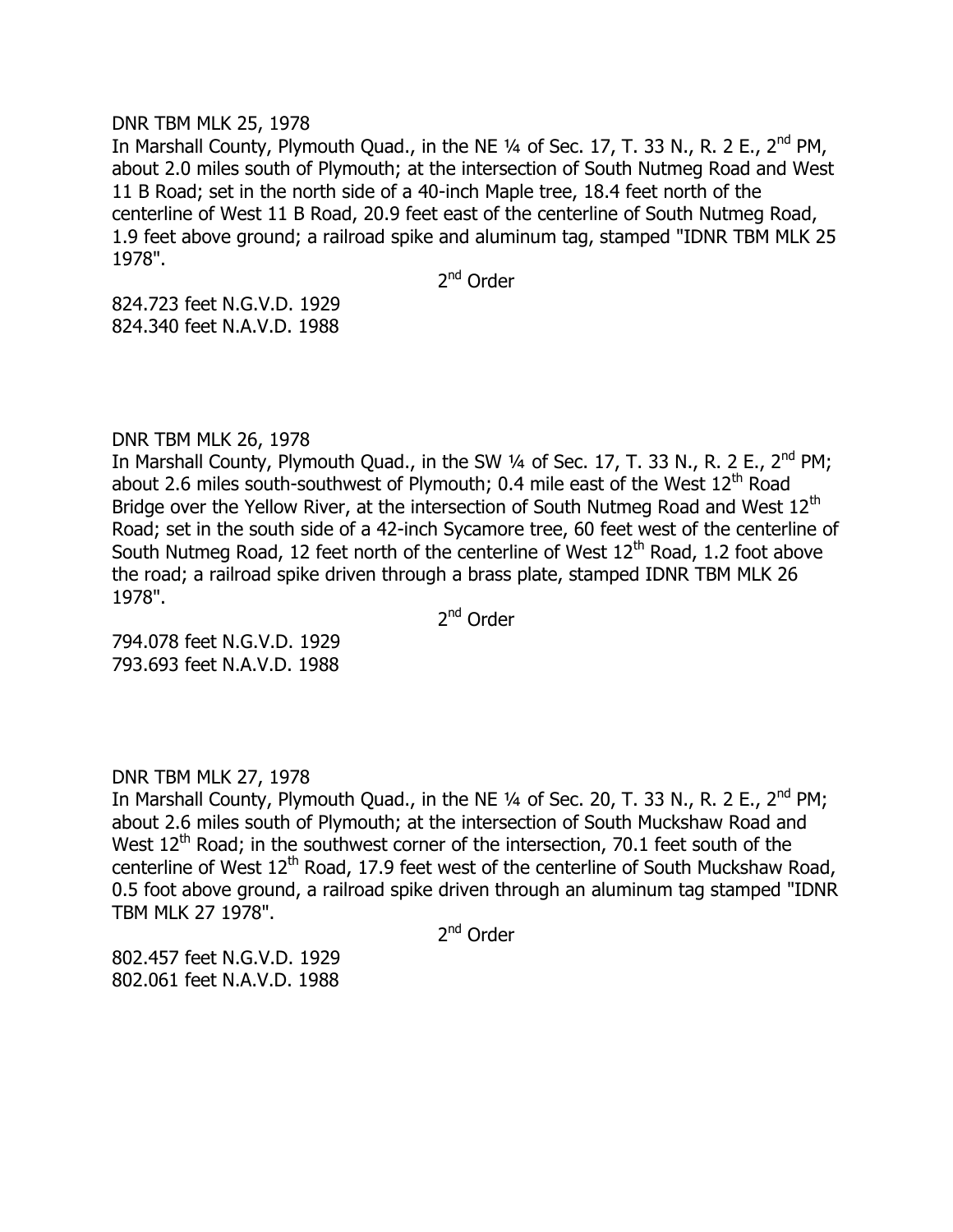#### DNR BM MRS 59, 1978

In Marshall County, Plymouth Quad., in the NW  $\frac{1}{4}$  of Sec. 20, T. 33 N., R. 2 E., 2<sup>nd</sup> PM; about 2.0 miles south of Plymouth; at the West  $12<sup>th</sup>$  Road two-span concrete bridge over the Yellow River; set in the top of the southwest concrete wingwall of the bridge, 16.4 feet south of the centerline of the road, 1.1 feet northeast of the southwest end of the wingwall, 0.7 foot above the road; a Department of Natural Resources brass control station tablet, stamped "MRS 59 1978".

2<sup>nd</sup> Order

777.496 feet N.G.V.D. 1929 777.109 feet N.A.V.D. 1988

## DNR BM YEL 5

In Marshall County, Plymouth Quad., in the NW 1/4 of Sec. 19, T. 33 N., R. 2 E., 2nd PM; about 3.0 miles southwest of Plymouth; at the intersection of West 12th Road and South Olive Trail, in the southwest quarter of the intersection; set in the top of a concrete post, 61.4 feet west of the centerline of South Olive Trail, 42.2 feet southwest of and across West  $12<sup>th</sup>$  Road from a vertically set railroad rail, 16.7 feet south of the centerline of West 12th Road, 9.5 feet southeast of a powerpole, 3.0 feet north of a fence line; a Department of Natural Resources brass control station tablet, stamped "YEL 5".

2<sup>nd</sup> Order

805.386 feet N.G.V.D. 1929 804.914 feet N.A.V.D. 1988

## DNR BM YEL 5 RM # 1

In Marshall County, Plymouth Quad., in the NW  $\frac{1}{4}$  of Sec. 19, T. 33 N., R. 2 E., 2<sup>nd</sup> PM; about 3.0 miles southwest of Plymouth; at the intersection of West  $12<sup>th</sup>$  Road and South Olive Trail, in the southwest quarter of the intersection; set in the top of a concrete post, 119.6 feet west of the centerline of South Olive Trail, 48.8 feet southwest of a powerpole, 13.7 feet south of the centerline of West  $12<sup>th</sup>$  Road, 5.6 feet north of a fence line; a Department of Natural Resources brass control station tablet, stamped "YEL 5".

2<sup>nd</sup> Order

806.206 feet N.G.V.D. 1929 805.734 feet N.A.V.D. 1988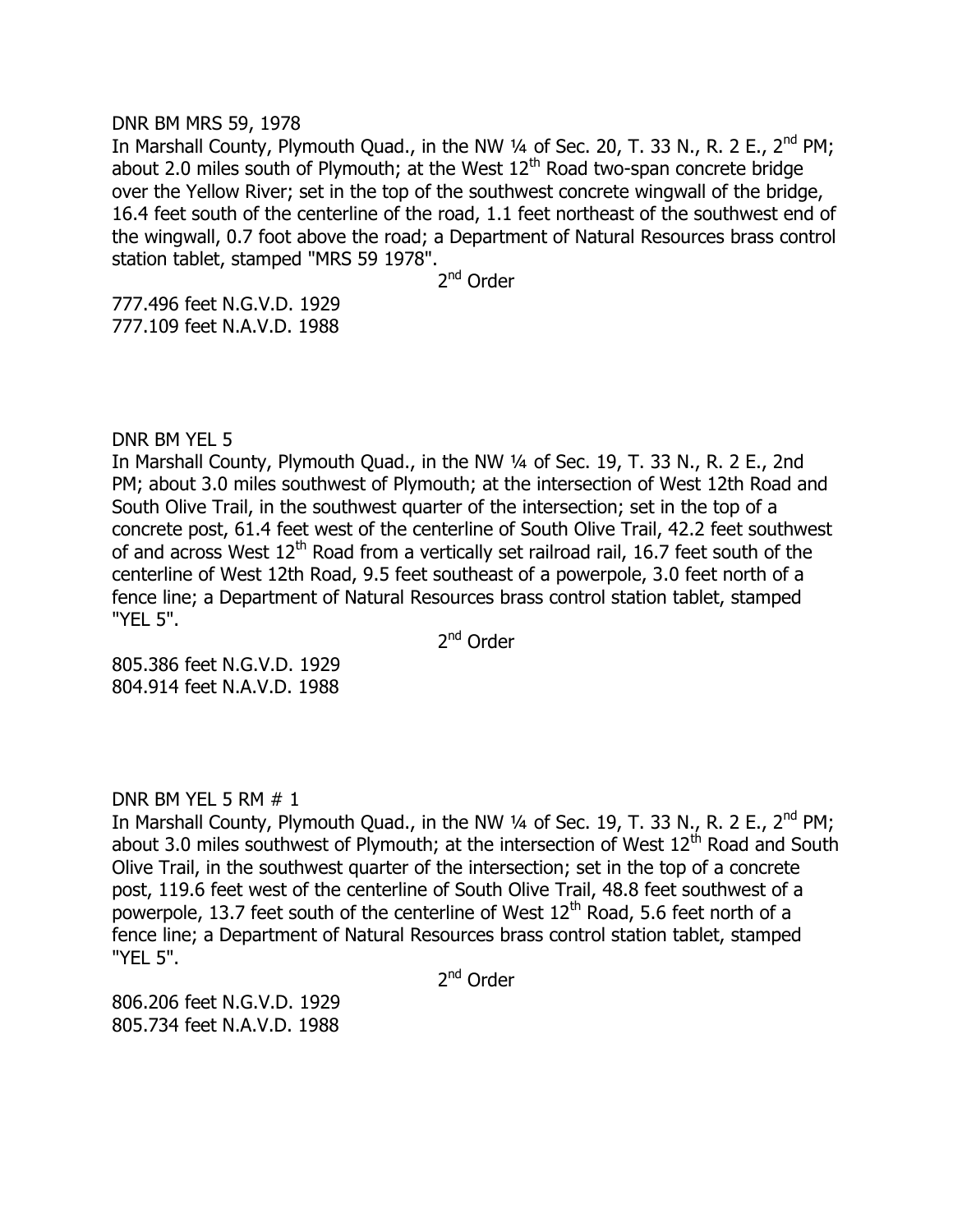#### DNR BM YEL 5 RM # 2

In Marshall County, Plymouth Quad., in the NE  $\frac{1}{4}$  of Sec. 19, T. 33 N., R. 2 E., 2<sup>nd</sup> PM; about 3.0 miles southwest of Plymouth; at the intersection of West  $12<sup>th</sup>$  Road and South Olive Trail; set in the top of a concrete post, in the southeast quarter of the intersection, 140.9 feet north of the mailbox post for the Wiener residence, 127.8 feet south of the centerline of West  $12<sup>th</sup>$  Road, 83.9 feet southeast of and across South Olive Trial from IDNR TBM MLK 150, 1978 (set in the power pole in the southwest quarter of the intersection), 15.6 feet east of the centerline of South Olive Trail; a Department of Natural Resources brass control station tablet, stamped "YEL 5".

2<sup>nd</sup> Order

804.520 feet N.G.V.D. 1929 804.048 feet N.A.V.D. 1988

DNR TBM MLK 28, 1978

In Marshall County, Plymouth Quad., in the SE  $1/4$  of Sec. 20, T. 33 N., R. 2 E., 2<sup>nd</sup> PM; about 3.6 miles south of Plymouth; at the intersection of South Muckshaw Road and West  $13<sup>th</sup>$  Road; in the northwest quarter of the intersection; set in the southeast side of power pole #C- 73, 69 feet west of the centerline of South Muckshaw Road, 18 feet north of the centerline of West  $13<sup>th</sup>$  Road, 0.5 foot above ground; a railroad spike driven through a brass plate, stamped "IDNR TBM MLK 28 1978".

2<sup>nd</sup> Order

817.478 feet N.G.V.D. 1929 817.074 feet N.A.V.D. 1988

DNR BM MRS 60, 1978

In Marshall County, Plymouth Quad., in the SE  $\frac{1}{4}$  of Sec. 20, T. 33 N., R. 2 E., 2<sup>nd</sup> PM; about 3.0 miles south of Plymouth; at the West  $13<sup>th</sup>$  Road three-span concrete bridge over the Yellow River; set in the top of the northwest concrete bridge seat, 12.3 feet southwest of the centerline of the road, 2.3 feet below the bridge floor, 0.7 foot northeast of the southwest face the bridge seat; a Department of Natural Resources brass control station tablet, stamped "MRS 60 1978". Reported Destroyed by Contractor 10/13/2011

2<sup>nd</sup> Order

769.426 feet N.G.V.D. 1929 769.017 feet N.A.V.D. 1988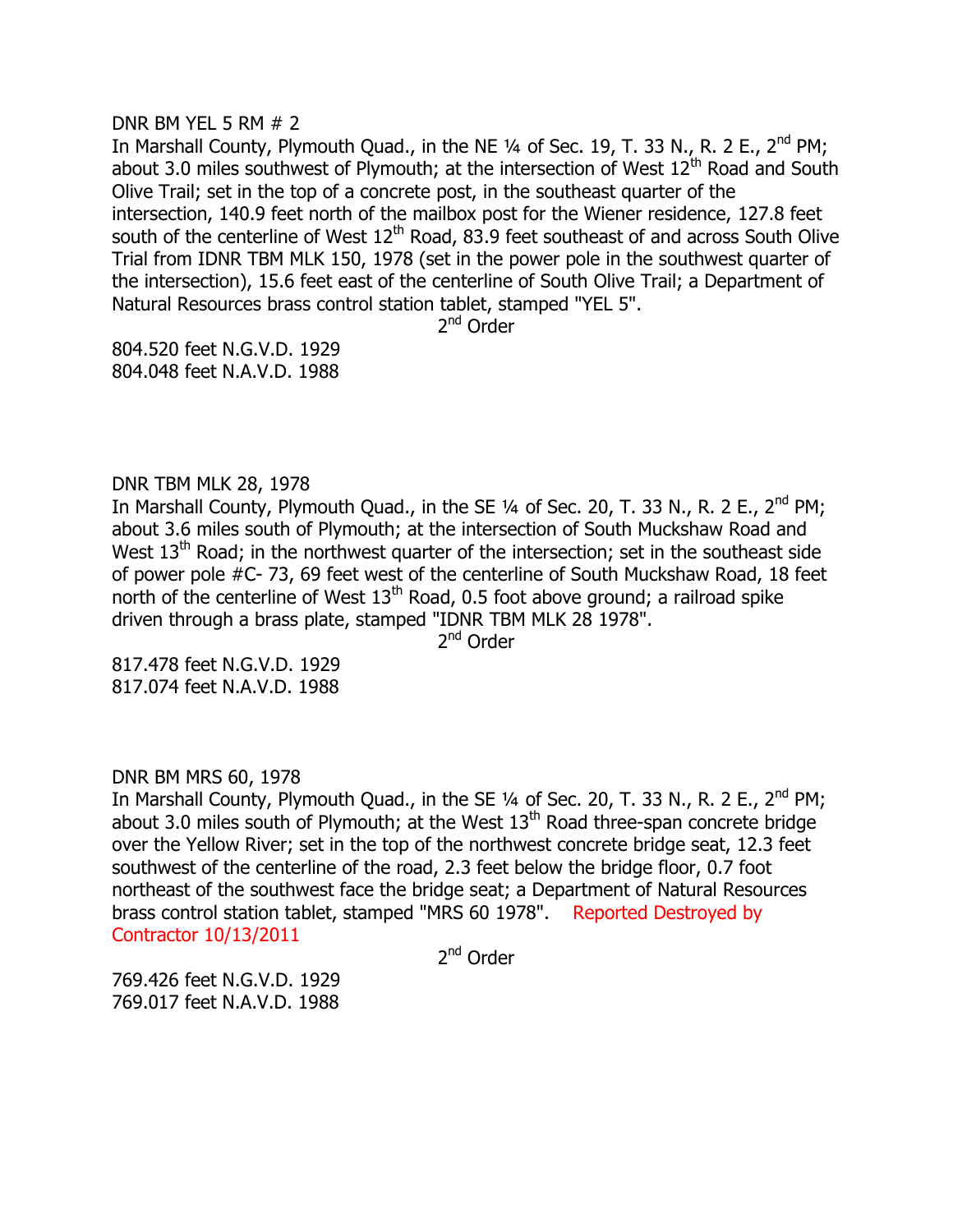#### DNR BM MRS 61, 1978

In Marshall County, Plymouth Quad., in the NE  $\frac{1}{4}$  of Sec. 31, T. 33 N., R. 2 E., 2<sup>nd</sup> PM; about 4.3 miles south of Plymouth; at the South Olive Trail three-span concrete bridge over the Yellow River; set in the top of the northeast concrete retaining wall, 16.4 feet northeast of the centerline of the bridge, 2.1 feet below the road, 0.8 foot northwest of the southeast face of the retaining wall; a Department of Natural Resources brass control station tablet, stamped "MRS 61 1978".

2<sup>nd</sup> Order

765.986 feet N.G.V.D. 1929 765.533 feet N.A.V.D. 1988

## DNR BM MRS 62, 1978

In Marshall County, Plymouth Quad., in the NW  $\frac{1}{4}$  of Sec. 36, T. 33 N., R. 1 E., 2<sup>nd</sup> PM; about 4.8 miles southwest of Plymouth; at the South Peach Road three-span concrete bridge over the Yellow River; set in the top of the southeast concrete bridge seat, 12.0 feet east of the centerline of the road, 2.4 feet below the road, 0.8 foot south of the north face of the bridge seat; a Department of Natural Resources brass control station tablet, stamped "MRS 62 1978".

2<sup>nd</sup> Order

759.645 feet N.G.V.D. 1929 759.234 feet N.A.V.D. 1988

## DNR TBM MLK 115, 1978

In Marshall County, Plymouth Quad., in the SW  $\frac{1}{4}$  of Sec. 12, T. 33 N., R. 1 E., 2<sup>nd</sup> PM; about 3.3 miles west-southwest of Plymouth; about 0.6 mile south along South Quince Road from its intersection with State Road 17, to a turn west and a private drive southeast; set in the west side of power pole #291/758, in the northeast quarter of the junction, 27.0 feet north of the tangent of the east-west centerline of the turn, 18.5 feet east of the tangent of the north-south centerline of South Quince Road, 10.1 feet northeast of the centerline of the private drive, 0.9 foot above the ground; a railroad spike driven through an aluminum tag, stamped "IDNR TBM MLK 115 1978".

2<sup>nd</sup> Order

804.36 feet N.G.V.D. 1929 803.963 feet N.A.V.D. 1988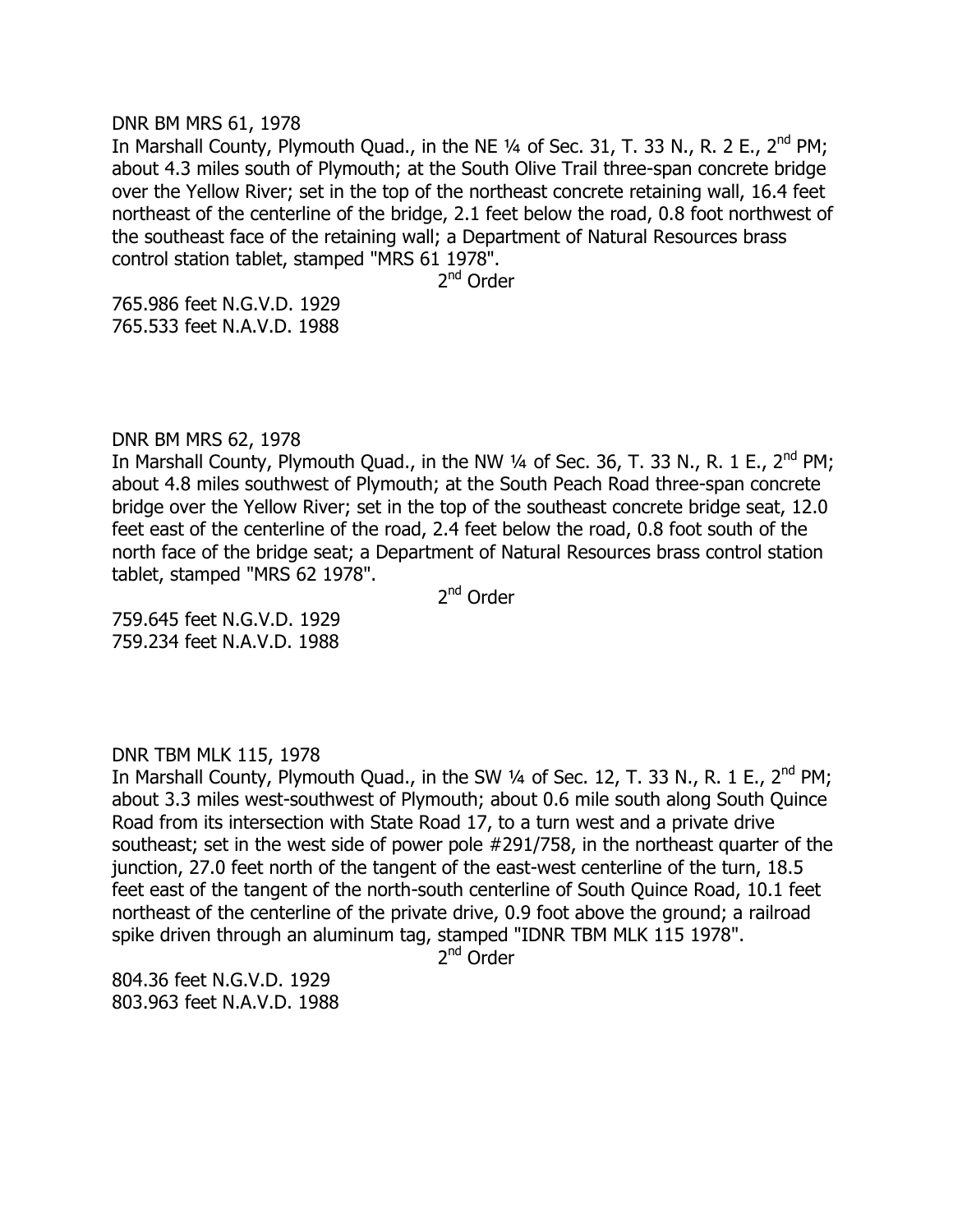# USGS RM # 8 GAGING STATION PRETTY LAKE

In Marshall County, Plymouth Quad., in the NE  $\frac{1}{4}$  of Sec. 11, T. 33 N., R. 1 E., 2<sup>nd</sup> PM; about 3.3 miles west-southwest of Plymouth; 0.2 mile west along Pretty Lane Trail from its intersection with South Quince Road to a driveway south (house #10313); set in the top of a lake level monument, in the southeast quarter of the junction, 62 feet southeast of and across Pretty Lane Trail from power pole #286/140, 19.5 feet east of the centerline of the driveway, 17.2 feet southwest of the centerline of Pretty Lane Trail, 4.0 feet north of a wooden fence, 2.5 feet above the ground; a U.S. Geological Survey gaging station tablet, not stamped.

2<sup>nd</sup> Order

809.971 feet N.G.V.D. 1929 809.545 feet N.A.V.D. 1988

# DNR TBM MLK 9, 1977

In Marshall County, Plymouth Quad., in the SW  $\frac{1}{4}$  of Sec. 13, T. 33 N., R. 1 E., 2<sup>nd</sup> PM, about 3 miles southwest of Plymouth; 0.47 mile west along West  $12<sup>th</sup>$  Road from its intersection with South Pear Road, to a private T-road south; set in the top of the east end of a one-foot steel pipe culvert under the road in the southeast 1/4 of the intersection, 16.5 feet south of the centerline of West  $12<sup>th</sup>$  Road, 24.0 feet east of the centerline of the T-road south, 0.2 foot west of the east end of the culvert; a filed cross.

2<sup>nd</sup> Order

799.423 feet N.G.V.D. 1929 798.987 feet N.A.V.D. 1988

# DNR BM MRS 99, 1978

In Marshall County, Plymouth Quad., in the NW 1/4 of Sec. 7, T. 33 N., R. 2 E., 2<sup>nd</sup> PM, about 2.8 miles southwest of Plymouth; 0.4 mile south along South Olive Trail from its intersection with State Road 17 to a "Y" junction west (Dixon Lake Trail), thence 0.4 mile west to transmission lines crossing the road; set in the top of the northeast corner of a concrete base for a transmission line tower, 79 feet north of the centerline of the road, 9.5 feet west of the centerline of a service road, 0.5 foot south of the north corner of the base; a Department of Natural Resources brass control station tablet, stamped "MRS 99 1978".

2<sup>nd</sup> Order

806.333 feet N.G.V.D. 1929 805.958 feet N.A.V.D. 1988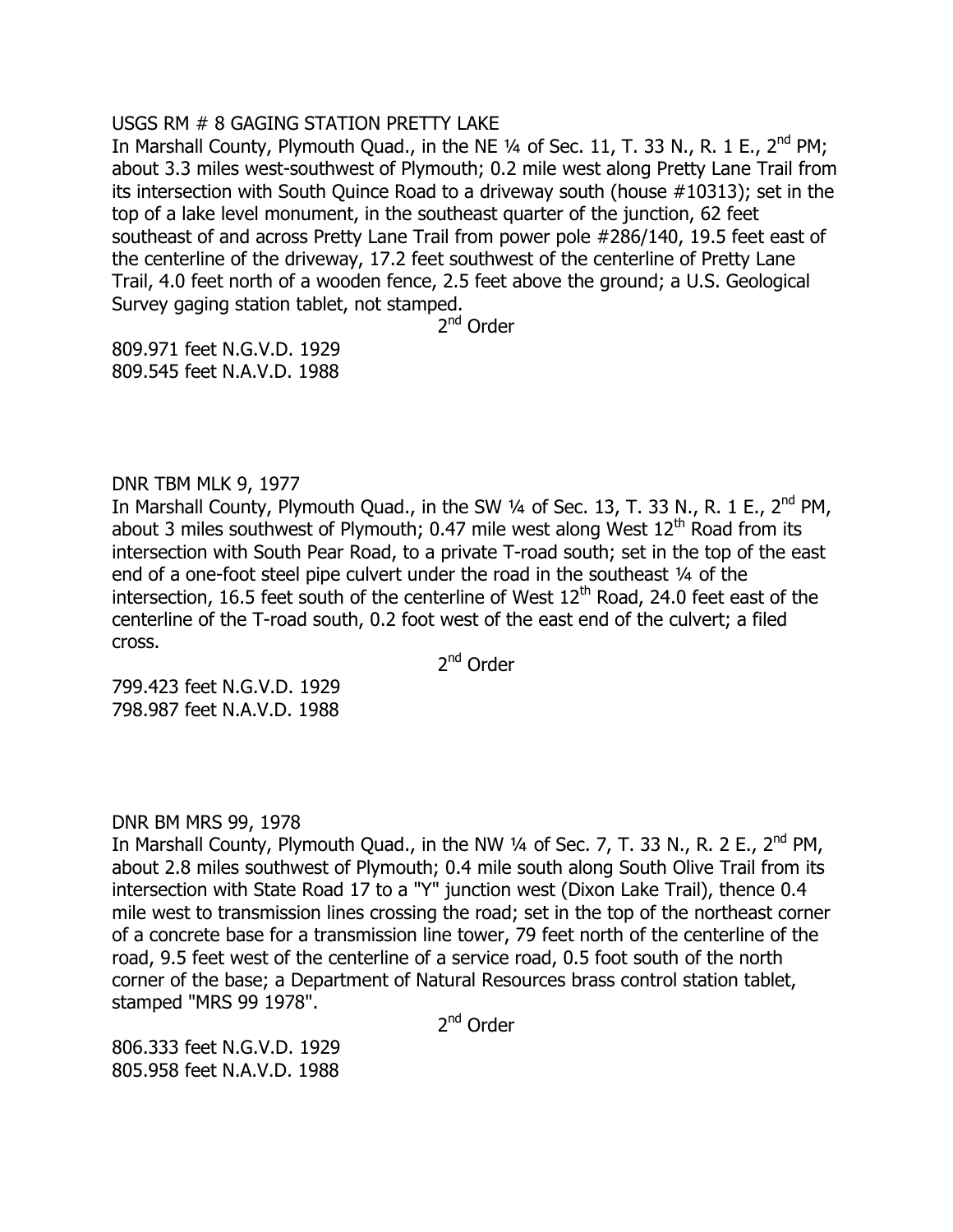### IFC&WRC TBM YR 190, 1955

In Marshall County, Plymouth Quad., in the center of Sec. 7, T. 33 N., R. 2 E.,  $2^{nd}$  PM; about 2.0 miles southwest of Plymouth; at the intersection of South Olive Trail Road and an old abandoned railroad grade, in the southwest angle of the crossing; set in the east side of an 18-inch Shagbark Hickory tree, 152 feet south of the crossing, 24 feet west of the centerline of the road, 3.0 feet above the road; a railroad spike driven through a brass plate, stamped "TBM YR 190 1955".

2<sup>nd</sup> Order

784.268 feet N.G.V.D. 1929 783.891 feet N.A.V.D. 1988

## DNR TBM MLK 29, 1978

In Marshall County, Plymouth Quad., in the NW  $\frac{1}{4}$  of Sec. 30, T. 33 N., R. 2 E., 2<sup>nd</sup> PM; 3.9 miles south-southwest of Plymouth; at the intersection of South Olive Trail Road and West  $13<sup>th</sup>$  Road, in the southwest quarter of the intersection; set in the east side of a power pole, 21 feet west of the centerline of South Olive Trail, 51 feet south of the centerline of West 13<sup>th</sup> Road, 0.6 foot above ground; a railroad spike driven through a brass plate, stamped "IDNR TBM MLK 29 1978".

2<sup>nd</sup> Order

819.181 feet N.G.V.D. 1929 818.762 feet N.A.V.D. 1988

## DNR TBM MLK 149, 1978

In Marshall County, Plymouth Quad., in the NW  $\frac{1}{4}$  of Sec. 19, T. 33 N., R. 2 E., 2<sup>nd</sup> PM; about 3.5 miles south-southwest of Plymouth; at the intersection of South Olive Trail Road and a T-road east leading to a Public Fishing Site for Lawrence Lake; set in the north side of a nine-inch Ash tree at the west edge of the site, 81 feet south of the centerline of the T-road, 27.0 feet east of the centerline of South Olive Trail Road, 0.6 foot above the ground; a railroad spike driven through an aluminum tag, stamped "IDNR TBM MLK 149 1978".

2<sup>nd</sup> Order

775.030 feet N.G.V.D. 1929 774.605 feet N.A.V.D. 1988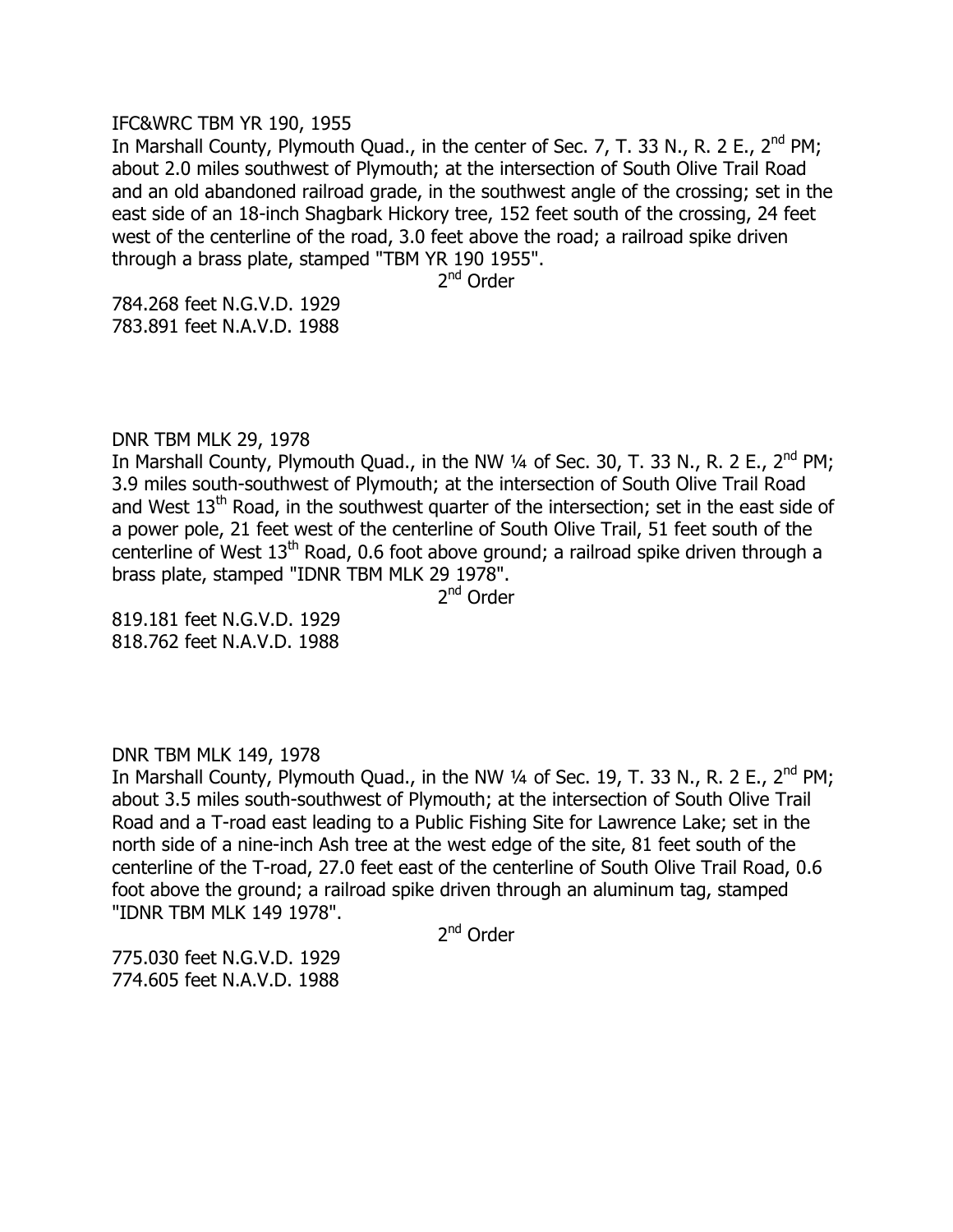#### DNR BM MRS 95, 1978

In Marshall County, Plymouth Quad., in the NW 1/4 of Sec. 19, T. 33 N., R. 2 E., 2<sup>nd</sup> PM; about 3.5 miles south-southwest of Plymouth; at the South Olive Trail concrete bridge over the outlet channel for Lawrence Lake; set in the top of the southeast end of the southwest bridge abutment, 15.5 feet southeast of the centerline of the road, 1.8 feet below the road, 0.8 foot southwest of the northeast face of the abutment; a Department of Natural Resources brass control station tablet, stamped "MRS 95 1978".

2<sup>nd</sup> Order

773.042 feet N.G.V.D. 1929 772.616 feet N.A.V.D. 1988

# DNR TBM MLK 150, 1978

In Marshall County, Plymouth Quad., in the N 1/2 of Sec. 19, T. 33 N., R. 2 E., 2<sup>nd</sup> PM; about 3.18 miles south-southwest of Plymouth; at the intersection of South Olive Trail Road and West  $12<sup>th</sup>$  Road; set in the east side of a power pole, in the southwest quarter of the intersection, 54 feet south of the centerline of the east-west road, 19.9 feet west of the centerline of the north-south road, 0.3 foot above the ground; a railroad spike driven through an aluminum tag, stamped "IDNR TBM MLK 150 1978".

2<sup>nd</sup> Order

805.325 feet N.G.V.D. 1929 804.896 feet N.A.V.D. 1988

## USC&GS AZIMUTH STATION MARSH 1952

In Marshall County, Plymouth Quad., in the NW  $\frac{1}{4}$  of Sec. 24, T. 33 N., R. 1 E., 2<sup>nd</sup> PM; about 2.6 miles of Plymouth; at the intersection of South Pear Road and an old abandoned railroad grade; set in the top of a concrete post, in the northeast quarter of the intersection, 23.0 feet east of the centerline of the tracks, 18.5 feet north of the centerline of the road, 0.6 foot above the ground; a U.S. Coast and Geodetic Survey azimuth mark tablet, stamped "MARSH 1952".

2<sup>nd</sup> Order

805.179 feet N.G.V.D. 1929 804.738 feet N.A.V.D. 88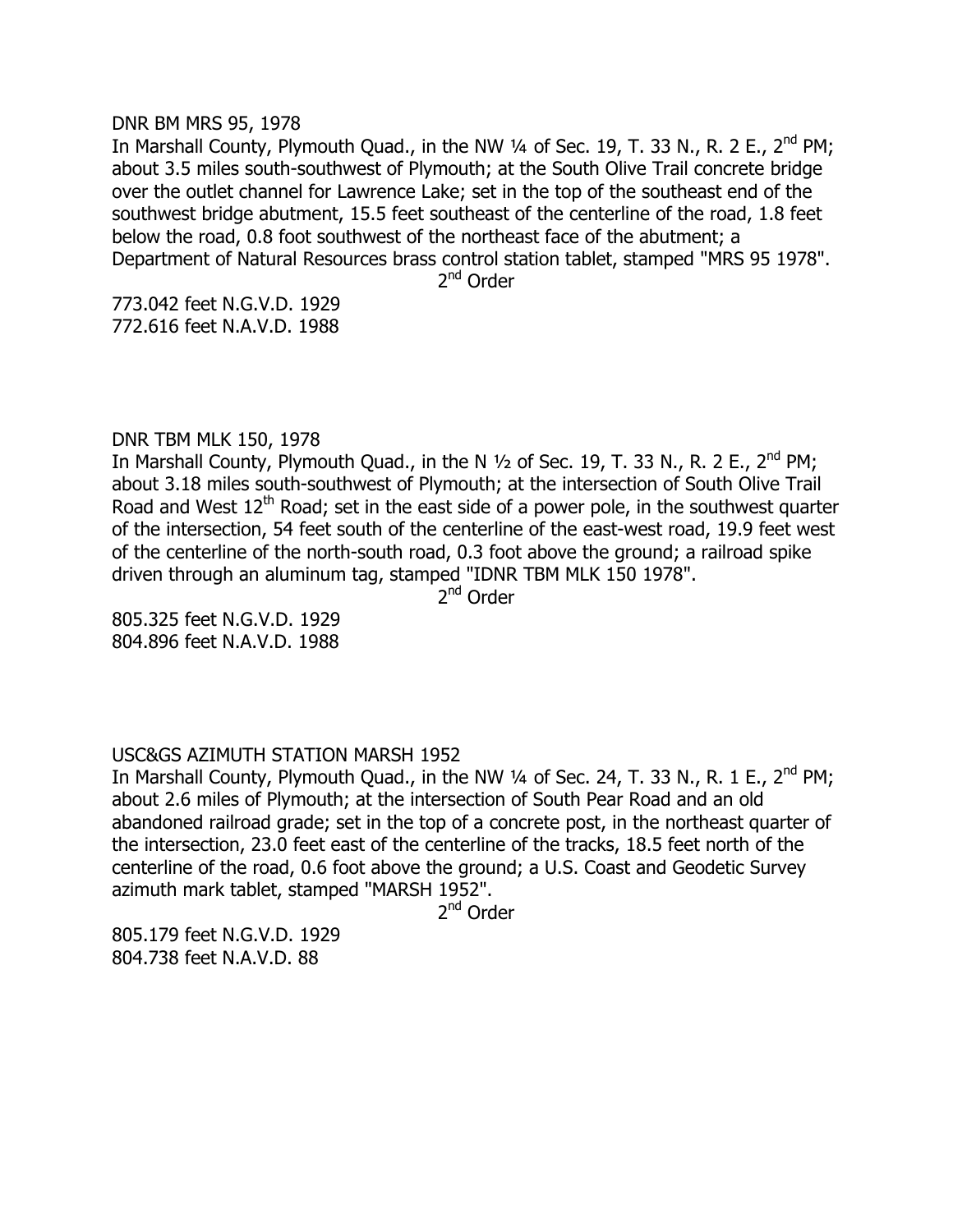#### DNR TBM MLK 3, 1977

In Marshall County, Plymouth Quad., in the NE  $\frac{1}{4}$  of Sec. 26, T. 33 N., R. 1 E., 2<sup>nd</sup> PM; about 2.6 miles of Plymouth; at the intersection of South Pear Road and an old abandoned railroad grade; set in the west side of a power pole, in the southeast  $\frac{1}{4}$  of the intersection, 49.5 feet east of the centerline of the tracks, 21.0 feet south of the centerline of the road, 3.0 feet north of a fence corner, 0.9 foot above the ground; a railroad spike driven through an aluminum tag, stamped "IDNR TBM MLK 3 1977".

2<sup>nd</sup> Order

794.695 feet N.G.V.D. 1929 794.258feet N.A.V.D. 1988

# USC&GS TRAVERSE STATION TWIN 1920 1952

In Marshall County, Plymouth Quad., in the SW  $\frac{1}{4}$  of Sec. 18, T. 33 N., R. 1 E., 2<sup>nd</sup> PM; about 2.6 miles of Plymouth; at the intersection of South Pear Road and an old abandoned railroad grade; set in the top of a concrete post in the northwest ¼ of the intersection, 45 feet northwest of the northwest rail, 33.4 feet west of the centerline of the road, 9.7 feet southwest of a power pole, 8.0 feet above the road, 5.4 feet east of a fence line, flush with the ground; a U.S. Coast and Geodetic Survey traverse station tablet, stamped "TWIN 1920 1952".

2<sup>nd</sup> Order

815.807 feet N.G.V.D. 1929 815.378 feet N.A.V.D. 1988

# USGS RM GAGING STATION MYERS LAKE

In Marshall County, Plymouth Quad., in the NW  $\frac{1}{4}$  of Sec. 24, T. 33 N., R. 1 E., 2<sup>nd</sup> PM; about 2.8 miles southwest of Plymouth at the South Pear Road culvert over the Myers Lake outlet; set in the top of a concrete lake level monument on the east side of the road, 250 feet north of the centerline of a T-road west (Cook Lake Trail), 16.1 feet of the centerline of South Pear Road, 9.8 feet north of the centerline of the culvert, 1.4 feet above the ground; a U.S. Geological Survey gaging station tablet, not stamped.

2<sup>nd</sup> Order

778.680 feet N.G.V.D. 1929 N.A.V.D. 1988 NOT AVAILABLE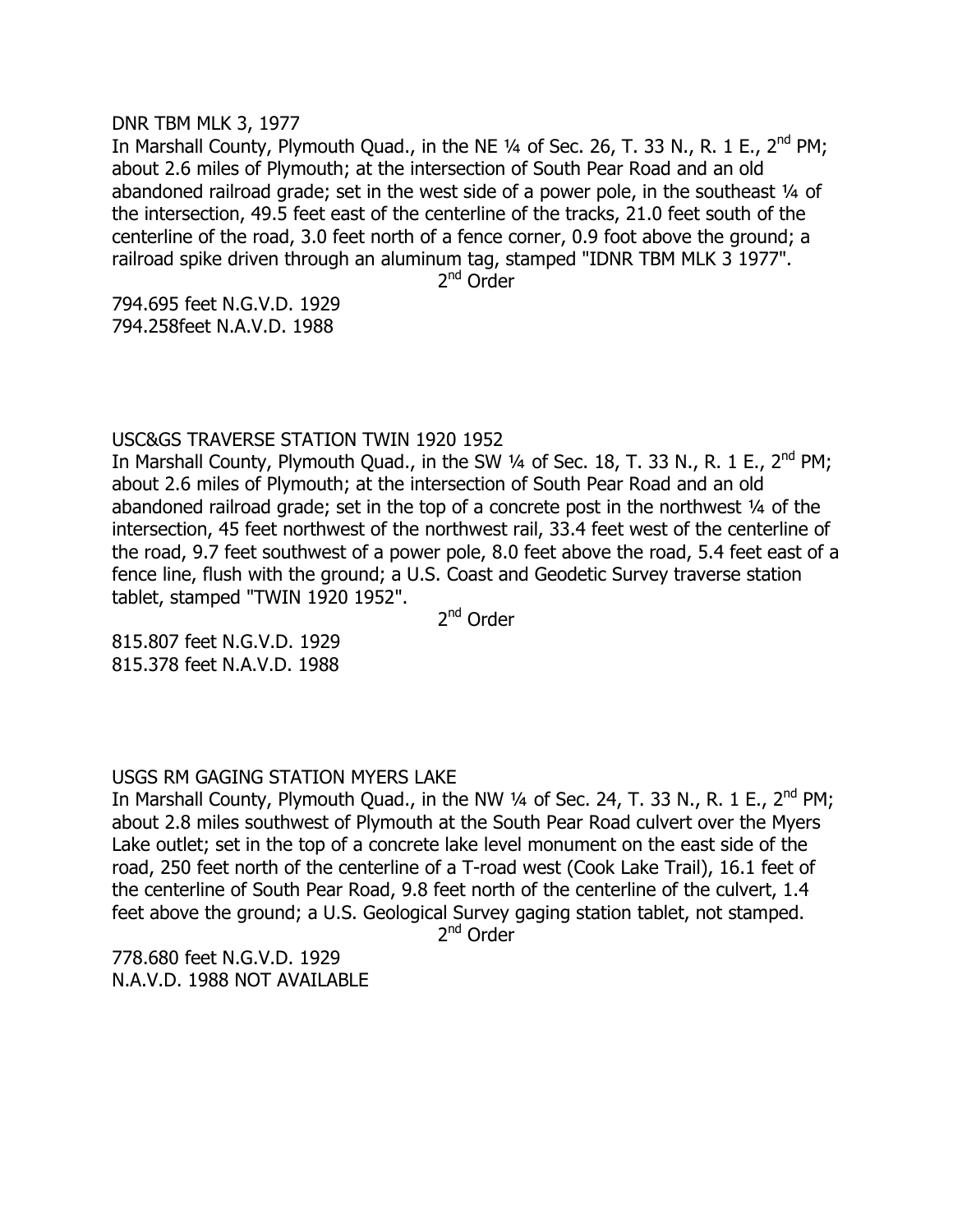## DNR BM MRS 41, 1977

In Marshall County, Plymouth Quad, in the NW 1/4 of Sec. 24, T. 33 N., R. 1 E., 2<sup>nd</sup> PM; about 2.8 miles southwest of Plymouth; at the South Pear Road culvert over the Myers Lake outlet; set in the top of a concrete post on the east side of the road, 25 feet north of the centerline of a T-road west (Cook Lake Trail), 13.4 feet east of the centerline of South Pear Road, 13.0 feet north of the centerline of the culvert, flush with the ground; a Department of Natural Resources brass control station tablet, stamped "MRS 41 1977".

2<sup>nd</sup> Order

777.819 feet N.G.V.D. 1929 777.389 feet N.A.V.D. 1988

# DNR TBM MLK 1, 1977

In Marshall County, Plymouth Quad, in the NW  $\frac{1}{4}$  of Sec. 24, T. 33 N., R. 1 E., 2<sup>nd</sup> PM; about 2.8 miles southwest of Plymouth; at the South Pear Road culvert over the Myers Lake outlet; set in the east side of an eight-inch Ash tree on the west side of the road, about 245 feet north of the centerline of a T-road west (Cook Lake Trail), 29.0 feet west of the centerline of the South Pear Road, 0.7 foot above the ground; a railroad spike driven through an aluminum tag, stamped "IDNR TBM MLK 1 1977".

2<sup>nd</sup> Order

780.499 feet N.G.V.D. 1929 780.058 feet N.A.V.D. 1988

# DNR TBM MLK 151, 1978

In Marshall County, Plymouth Quad, in the NE 1/4 of Sec. 24, T. 33 N., R. 1 E., 2<sup>nd</sup> PM, about 3.4 miles southwest of Plymouth; about 0.55 mile west along West  $12<sup>th</sup>$  Road (Myers Lake Road) from its intersection with South Olive Trail to a one-foot steel pipe culvert under the West  $12<sup>th</sup>$  Road (Myers Lake Road); set in the top of the east end of the south concrete headwall of the culvert, 15.2 feet south of the centerline of the road, 1.2 feet below the road, 0.5 foot west of the east end of the headwall; a chiseled triangle.

2<sup>nd</sup> Order

800.215 feet N.G.V.D. 1929 799.786 feet N.A.V.D. 1988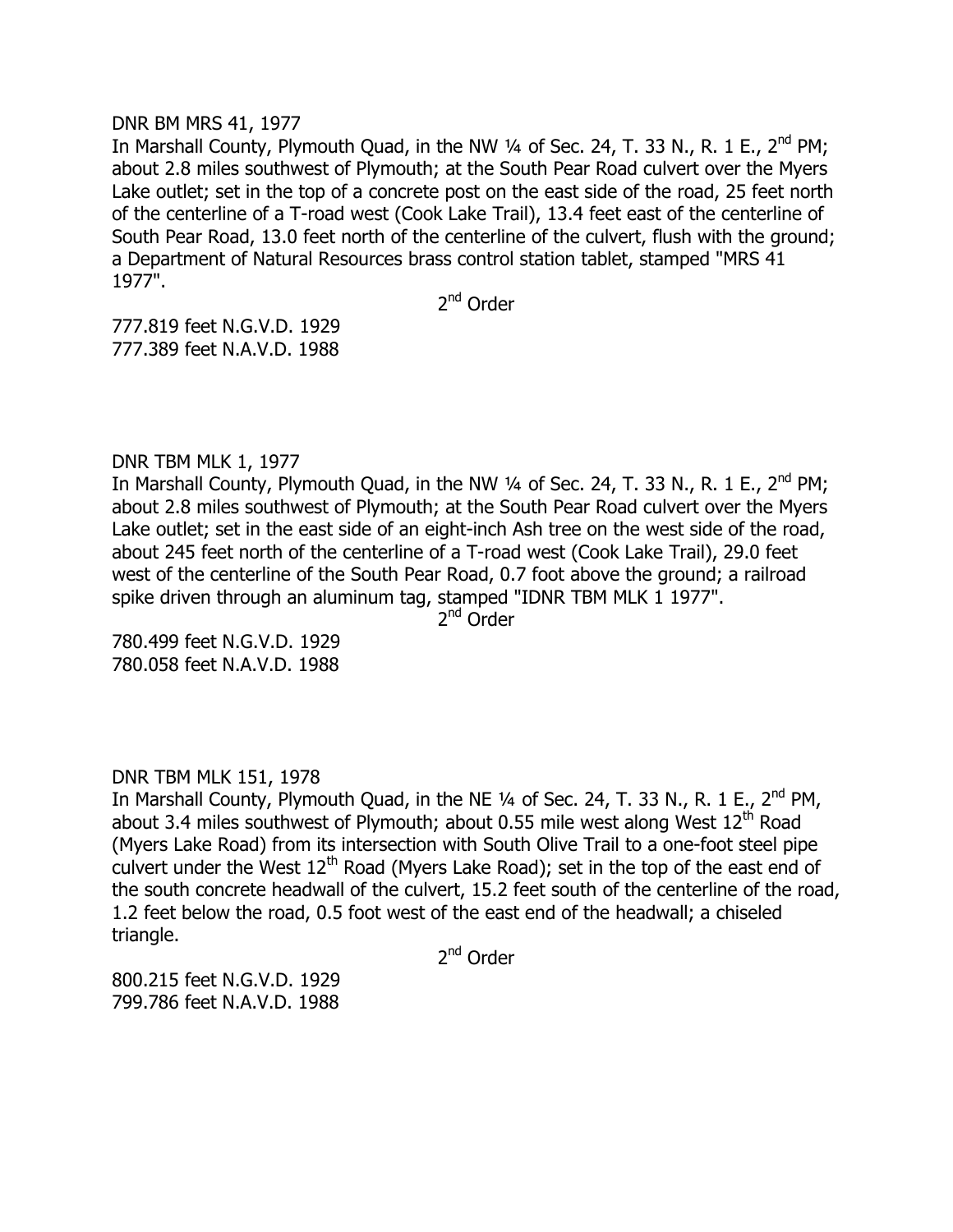#### DNR TBM MLK 162, 1979

In Marshall County, Plymouth Quad., in the NE  $\frac{1}{4}$  of Sec. 36, T. 33 N., R. 1 E., 2<sup>nd</sup> PM; about 4.8 miles southwest of Plymouth; at the South Peach Road three-span concrete bridge over Yellow River; set in the top of the southeast corner of the north bridge seat, 14.0 feet east of the centerline of South Peach Road, 2.4 feet below the level of the road, 0.1 foot north of the south face of the bridge seat; a chiseled line forming a triangle.

2<sup>nd</sup> Order

759.601 feet N.G.V.D. 1929 759.188 feet N.A.V.D. 1988

## DNR TBM MLK 161, 1979

In Marshall County, Plymouth Quad., in the SE  $1/4$  of Sec. 25, T. 33 N., R. 1 E., 2<sup>nd</sup> PM; about 4.4 miles southwest of Plymouth; 0.75 mile west along West  $14<sup>th</sup>$  Road from its intersection with South Olive Trail to a field entrance to the south; set in the north side of  $p/p$  #C/128, in the southeast quarter of the intersection of West  $14<sup>th</sup>$  Road and the field entrance, 300 feet southwest of the southwest corner of a house on the north side of West 14<sup>th</sup> Road, 16.6 feet south of the centerline of West 14<sup>th</sup> Road, 8.0 feet east of the centerline of a field entrance gate, 0.6 foot above the ground; a railroad spike driven through an aluminum tag, stamped "IDNR TBM MLK 161 1979".

2<sup>nd</sup> Order

763.110 feet N.G.V.D. 1929 762.679 feet N.A.V.D. 1988

## DNR TBM MLK 160, 1979

In Marshall County, Plymouth Quad., in the NW  $\frac{1}{4}$  of Sec. 36, T. 33 N., R. 1 E., 2<sup>nd</sup> PM; about 4.8 miles southwest of Plymouth; at the South Peach Road three-span concrete bridge over the Yellow River; set in the top of the south end of the west concrete guardrail base of the bridge, 16.0 feet west of the centerline of the road, 0.7 foot above the road, 0.4 foot north of the south end of the bridge; a chiseled triangle.

2<sup>nd</sup> Order

768.869 feet N.G.V.D. 1929 768.415 feet N.A.V.D. 1988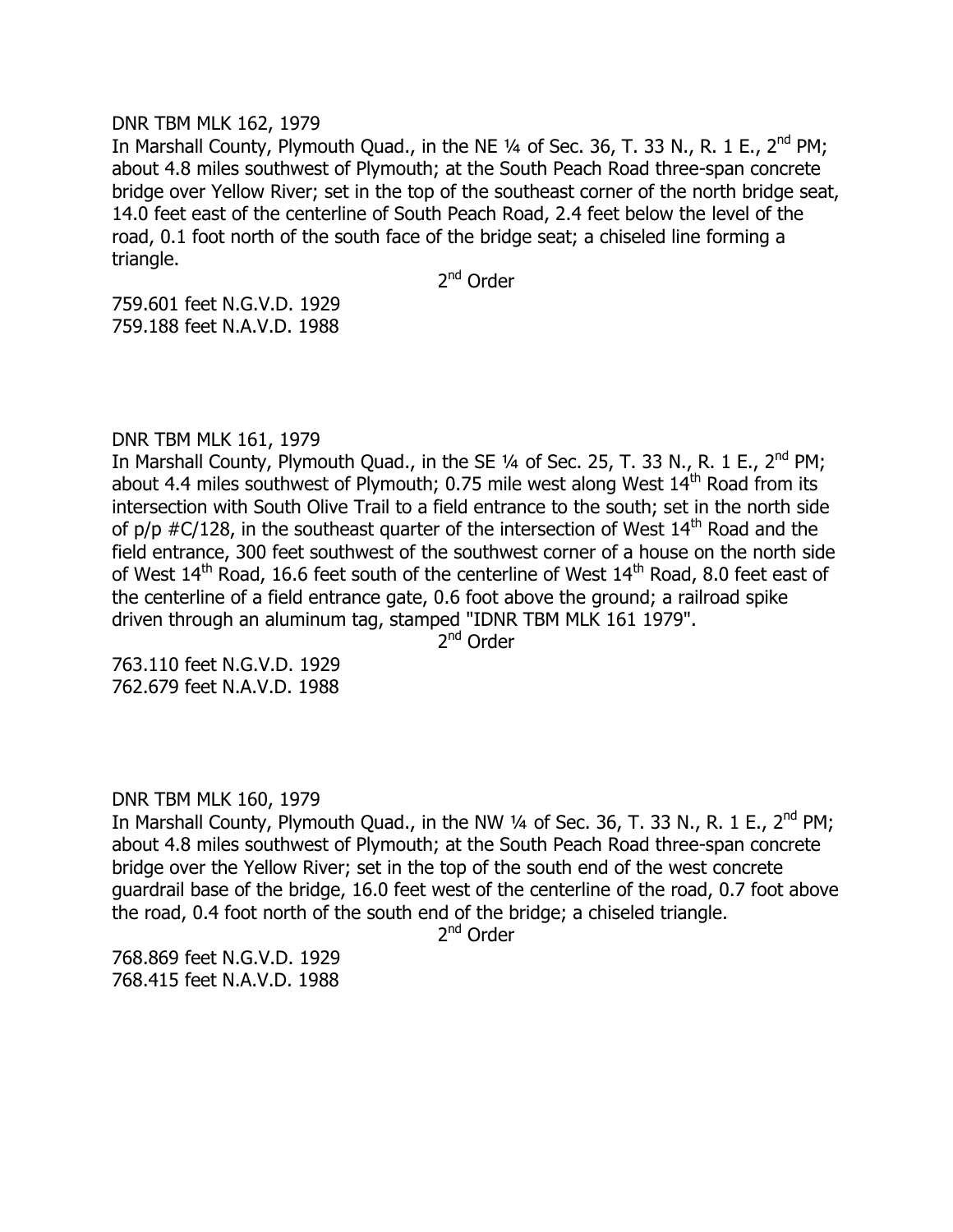## IFC&WRC BM MRS 10, 1950

In Marshall County, Plymouth Quad., in the NW  $\frac{1}{4}$  of Sec. 13, T. 33 N., R. 2 E., 2<sup>nd</sup> PM; at Plymouth; at the Garro Street Bridge over the Yellow River; 25 feet south of the centerline of Garro Street, 1.2 feet east of the west end of the guardrail, 3.1 feet above the sidewalk.

2<sup>nd</sup> Order

785.467 feet N.G.V.D. 1929

# DNR BM MRS 98, 1978

In Marshall County, Rutland Quad., near the corner of Sec. 29 & 32, T. 32 N., R. 2 E., 2<sup>nd</sup> PM; at Eddy Lake; at the South Muckshaw Road eight-foot cmp culvert over Eddy Creek Ditch; set in the top of a concrete post, 133.6 feet north of the center of the culvert, 21.0 feet south of a entrance road to Eddy Lake, 16.0 feet west of the centerline of South Muckshaw Road, 3.0 feet northeast of a steel railroad fence post, 1.5 feet below the level of the road; a Department of Natural Resources brass control station tablet, stamped "MRS 98 1978".

2<sup>nd</sup> Order

775.814 feet N.G.V.D. 1929 775.408 feet N.A.V.D. 1988

DNR TBM MLK 138, 1978

In Marshall County, Rutland Quad., in the NE  $\frac{1}{4}$  of Sec. 32, T. 32 N., R. 2 E., 2<sup>nd</sup> PM; at Eddy Lake; at the South Muckshaw Road eight-foot cmp culvert over Eddy Creek Ditch; set in the top of the west end of the culvert, 26.0 feet west of the centerline of the road, about 2.0 feet below the level of the road, 0.05 foot east of the west end of the culvert; the center of two filed notches.

2<sup>nd</sup> Order

777.395 feet N.G.V.D. 1929 776.996 feet N.A.V.D. 1988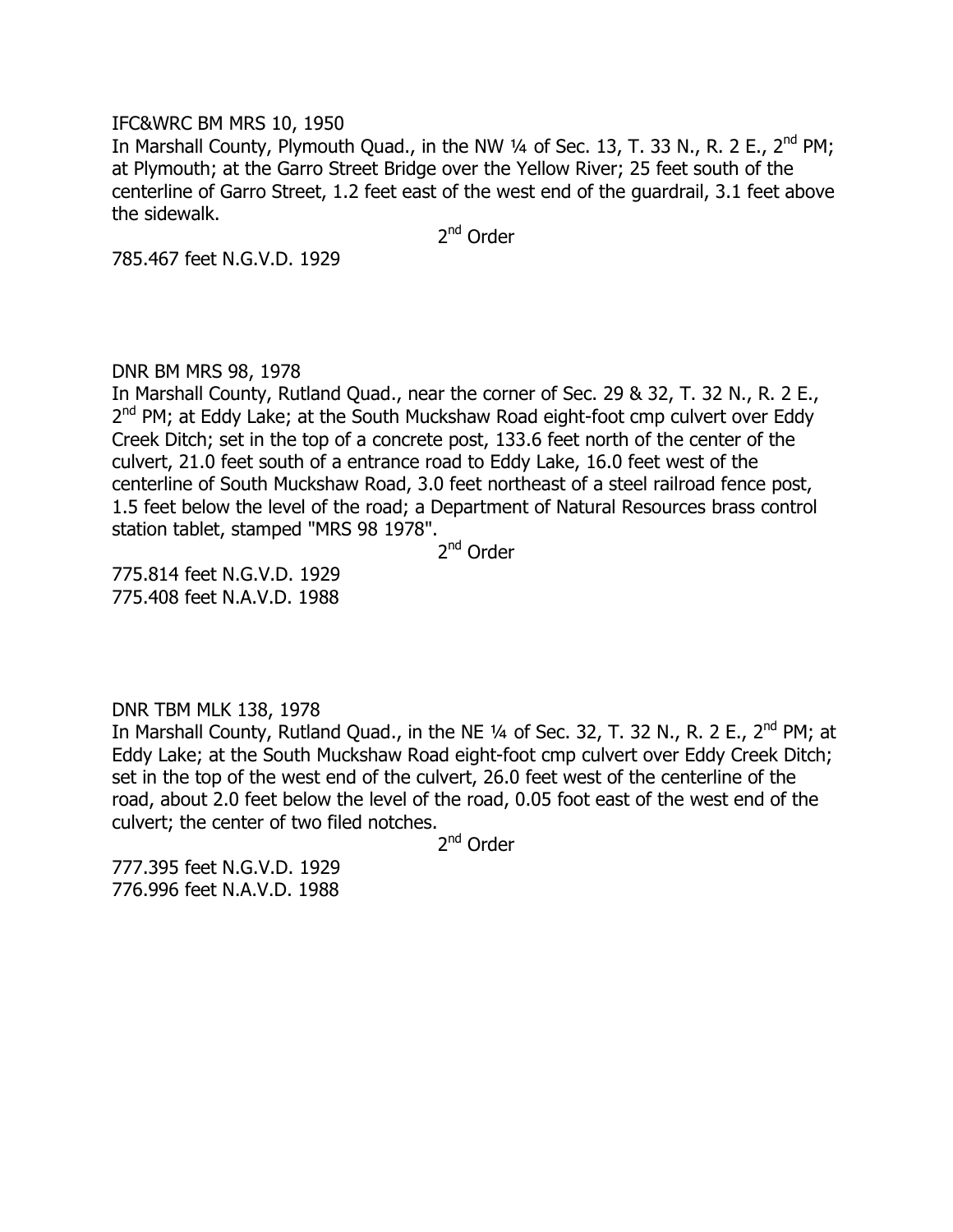#### DNR TBM MLK 165, 1979

In Marshall County, Rutland Quad, in the SE  $\frac{1}{4}$  of Sec. 29, T. 32 N., R. 2 E., 2<sup>nd</sup> PM; about 0.5 mile north of Eddy Lake; at the intersection of South Muckshaw Road and West 19 B Road, in the southwest corner of the intersection; set in the west side of a power pole, 60 feet south of the centerline of West 19 B Road, 16.7 feet west of the centerline of South Muckshaw Road, 1.0 foot above the ground; a railroad spike driven through an aluminum tag, stamped "IDNR TBM MLK 165 1979".

2<sup>nd</sup> Order

801.909 feet N.G.V.D. 1929 801.503 feet N.A.V.D. 1988

# DNR TBM MLK 166, 1979

In Marshall County, Rutland Quad., in the NW  $\frac{1}{4}$  of Sec. 29, T. 32 N., R. 2 E., 2<sup>nd</sup> PM; about 0.7 mile northwest of Eddy Lake; at the intersection of South Nutmeg Road and West 19 B Road, in the northeast 1/4 of the intersection; set in the south side of a power pole, 255 feet east of the centerline of South Nutmeg Road, 14.2 feet north of the centerline of West 19 B Road, 1.1 feet above ground; a railroad spike driven through an aluminum tag, stamped "IDNR TBM MLK 166 1979".

2<sup>nd</sup> Order

786.706 feet N.G.V.D. 1929 786.300 feet N.A.V.D. 1988

## DNR BM MRS 97, 1978

In Marshall County, Rutland Quad., in the SE 1/4 of Sec. 32, T. 32 N., R. 2 E., 2<sup>nd</sup> P.M.; about 5.1 miles southeast of Rutland; at the West 20 B Road 27-foot concrete bridge over Eddy Creek; set in the top of the east end of the south concrete guardrail base, 9.0 feet south of the centerline of the road, 4.7 feet west of the east end of the guardrail, 0.9 foot above the road; a Indiana Department of Natural Resources brass control station tablet, stamped "MRS 97 1978".

2<sup>nd</sup> Order

782.205 feet N.G.V.D. 1929 781.806 feet N.A.V.D. 1988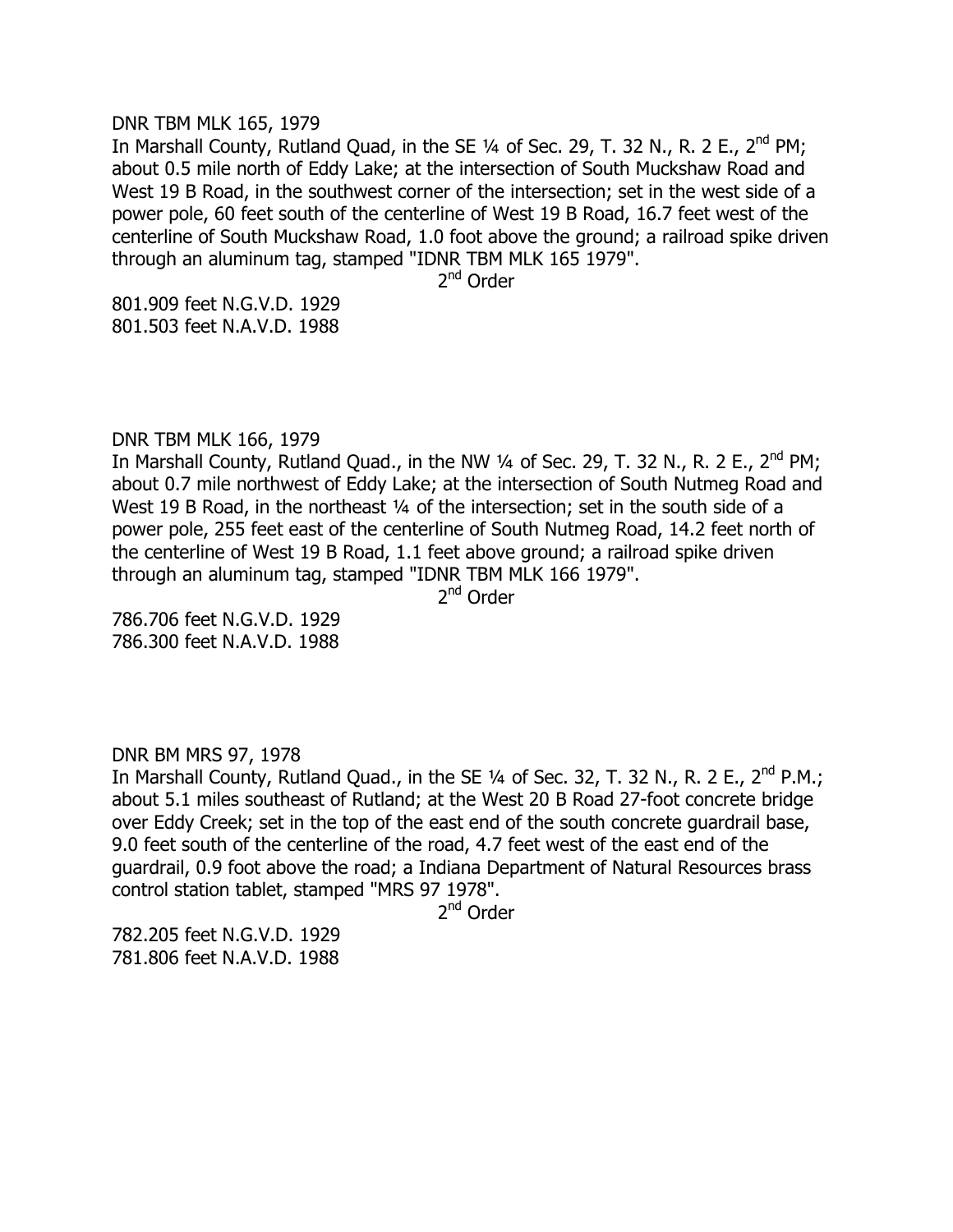#### DNR TBM MLK 163, 1979

In Marshall County, Rutland Quad., near the center of the west edge of Sec. 33, T. 32 N., R. 2 E.,  $2^{nd}$  PM; about 6.0 miles southeast of Culver; at the intersection of South Muckshaw Road and West 20 B Road; set in the southeast corner of the intersection in the west side of a guy wire pole, 17.1 feet east of the centerline of South Muckshaw Road, 25.5 feet south of the centerline of West 20 B Road, 1.0 foot above the ground; a railroad spike driven through an aluminum tag, stamped "IDNR TBM MLK 163 1979".

2<sup>nd</sup> Order

813.942 feet N.G.V.D. 1929 813.543 feet N.A.V.D. 1988

## ISHC BM L 42 MAR

In Marshall County, Rutland Quad., in the SE  $1/4$  of Sec. 32, T. 32 N., R. 2 E., 2<sup>nd</sup> PM; about 0.9 mile south of Eddy Lake; at the State Road 17 24-foot concrete bridge over Eddy Creek; set in the top of the northwest concrete wingwall of the bridge, 17 feet north of the centerline of State Road 110, 0.8 foot southwest of the northeast face of the wingwall, 0.5 foot above the highway; a Indiana State Highway Commission bench mark tablet, stamped "L 42 MAR".

2<sup>nd</sup> Order

778.548 feet N.G.V.D. 1929 778.155 feet N.A.V.D. 1988

## DNR TBM MLK 168

In Marshall County, Rutland Quad., in the SW  $\frac{1}{4}$  of Sec. 33, T. 32 N., R. 2 E., 2<sup>nd</sup> PM; about 0.9 mile south of Eddy Lake; at the intersection of State Road 110 and South Muckshaw Road, in the northeast corner of the intersection; set in the concrete base of a steel railroad fence corner post, 72.2 feet north of the centerline of State Road 110, 18.0 feet east of the centerline of South Muckshaw Road, 0.7 foot west of the steel railroad fence corner post; a chiseled triangle.

2<sup>nd</sup> Order

810.646 feet N.G.V.D. 1929 810.251 feet N.A.V.D. 1988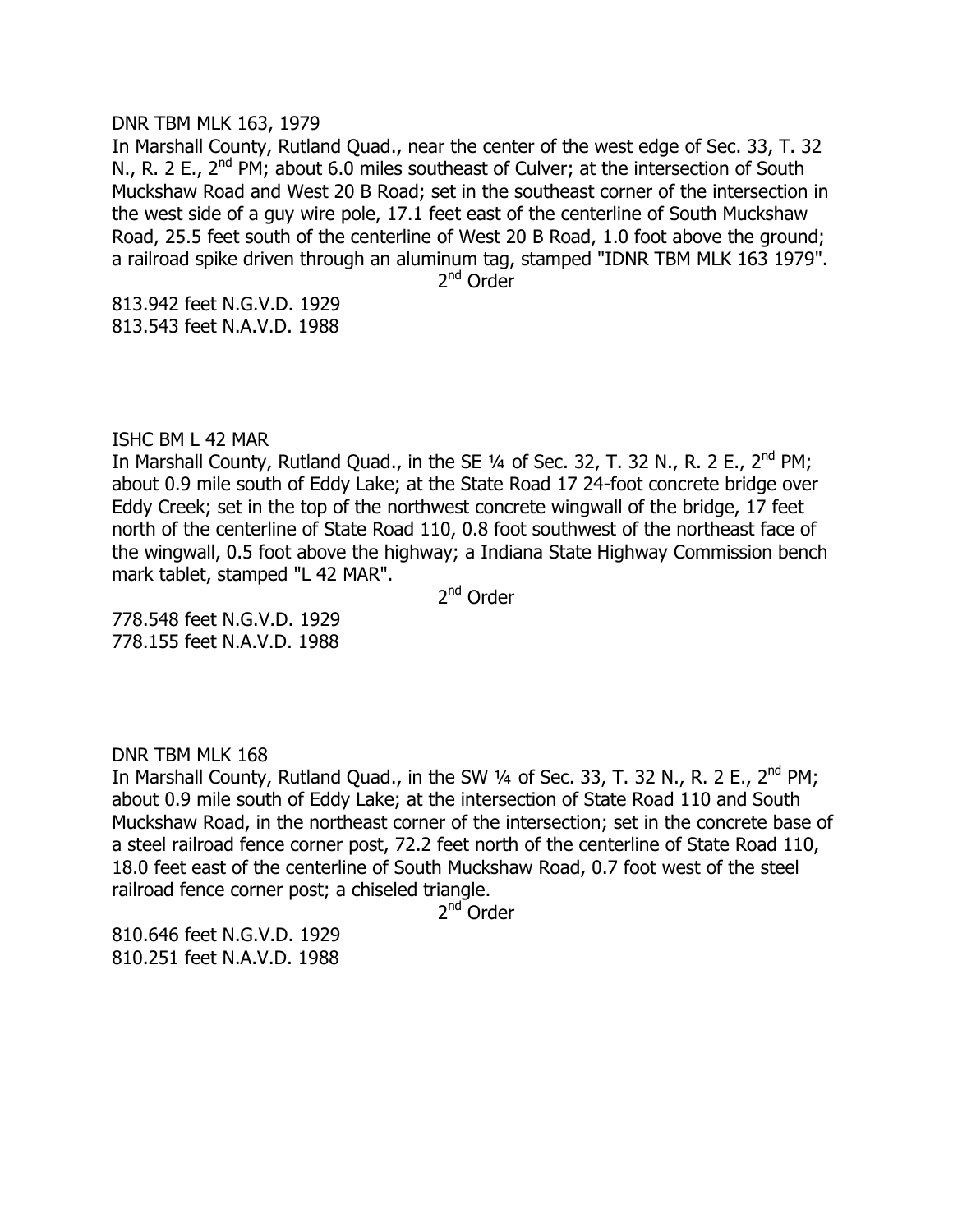#### DNR TBM MLK 164

In Marshall County, Rutland Ouad., in the SE  $\frac{1}{4}$  of Sec. 32, T. 32 N., R. 2 E., 2<sup>nd</sup> PM; about 5.9 miles southeast of Rutland; at the West 20 B Road 27-foot concrete bridge over Eddy Creek; set in the top of the southwest concrete wingwall of the bridge, 9.0 feet south of the centerline of West 20 B Road, 1.6 feet southeast of the southwest corner of the south guardrail, level with the road; a chiseled triangle.

2<sup>nd</sup> Order

781.08 feet N.G.V.D. 1929 780.681 feet N.A.V.D. 1988

# DNR BM MRS 96, 1978

In Marshall County, Rutland Quad., in the SW  $\frac{1}{4}$  of Sec. 30, T. 32 N., R. 2 E., 2<sup>nd</sup> PM; about 3.8 miles southeast of Rutland; at the West 9 C Road 28-foot concrete bridge over Cowan Ditch; set in top of the southeast concrete wingwall of the bridge, 10.3 feet south of the centerline of the road, 1.6 feet southwest of the southeast corner of the south concrete guardrail, 1.0 feet east of the west end of the wingwall, about level with the road; a Indiana Department of Natural Resources brass control station tablet, stamped "MRS 96 1978".

2<sup>nd</sup> Order

781.968 feet N.G.V.D. 1929 781.563 feet N.A.V.D. 1988

## DNR TBM MLK 137, 1978

In Marshall County, Rutland Quad., in the SW  $\frac{1}{4}$  of Sec. 30, T. 32 N., R. 2 E., 2<sup>nd</sup> PM; about 3.8 miles southeast of Rutland; at the West 9 C Road 28-foot concrete bridge over Cowan Ditch; set in the top of the west end of the north concrete guardrail, 8.0 feet north of the centerline of the road, 2.2 feet east of the west end of the guardrail, 2.0 feet above the road; a chiseled triangle.

2<sup>nd</sup> Order

785.030 feet N.G.V.D. 1929 784.625 feet N.A.V.D. 1988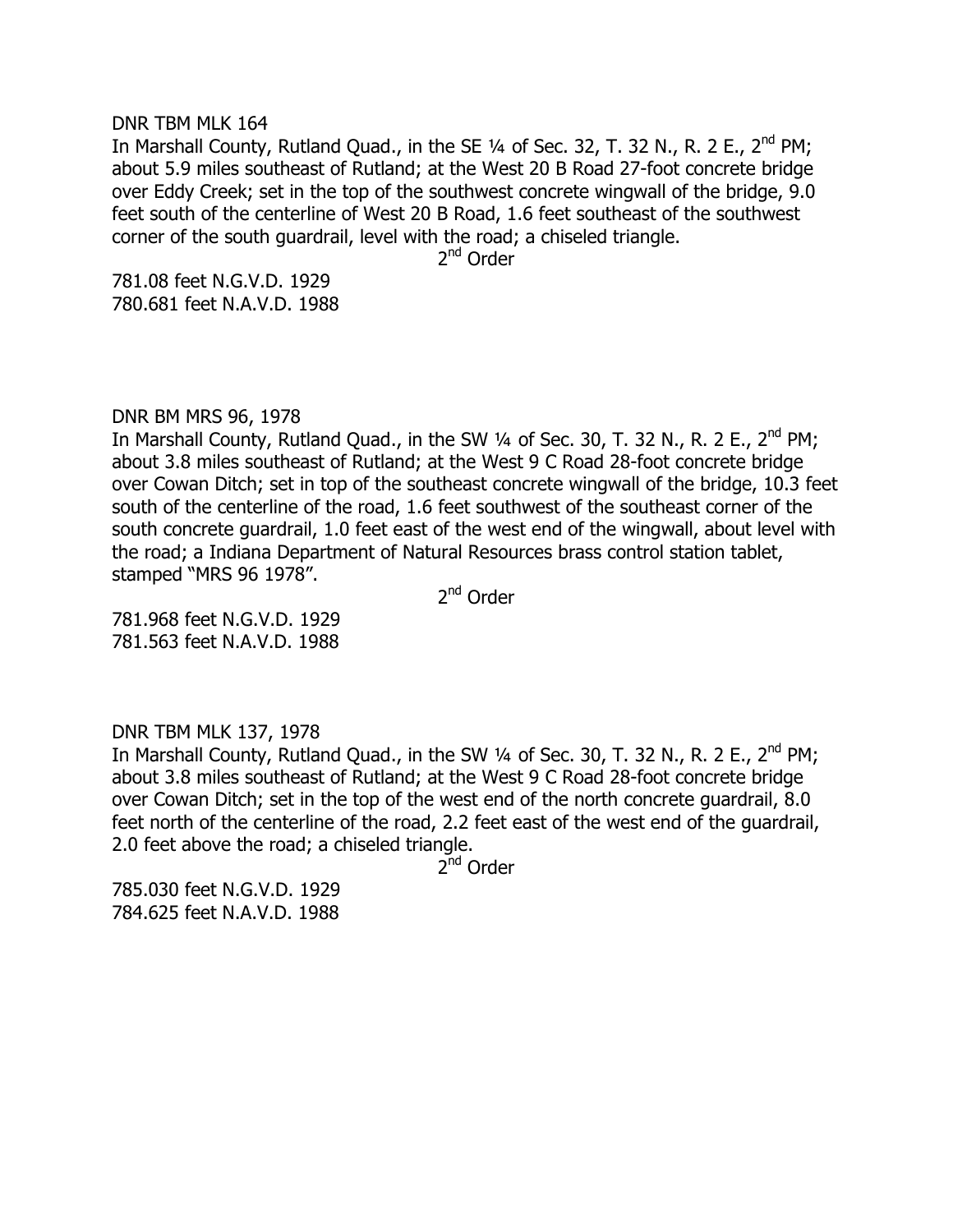## DNR TBM MLK 167, 1979

In Marshall County, Rutland Quad., in the SE  $\frac{1}{4}$  of Sec. 30, T. 32 N., R. 2 E., 2<sup>nd</sup> PM; about 3.9 miles southeast of Rutland; 0.7 mile east along West 9 C Road from its intersection with South Pine Road to a driveway south, in the northwest quarter of the junction; set in the south side of a power pole, 37.7 feet west of the extended centerline of the driveway, 16.7 feet north of the centerline of West 9 C Road, 0.7 foot above ground; a railroad spike driven through an aluminum tag, stamped "IDNR TBM MLK 167 1979".

2<sup>nd</sup> Order

783.242 feet N.G.V.D. 1929 782.836 feet N.A.V.D. 1988

# DNR TBM MLK 144, 1978

In Marshall County, Walkerton Quad., in the SW 1/4 of Sec. 18, T. 34 N., R. 1 E., 2<sup>nd</sup> PM; about 3.0 miles west-southwest of Tyner; at the North Underwood Road six-foot concrete box culvert over Angeline Lemert Ditch; set in the top of the south end of the west headwall of the culvert, 15.7 feet west of the centerline of the road, 0.7 foot north of the south end of the headwall, level with the road; a chiseled triangle.

2<sup>nd</sup> Order

734.181 feet N.G.V.D. 1929 733.809 feet N.A.V.D. 1988

## DNR TBM MLK 143, 1978

In Marshall County, Walkerton Quad., in the NW  $\frac{1}{4}$  of Sec. 19, T. 34 N., R. 1 E., 2<sup>nd</sup> PM; about 2.8 miles southwest of Tyner; at the North Underwood Road three-foot steel pipe culvert over Carlson Ditch; set in the west side of power pole #780/731, 21.0 feet south of the centerline of the culvert, 20.0 feet east of the centerline of the road, 0.5 foot above the ground; a railroad spike driven through an aluminum tag, stamped "IDNR TBM MLK 143 1978".

2<sup>nd</sup> Order

738.011 feet N.G.V.D. 1929 737.639 feet N.A.V.D. 1988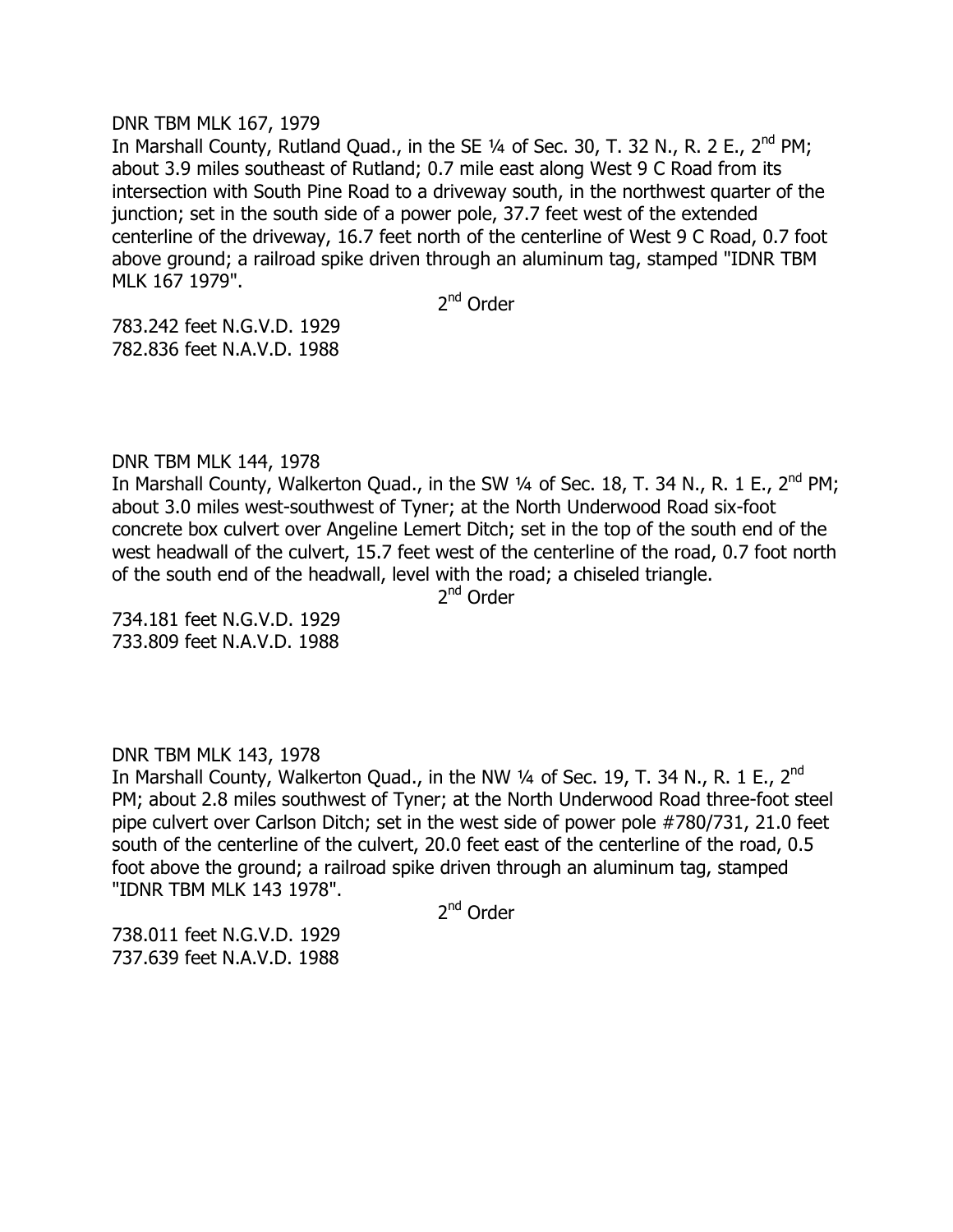#### DNR TBM MLK 142, 1978

In Marshall County, Walkerton Quad., in the SW 1/4 of Sec. 20, T. 34 N., R. 1 E., 2<sup>nd</sup> PM; about 2.8 miles southwest of Tyner; at the intersection of North Union Road and West 6 B Road; set in the west side of a 44-inch Oak tree in the southeast quarter of the intersection, 240 feet south of the centerline of the east-west road, 16.4 feet east of the centerline of the north-south road, 0.5 foot above the ground; a railroad spike driven through an aluminum tag, stamped "IDNR TBM MLK 142 1978".

2<sup>nd</sup> Order

763.114 feet N.G.V.D. 1929 762.742 feet N.A.V.D. 1988

## DNR BM MRS 86, 1978

In Marshall County, Walkerton Quad., in the SW  $\frac{1}{4}$  of Sec. 7, T. 34 N., R. 1 E., 2<sup>nd</sup> PM; about 3.1 miles west of Tyner; at the intersection of 1200 East Road (County Line Road) and South Lake Drive; set in the top of a concrete post in the southeast quarter of the junction, 240 feet east of the centerline of the north-south road, 19.0 feet south of the east-west road, 3.5 feet east of a power pole, 0.1 foot above the ground; a Department of Natural Resources brass control station tablet, stamped "MRS 86 1978".

2<sup>nd</sup> Order

722.331 feet N.G.V.D. 1929 721.959 feet N.A.V.D. 1988

## DNR TBM MLK 145, 1978

In Marshall County, Walkerton Quad, in the SW  $\frac{1}{4}$  of Sec. 7, T. 34 N., R. 1 E., 2<sup>nd</sup> PM; about 2.8 miles west of Tyner; at the North Underwood Road 18-foot concrete bridge over Lawrence Pontius Ditch; set in the top of the south end of the west concrete bridge guardrail, 11.0 feet west of the centerline of the road, 2.6 feet above the road, 0.1 foot north of the south end of the guardrail; a chiseled triangle.

2<sup>nd</sup> Order

726.791 feet N.G.V.D. 1929 726.419 feet N.A.V.D. 1988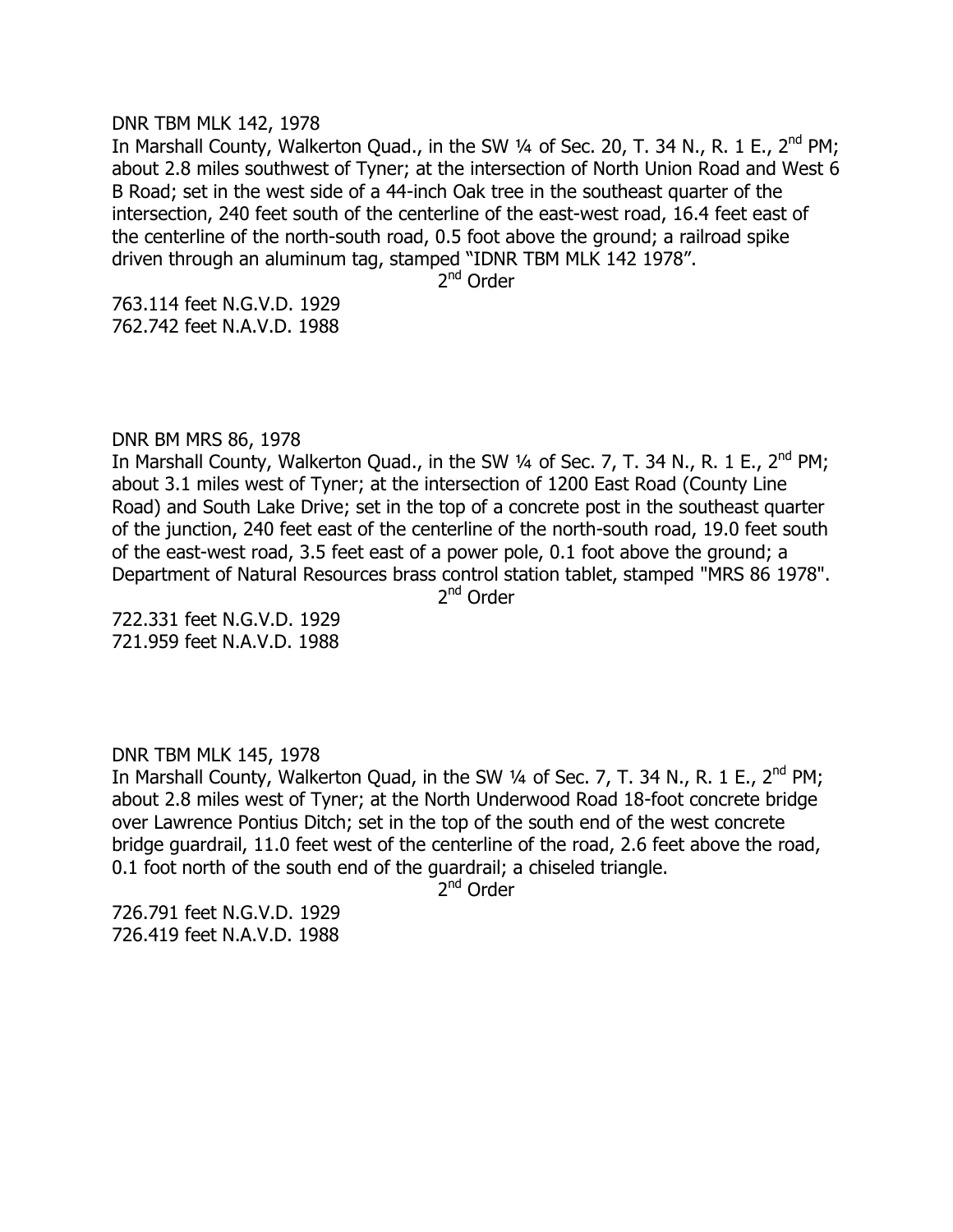## DNR TBM MLK 146, 1978

In Marshall County, Walkerton Quad, in the SW 1/4 of Sec. 7, T. 34 N., R. 1 E., 2<sup>nd</sup> PM; about 2.7 miles west of Tyner; at the North Underwood Road culvert over an unnamed tributary to Koontz Lake; set in the top of the east end of the culvert, 115 feet north of the centerline of the T-road west (South Lake Drive), 3.0 feet below the road; the center of two filed notches.

2<sup>nd</sup> Order

715.779 feet N.G.V.D. 1929 715.407 feet N.A.V.D. 1988

## DNR TBM MLK 1, 1977

In Marshall County, Plymouth Quad., in the NW 1/4 of Sec. 24, T. 33 N., R. 1 E., 2<sup>nd</sup> PM; about 3.5 miles southwest of Plymouth; at the Peach Road culvert over the Myers Lake outlet; set in the east side of an 8-inch Ash tree on the west side of the road, about 245 feet north of the centerline of a T-road west (Cook Lake Trail), 29.0 feet west of the centerline of the north-south road, 4.5 feet north of the centerline of the culvert, 0.7 foot above the ground; a railroad spike driven through an aluminum tag, stamped "IDNR TBM MLK 1 1977."

2<sup>nd</sup> Order

780.396 feet N.G.V.D. 1929 780.018 feet N.A.V.D. 1988

## USGS RM GAGING STATION MYERS LAKE

In Marshall County, Plymouth Quad, in the NW 1/4 of Sec. 24, T. 33 N., R. 1 E., 2<sup>nd</sup> PM; about 3.5 miles southwest of Plymouth; at the Peach Road culvert over the Myers Lake outlet; set in the top of a leaning concrete Lake Level Monument on the east side of the road, 250 feet north of the centerline of a T-road west (Cook Lake Trail), 16 feet east of the centerline of the Peach road, 16.5 feet north of the centerline of the outlet channel, 37 foot north of the centerline of an asphalt driveway, 1.0 foot above the ground; an U.S. Geological Survey Gaging station tablet, not stamped.

2<sup>nd</sup> order

778.177 feet N.G.V.D. 1929 777.799 feet N.A.V.D. 1988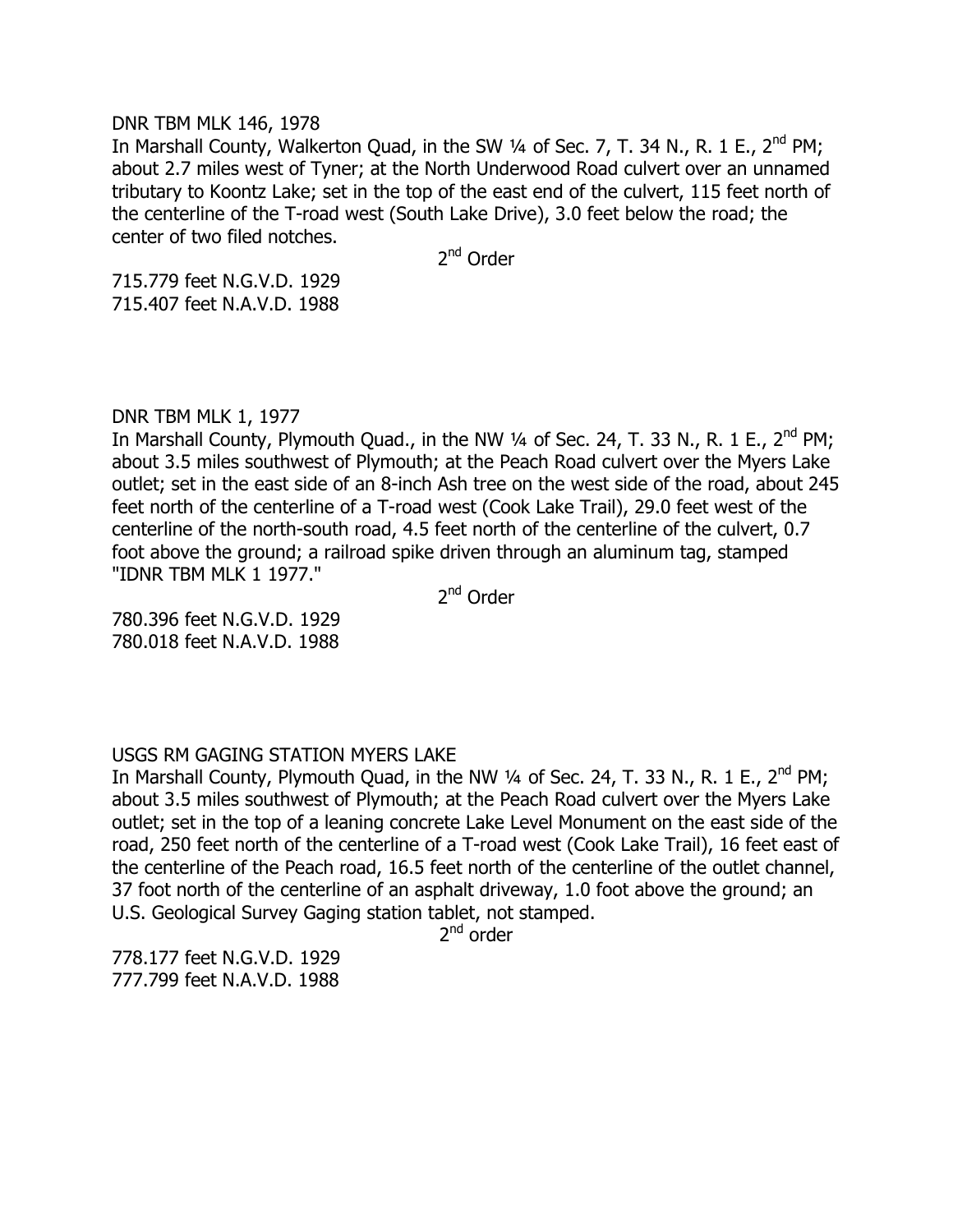#### DNR TBM MLK 300, 2002

In Marshall County, Plymouth Quad., in the SW  $\frac{1}{4}$  of Sec. 25, T. 33 N., R. 1 E., 2<sup>nd</sup> PM; about 5 miles southwest of Plymouth; in the northeast  $\frac{1}{4}$  of the intersection of  $14<sup>th</sup>$ Road and Peach Road; set in the west side of power pole # 13881, 89.5 feet north of the centerline of 14<sup>th</sup> Road, 205 feet south of a steel rail fence corner post, 19 feet east of the centerline of Peach Road, about 1 foot above the ground; a railroad spike driven through an aluminum tag, stamped "IDNR TBM MLK 300 2002".

2<sup>nd</sup> Order

777.846 feet N.G.V.D. 1929 777.441 feet N.A.V.D. 1988

## DNR TBM MLK 301, 2002

In Marshall County, Plymouth Quad., in the SW  $\frac{1}{4}$  of Sec. 24, T.33 N., R. 1 E., 2<sup>nd</sup> PM; about 4 miles southwest of Plymouth; in the northeast  $\frac{1}{4}$  of the intersection of  $13<sup>th</sup>$ Road and Peach Road, across from the entrance to Faith Baptist Church; set in the west side of power pole  $#$  12984, 87.5 feet north of the centerline of 13<sup>th</sup> Road, 26 feet north of a steel rail fence post, 19.5 feet east of the centerline of Peach Road, about 0.5 foot above the ground; a railroad spike driven through an aluminum tag, stamped "IDNR TBM MLK 301 2002".

2<sup>nd</sup> Order

803.805 feet N.G.V.D. 1929 803.420 feet N.A.V.D. 1988

DNR TBM MLK 302, 2002

In Marshall County, Plymouth Quad, in the N  $\frac{1}{2}$  of Sec. 24, T. 33 N., R. 1 E., 2<sup>nd</sup> PM; about 3.5 miles southwest of Plymouth; at the Peach Road culvert over the Myers Lake outlet; set in the west side of power pole # 12164, 18.5 feet east of the centerline of Peach Road, 7.5 feet south of the outlet channel, 13 feet north of a asphalt driveway, about 2 feet above the ground; a railroad spike.

2<sup>nd</sup> Order

781.252 feet N.G.V.D. 1929 780.875 feet N.A.V.D. 1988